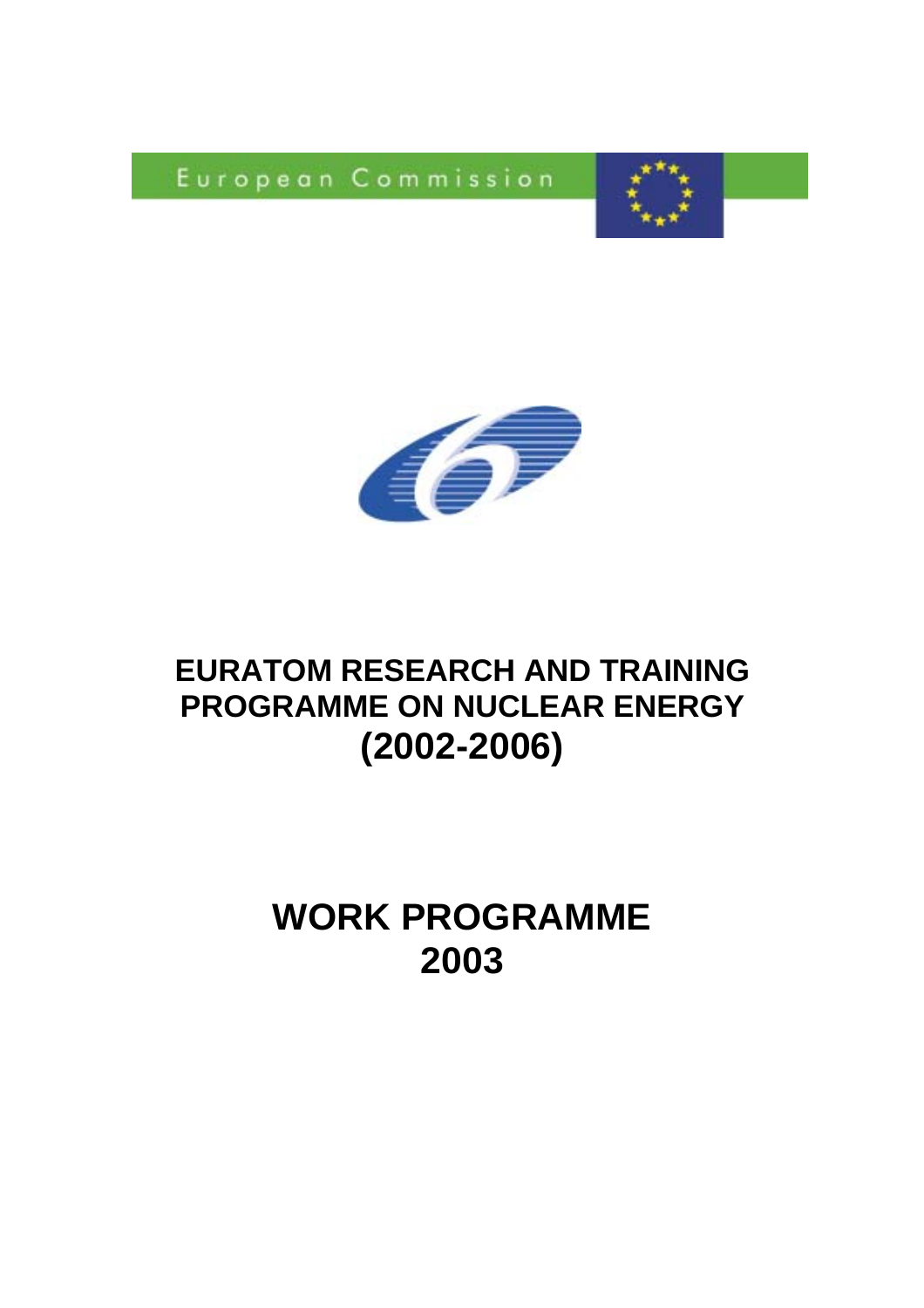## **Table of Contents**

| 1.                                                               |                                                                              |  |  |  |
|------------------------------------------------------------------|------------------------------------------------------------------------------|--|--|--|
| 1.1                                                              |                                                                              |  |  |  |
| 1.2                                                              |                                                                              |  |  |  |
| 1.3                                                              |                                                                              |  |  |  |
| 1.4                                                              |                                                                              |  |  |  |
| 1.5                                                              |                                                                              |  |  |  |
| 1.6                                                              |                                                                              |  |  |  |
| 1.7                                                              |                                                                              |  |  |  |
| 2.                                                               | TECHNICAL CONTENT - FUSION ENERGY RESEARCH7                                  |  |  |  |
| 2.1                                                              |                                                                              |  |  |  |
| 2.2                                                              |                                                                              |  |  |  |
| 2.3                                                              |                                                                              |  |  |  |
| 2.4                                                              |                                                                              |  |  |  |
| 3.                                                               | TECHNICAL CONTENT - MANAGEMENT OF RADIOACTIVE                                |  |  |  |
|                                                                  | WASTE, RADIATION PROTECTION AND OTHER ACTIVITIES IN                          |  |  |  |
|                                                                  | THE FIELD OF NUCLEAR TECHNOLOGIES AND SAFETY 9                               |  |  |  |
| 3.1                                                              |                                                                              |  |  |  |
| 3.2                                                              |                                                                              |  |  |  |
| 3.2.1                                                            |                                                                              |  |  |  |
| 3.2.2                                                            | Partitioning and transmutation and other concepts to produce less waste in   |  |  |  |
|                                                                  |                                                                              |  |  |  |
|                                                                  |                                                                              |  |  |  |
| 3.3.1                                                            | Quantification of risks associated with low and protracted exposures 14      |  |  |  |
| 3.3.2                                                            |                                                                              |  |  |  |
| 3.3.3                                                            |                                                                              |  |  |  |
| 3.3.4                                                            |                                                                              |  |  |  |
| 3.3.5                                                            |                                                                              |  |  |  |
| 3.4.1                                                            |                                                                              |  |  |  |
| 3.4.2                                                            |                                                                              |  |  |  |
| 3.4.3                                                            |                                                                              |  |  |  |
| 3.5                                                              | Specific support actions, trans-national access to large infrastructures and |  |  |  |
|                                                                  |                                                                              |  |  |  |
| 3.5.1                                                            |                                                                              |  |  |  |
| 3.5.2                                                            |                                                                              |  |  |  |
| 3.5.3                                                            | Actions to promote and develop human resources and mobility 22               |  |  |  |
| 3.5.4                                                            |                                                                              |  |  |  |
| 4.                                                               |                                                                              |  |  |  |
|                                                                  |                                                                              |  |  |  |
| 5.                                                               |                                                                              |  |  |  |
|                                                                  |                                                                              |  |  |  |
|                                                                  |                                                                              |  |  |  |
|                                                                  |                                                                              |  |  |  |
|                                                                  |                                                                              |  |  |  |
|                                                                  |                                                                              |  |  |  |
|                                                                  |                                                                              |  |  |  |
| ANNEX IV: Common evaluation criteria for evaluating proposals 35 |                                                                              |  |  |  |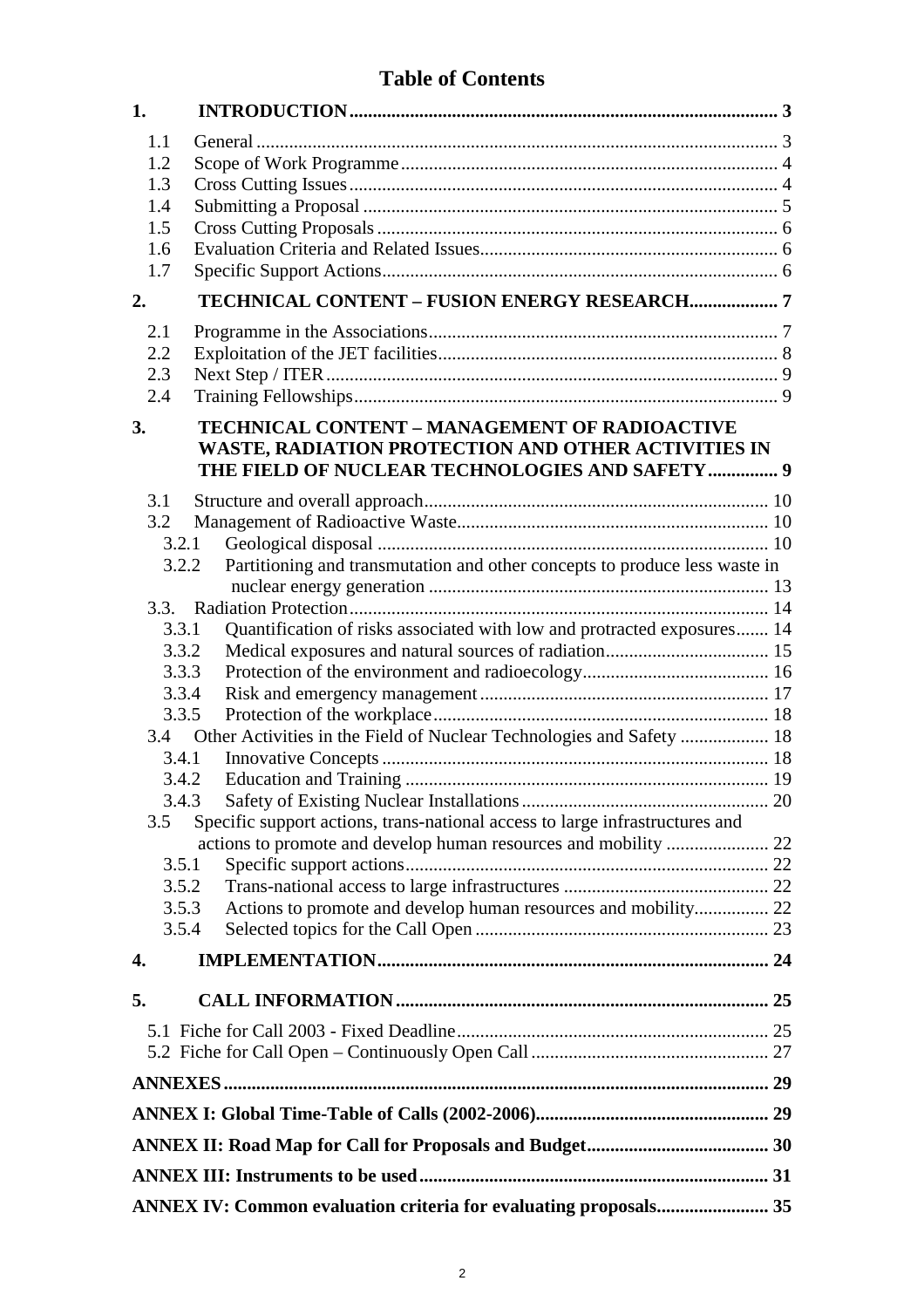#### **1. INTRODUCTION**

#### **1.1 General**

Following the adoption of the specific programme (Euratom) for "Research and Training on Nuclear Energy<sup>1</sup>" and the rules for participation<sup>2</sup>, the Commission has adopted, with the assistance of the programme committee, this work programme which sets out in greater detail the objectives and scientific and technical priorities and the timetable for implementation of the specific programme, in particular for the first year of operation. Research and development activities in this programme comprise three thematic priorities, fusion energy research, management of radioactive waste and radiation protection, and other activities in the field of nuclear technologies and safety.

The manner in which the thematic priority – Fusion Energy Research – is implemented differs greatly from that for the other two thematic priorities – Management of Radioactive Waste and Radiation Protection – and also the Other Activities in the Field of Nuclear Technologies and Safety. The latter are implemented mainly through calls for proposals whereas the former is implemented by different mechanisms that have been developed especially for fusion energy research and reflect the particular nature of research in this area. Consequent upon these differences, not all of the material in this Section is relevant to fusion energy research (and vice versa), in particular those aspects concerned with instruments and evaluation criteria that will be used generally in the Sixth Framework Programme in those areas implemented through calls for proposals. The more general aspects (eg, international collaboration, ethical issues, socio-economic research, mobility of researchers, etc) are, however, equally applicable to all three thematic priorities and the other activities.

Activities within the thematic priority – **fusion energy research** - will mainly be carried out by the European laboratories associated with Euratom and by the European Fusion Development Agreement (EFDA) Close Support Units, in collaboration with university teams, and by industry.

In the areas of **the management of radioactive waste, radiation protection and other activities in the field of nuclear technologies and safety**, the new instruments (integrated projects and networks of excellence) are recognised as being an overall priority means to attain the objectives of critical mass, integration of the research capacities, management simplification and European added value

The new instruments will be used from the start in each of these areas and, where deemed appropriate, as a priority means, while maintaining the use of those used in previous programmes: namely, specific targeted research and training projects, coordination actions, specific support actions, trans-national access to large or unique infrastructures and various actions to promote and develop human resources. A smooth transition with previous programmes will be ensured.

More information on the provisions for implementing the new instruments is available on Cordis http://www.cordis.lu/fp6/instruments.htm.

In drawing up this work programme, the Commission has relied on advice from an advisory group and, for two of the thematic priorities – management of radioactive waste and radiation protection, on the results of a call for expressions of interest, which

l

<sup>1</sup> OJ L 294, 29.10.2002, p.44

<sup>2</sup> OJ L 355, 30.12.2002, p 35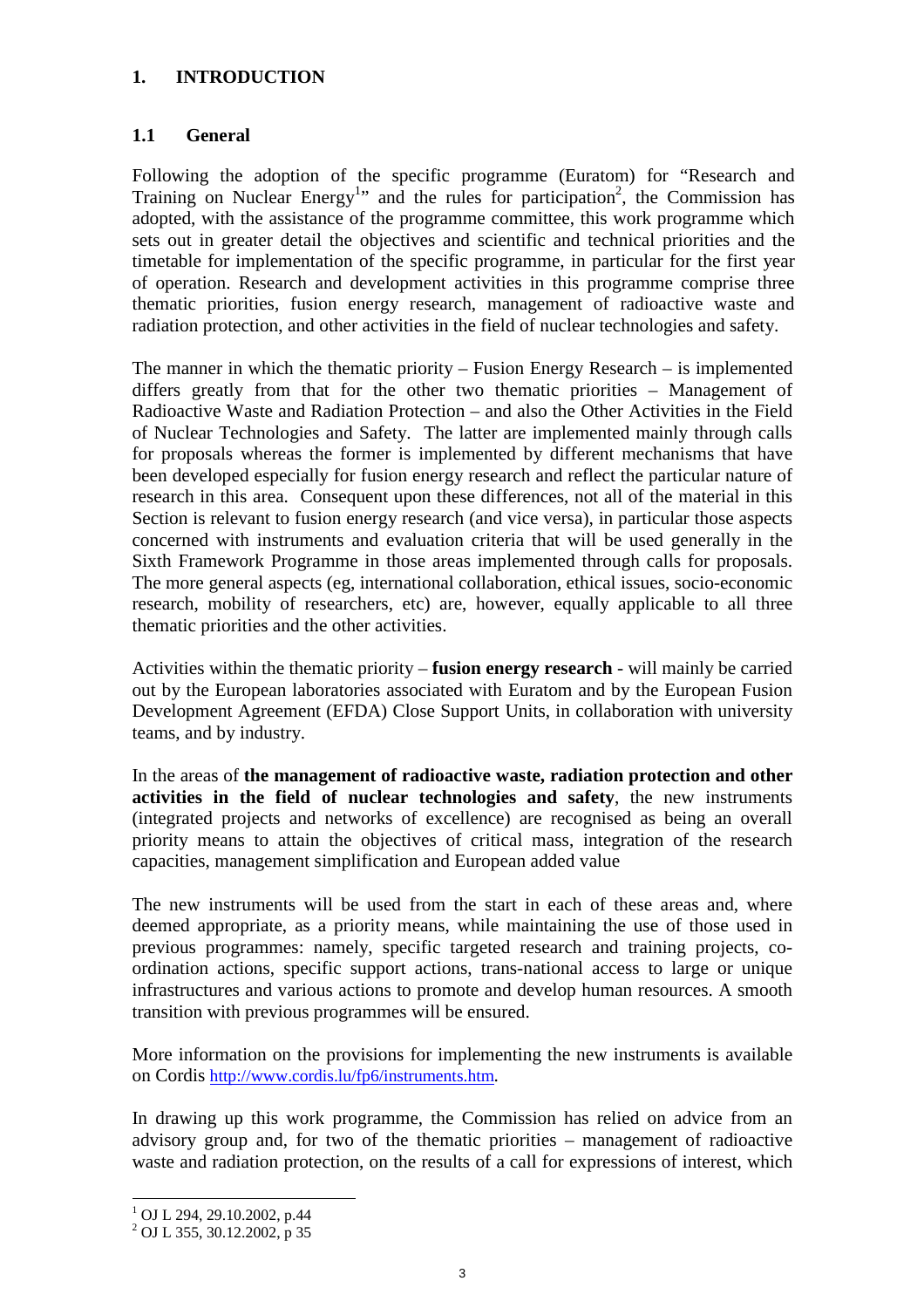was launched in early 2002. More information on this, including the list of members of the advisory group and the results of the call for expressions of interest, is available on Cordis.

## **1.2 Scope of Work Programme**

The scope of this work programme corresponds to that defined in the specific programme. The calls for proposals planned within this work programme are those foreseen for publication in 2002. Annex I gives an overview of these calls. Some topics in the specific programme have been left until a later stage and these will be addressed during the annual revisions of the work programme.

## **1.3 Cross Cutting Issues**

There are several issues that are important to all parts of the work programme. These are addressed here and, as appropriate, elaborated in the various parts.

Proposers based in **states associated** to this programme may take part on the same footing and with the same rights and obligations as those based in Member States. In addition, this work programme underlines the importance of involving **associated candidate countries** in the Community's research policy and in the European Research Area. Specific support actions will also be implemented to stimulate, encourage and facilitate the participation of organisations from these countries in the activities of the programme. All of the candidate countries associated to this programme will participate in the thematic priority – fusion energy research - either through a Contract of Association with Euratom or specific cost-sharing actions with the aim of encouraging their closer integration into the programme.

**International co-operation** represents an important dimension of the Sixth Framework Programme and will be actively fostered in all areas of the programme where this would be beneficial. Co-operation at a European level in all three thematic priorities and other activities is already well established.

For those parts of the programme subject to calls for proposals, this co-operation will be intensified and deepened at a programme and project level in order to make better use of resources (both human resources and experimental facilities) and promote a common European view on key problems and approaches, in accordance with the needs of the European Research Area. Links will be established with national programmes and networking will be promoted with third countries, in particular, the USA, the Newly Independent States of the Former Soviet Union (NIS), Canada and Japan. Entities from all third countries, with a few exceptions (see below and Section 4), may participate in the programme in addition to the minimum number of participants from Member State or Associated countries. Third countries and international organisations can also be funded in those areas where their participation is necessary for carrying out the research activity.

International co-operation is an important feature of the fusion research and training programme. The participation of third countries in the integrated European programme is through an extensive network of co-operation, including general bilateral agreements and multilateral specific agreements and implementing programmes, the latter generally under the auspices of the International Energy Agency (IEA) or the International Atomic Energy Agency (IAEA). Reinforced co-operation is encouraged with countries having signed Science and Technology (S&T) co-operation agreements. Co-operation with relevant international organisations with intergovernmental agreements will be considered. For the multipartite collaboration on ITER, collaborative work will be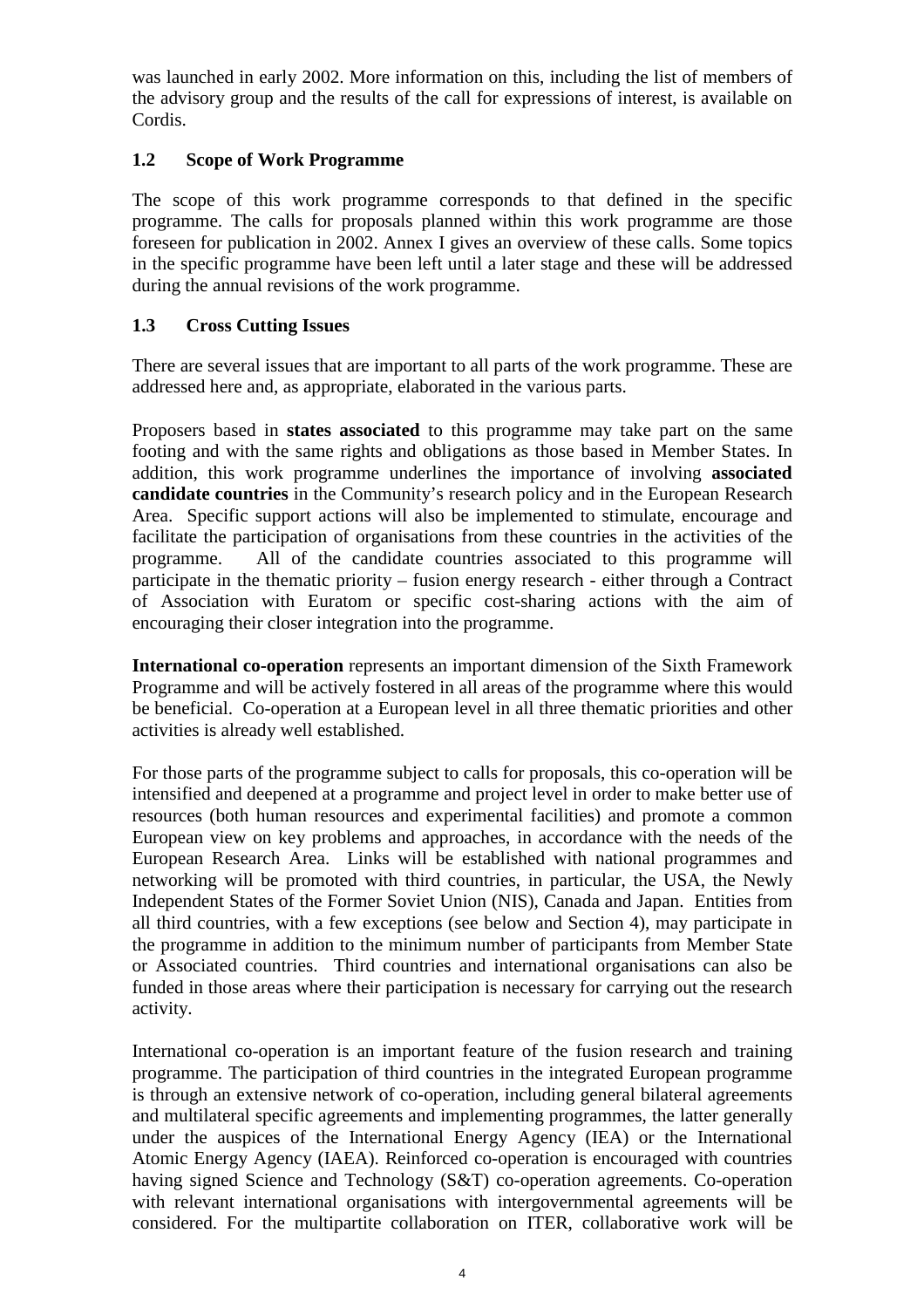carried out in the frame of the ITER Transitional Arrangements, with the aims of maintaining the integrity of the international project, of adapting the design to the conditions of specific ITER sites under consideration, and of supporting the preparations for licensing. It will be implemented through the extensive network of cooperation with third countries, including general bilateral agreements and multilateral specific agreements and implementing programmes

The participation of Afghanistan, Iraq, Iran, Libya, Myanmar and North Korea in all areas of the nuclear energy programme is excluded; currently, there is no co-operation between the Community and these countries. The participation of Cuba, India, Israel, and Pakistan is also excluded as, currently, there is no co-operation between Euratom and these countries<sup>3</sup>.

Research activities carried out under this work programme must respect fundamental **ethical principles.** Further information on how ethical issues will be reviewed is given in the "Guidelines on Proposal Evaluation Procedures" (http://www.cordis.lu/fp6/evalguidelines) and the issues to be addressed are set out in Annex IV to this work programme.

The **mobility of researchers** will be promoted, particularly with a view to the successful creation of the European Research Area.

This work programme attempts, where possible, to reinforce and increase the place and role of **women in science and research** both from the perspective of equal opportunities and gender relevance of the topics covered.

A particular effort will be carried out to take into consideration the ethical, social, legal and wider cultural aspects of the research including **socio-economic research**, and innovation, resulting from the possible deployment, use and effects of the newly developed technologies or processes and scenarios covered by the three thematic priorities and the other activities.

In the context of the regular report to be submitted to the Council, the Commission will report in detail on progress in implementing the specific programme and, in particular, progress towards achieving its objectives and meeting its priorities.

## **1.4 Submitting a Proposal**

Proposals should be submitted under the terms of a call for proposals. In order to submit a proposal, a proposer should consult the following:

• This work programme

l

- The relevant call for proposals as it is published in the *Official Journal of the European Communities* and
- $\bullet$ The relevant Guide for Proposers

These and a number of other useful texts, including the rules for participation, are available on Cordis. The latter should be consulted to ensure that the documents being used are the most recent; some will be revised periodically during the programme lifetime (eg, the Work Programme which will be revised on an annual basis).

 $3$  This situation with respect to all excluded countries is subject to review, in line with the Community's external policies. Please check CORDIS for any update.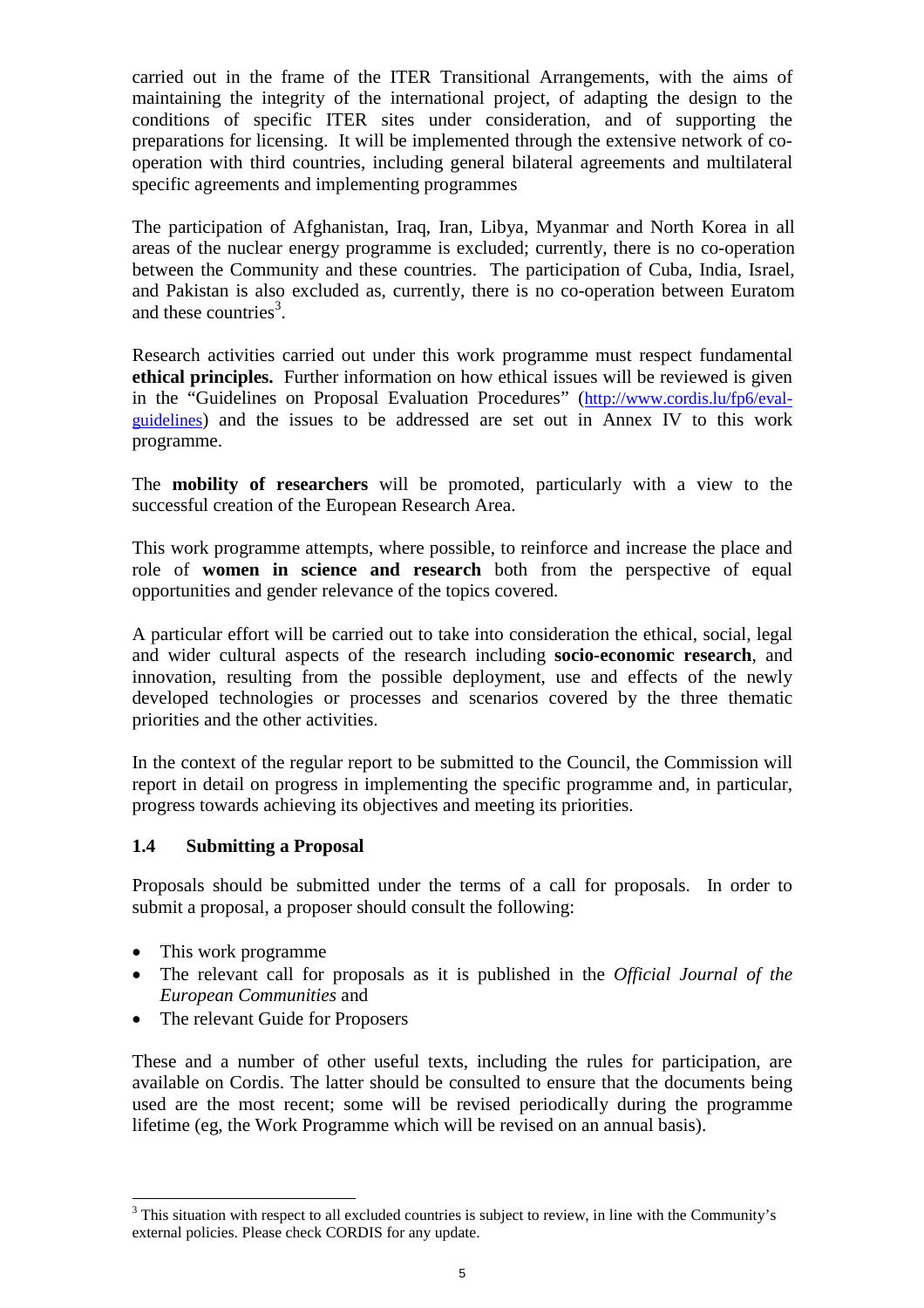## **1.5 Cross Cutting Proposals**

Proposals that address more than one thematic area will be accommodated by the Commission, provided the areas addressed are covered by this work programme. The criterion of "relevance to the objectives of the specific programme" is a *sine qua non* for the further consideration of such proposals. They will be handled by the normal submission and evaluation procedures and treated by the thematic area which comprises the greatest proportion of the proposal (ie, its "centre of gravity"). Where the centre of gravity is not immediately obvious, the Commission will examine the proposal content and decide in which thematic area the proposal is best handled. If a proposal is transferred to a thematic area other than the one to which it was submitted, it will be handled in the framework of the new thematic area. However, if the new centre of gravity does not have an open call at the time of transfer, the proposal will be held over, with the agreement of the proposers, until a suitable call is open, but only if such a call is explicitly foreseen by the work programme. If successful, the proposal will be handled and funded by the thematic centre of gravity.

## **1.6 Evaluation Criteria and Related Issues**

The "Guidelines on Proposal Evaluation Procedures" describe the basic procedures to be followed by all programmes under the Sixth Framework Programme of the European Community.

The set of criteria applicable to this work programme is given in Annex IV. Any complementary criteria are clearly stated in the relevant part of this work programme. Evaluation thresholds for each set of criteria are given in Annex IV and apply unless otherwise clearly stated. In addition, Annex IV outlines how the following will be addressed: gender issues, ethical and/or safety aspects, and the education dimension.

All proposals before they are selected for funding and which deal with ethical issues and any proposal for which ethical concerns have been identified during the scientific evaluation may be reviewed by a separate ethical review panel. The "Guidelines on Proposal Evaluation Procedures" give more details on the evaluation procedure as a whole as well as details of the ethical review procedure.

Furthermore, the work programmes, and consequently their calls for proposals, may specify and **restrict the participation of legal entities** in an indirect action according to their activity and type, according to the instrument deployed and to take into account specific objectives of the Framework Programme.

Calls for proposals may involve a **two-stage evaluation** procedure. When such a procedure is employed, this is stated clearly in the call for proposals. More information on this process is given in the "Guidelines for Proposal Evaluation Procedures".

## **1.7 Specific Support Actions**

Support activities are more limited in scope than the accompanying measures of the previous Framework Programmes. These projects aim to **contribute actively** to the implementation of activities of the work programme, the analysis and dissemination of results or the preparation of future activities, with a view to enabling the Community to achieve or define its RTD strategic objectives. Therefore, a significant emphasis has been placed on Support Actions: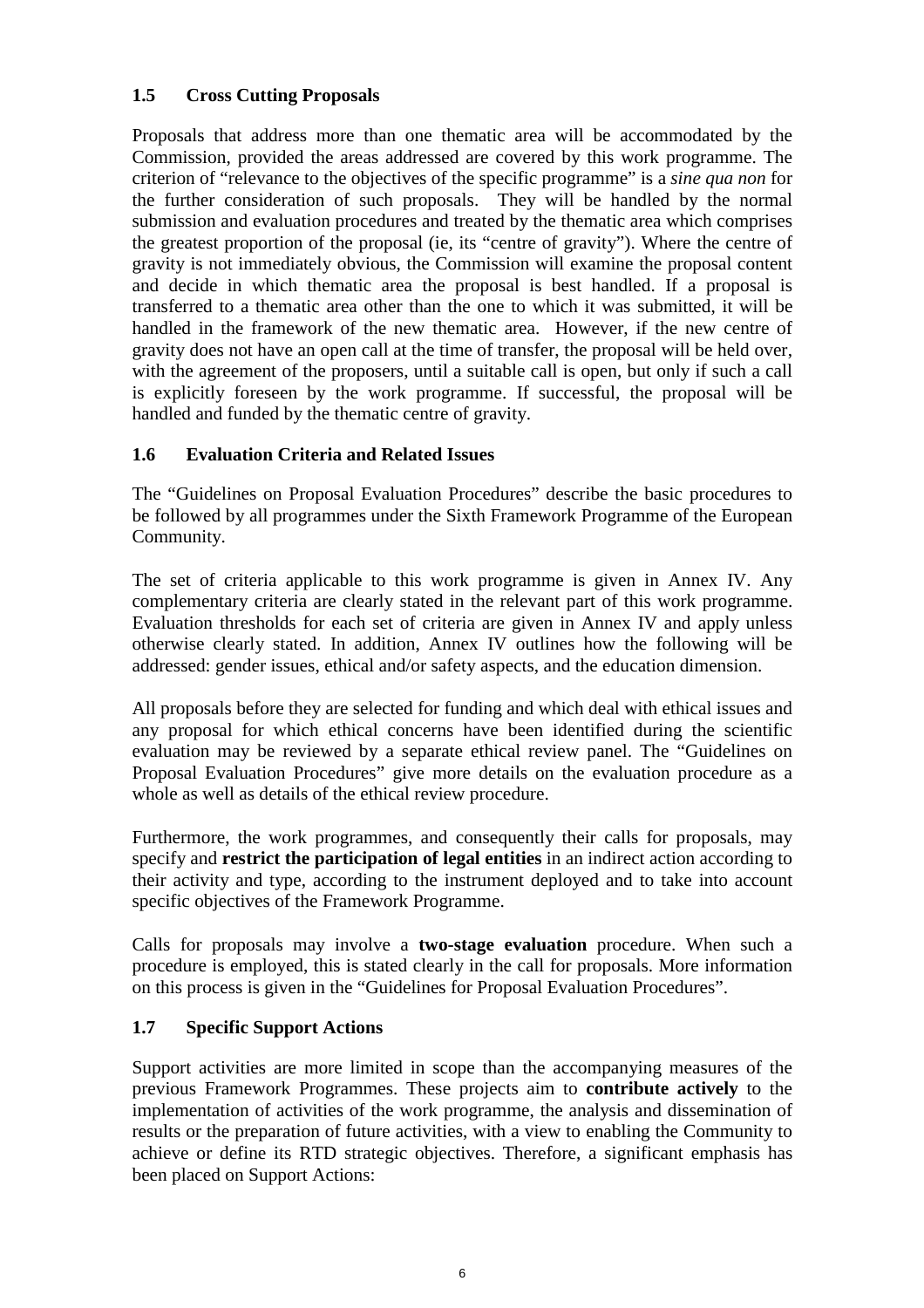- $\bullet$  to promote and facilitate the dissemination, transfer, exploitation, assessment and/or broad take-up of past and present programme results (over and above the standard diffusion and exploitation activities of individual projects)
- $\bullet$  to contribute to strategic objectives, notably regarding the European research area (eg, pilot initiatives on benchmarking, mapping, networking, etc)
- $\bullet$  to prepare future community RTD activities, (eg, via prospective studies, exploratory measures, pilot actions, etc)

as opposed to awareness and information exchange activities, eg, annual Workshops and Conferences, that would take place anyway without Commission support. The latter activities will not be welcome if they do **not serve** the programme's strategic objectives, (in the sense of the European Research Area, improved co-ordination, public awareness, preparation of future Community initiatives, etc).

## **2. TECHNICAL CONTENT – FUSION ENERGY RESEARCH**

The objective of fusion energy research is to make progress towards demonstrating the scientific and technological feasibility of fusion energy.

There are no Calls for Proposals for this Thematic Priority, except those relating to training fellowships (see Sections 2.4 and 5).

## **2.1 Programme in the Associations**

For the Associations' programme, priority will be given to multilateral actions to focus activities on common projects such as those related to the exploitation or operation on JET and corresponding data interpretation and to the Next Step / ITER. The mobility and training of scientific and technical personnel, the dissemination of results and the diffusion of information to the public will be an integral part of the activities carried out. The activities to co-ordinate and support fusion energy research will concern studies in support of information exchange, conferences, seminars, workshops, scientific and technical meetings; recourse to external expertise capacities, including for the independent evaluation of activities; fellowships and training schemes, publications and other actions to promote technology transfer.

Depending on a decision on the realisation of ITER and its timing, the Associations' activities will be adjusted considering also the phasing out of the exploitation of facilities. A strong European co-ordination of the fusion activities will be ensured, which has been demonstrated to be essential over the years.

The extent of the accompanying domestic programme in fusion physics and technology which is required in the Associations and European industry to take full benefit from ITER, will depend (a) on the level of the European share in ITER and (b) on where would be sited. This could entail investments aiming at maintaining experimentation on fusion devices at world class level in Europe beyond the start of operation of ITER and a programme of technological development aiming at ITER and reactor technologies.

The programme in the Associations will include:

**–** *R&D in fusion physics and plasma engineering*, focusing on the preparation of ITER operation and the study and evaluation of toroidal magnetic confinement formulas, with in particular the continuation of the construction of the Wendelstein 7-X "stellarator" and operation of the existing installations in the Euratom Associations.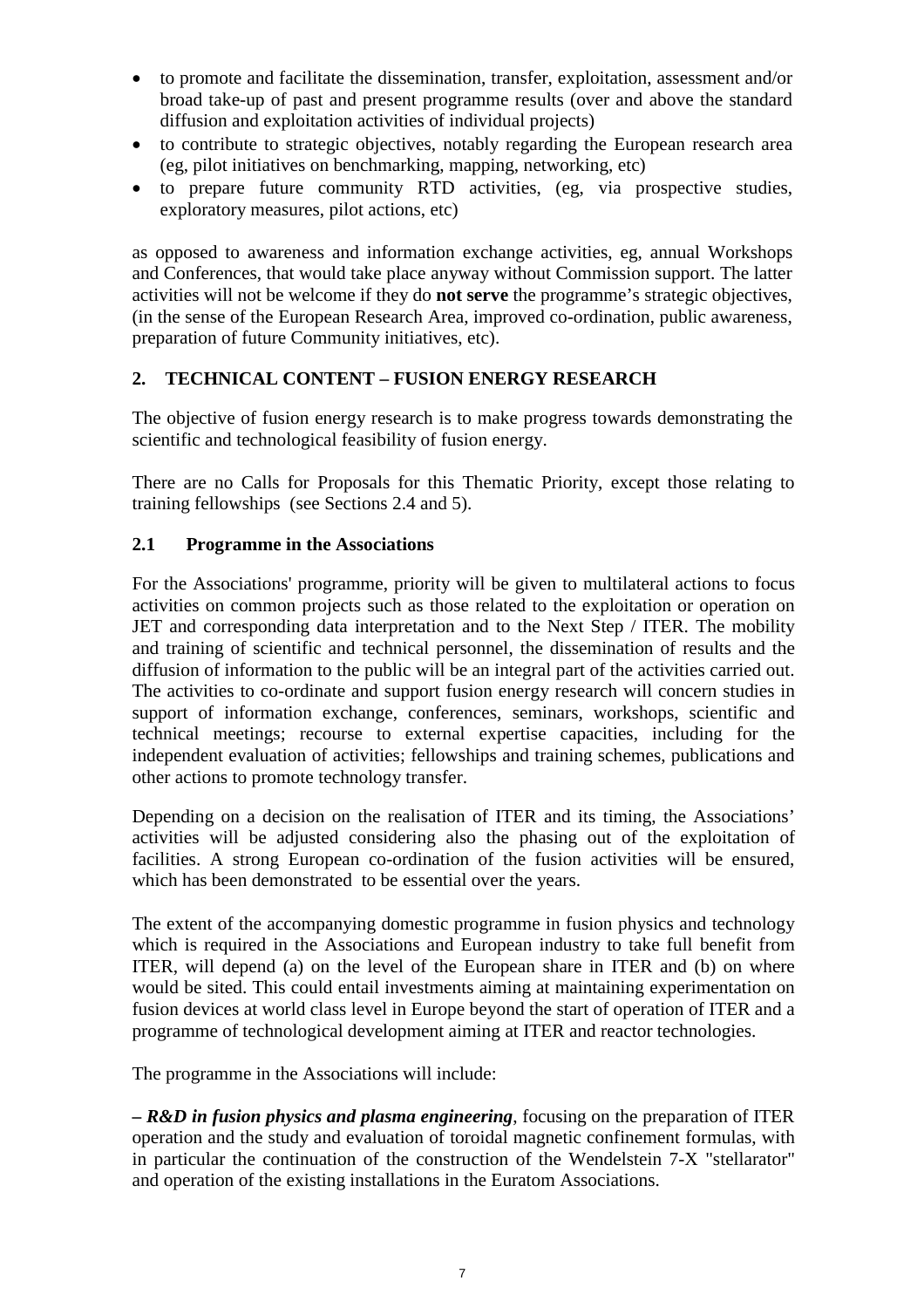*Research areas :* The scope of work includes both the further consolidation of the scientific basis for the Next Step operation, in particular by enhanced demonstrations of stability, confinement, power and particle exhaust, and control of plasmas under stationary conditions as well as in advanced regimes including internal transport barriers and exploration of the control of modes appearing in burning plasmas. These tasks shall be undertaken on a single and multi-machine basis with a substantial support of diagnostics, modelling and theoretical work. Heating and current drive as well as diagnostic technologies will be further developed in particular with a view to their application on ITER. A further objective is the evaluation of magnetic confinement formulas with the long-term aim of improving the economic competitivity of a magnetic fusion reactor. These activities will be undertaken on existing fusion devices, exploiting the specialised capabilities of each machine to address the various topics.

**–** *Structured R&D activities in fusion technology*, in particular research on fusion materials and participation in the R&D activities for the decommissioning of JET, which is foreseen at the end of its operations.

*Research areas:* The overall aim is to meet the needs of the Next Step/ITER and to develop longer term technologies. The scope of work in the area of Next Step fusion technology within the EFDA frame will include further development and validation of key technologies such as superconducting magnets, vacuum vessel, blanket and shielding, heating and current drive systems, fuel cycle, diagnostics. Materials studies will be undertaken aimed at the definition of a fusion reactor reference material with reduced activation; the development of alternative advanced materials; and the definition of materials tests means, including possibly the start of the engineering design of a 14MeV neutron irradiation facility within an international co-operation .

**–** *Investigations of socio-economic aspects*, focusing on evaluation of economic costs and social acceptability of fusion energy, by way of complement to the further studies on safety and environmental aspects; co-ordination, in the context of a keep-in-touch activity, of the Member States' civil research activities on inertial confinement and possible alternative concepts; dissemination of results and the diffusion of information to the public; mobility and training.

*Research areas:* This work will build on the studies already completed in the Fifth Framework Programme, focusing in particular on economics and social acceptability and extending the studies on safety and environment

#### **2.2 Exploitation of the JET facilities**

The JET facilities will continue to be exploited in the framework of the European Fusion Development Agreement (EFDA), in view of preparing the ITER operation by completing the exploitation of the performance enhancements currently under way. The use of the JET facilities should be phased out progressively according to the schedule of the ITER realisation and to the availability of the necessary financial resources.

*Research areas:* The performance enhancements to the JET facilities shall allow it to make a major contribution to the consolidation of the scientific basis for the Next Step, in parallel with the work on the devices in the laboratories of the Associations. The scope of the work on JET, which is the only fusion device capable of operating with Deuterium and Tritium, encompasses confinement, heating, fuelling, exhaust physics and plasma control as well as associated technologies.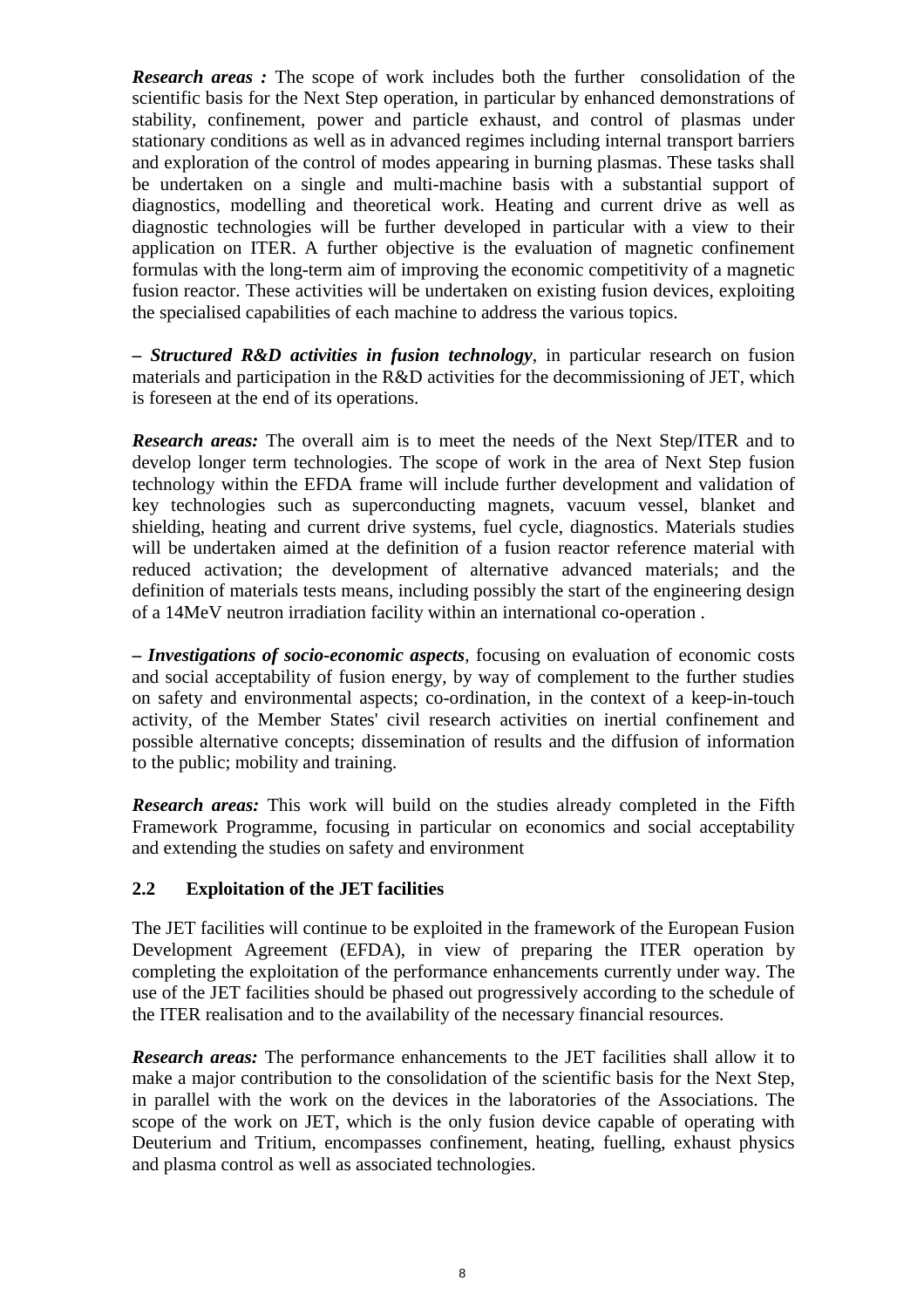## **2.3 Next Step / ITER**

The Euratom framework programme (2002-2006) includes the continuation of Next Step activities with a view to participating in its construction in the second half of the period. However, since decisions on ITER do not depend only upon European Union Institutions but also on the European Union international partners, the programme of activities must be open regarding the eventual siting and framework of the Next Step/ITER and the precise content of the accompanying domestic programme. The studies performed in preparation of possible European site(s) will be completed.

The European Union participation in ITER would include contributions to the construction of equipment and installations, which are within the perimeter of the ITER site and necessary for its exploitation, as well as to the costs associated with the staffing and management of, and the support to be given to, the project during construction. The level and nature of this participation will depend on the outcome of the negotiations with the European Union international partners, and in turn on the location of the ITER site. If ITER was located in Europe, the European Union participation would also include contribution to the costs to be borne by Europe as a Host Party. Preparation for the participation of European industry in ITER will be undertaken.

## **2.4 Training Fellowships (FUSION-2003-2.4)**

*Objectives:* to develop human resources and mobility, in particular offering advanced training to high calibre young scientists and assisting fellows from less-favoured regions to re-establish themselves in their country of nationality.

#### *Scope:*

l

Support will be restricted to the Intra-European Fellowships and European Reintegration Grants as defined in the Marie Curie Actions and to applicants from the Member States and those associated to the Euratom programme.

The Fellowships will be implemented following the modalities of the Marie Curie Actions<sup>4</sup> and through a continuously open call with specified dates when proposals will be batched and evaluated (see Section 5.2).

## **3. TECHNICAL CONTENT – MANAGEMENT OF RADIOACTIVE WASTE, RADIATION PROTECTION AND OTHER ACTIVITIES IN THE FIELD OF NUCLEAR TECHNOLOGIES AND SAFETY**

The aims in the area of management of radioactive waste are to establish a sound technical basis for demonstrating the safety of disposing spent fuel and long-lived radioactive wastes in geological formations, to study the practicability on an industrial scale of partitioning and transmutation techniques and to explore the potential of concepts that would produce less waste in nuclear energy generation. Research in radiation protection will underpin European policy and regulations. It will focus on resolving uncertainties in the risks from exposures to radiation at low and protracted doses and, in other areas, on making better use of national efforts, principally through their more effective integration by networking and targeted research. In other activities in the field of nuclear technologies and safety, the thrust of research is to evaluate the potential of innovative concepts and develop improved and safer processes in the field of nuclear energy, to improve the safety of existing nuclear installations and to better integrate European education and training in nuclear energy and radiation protection.

<sup>&</sup>lt;sup>4</sup> The Marie Curie Actions are one component of research on human resources and mobility which is part of the Specific Programme on Structuring the ERA.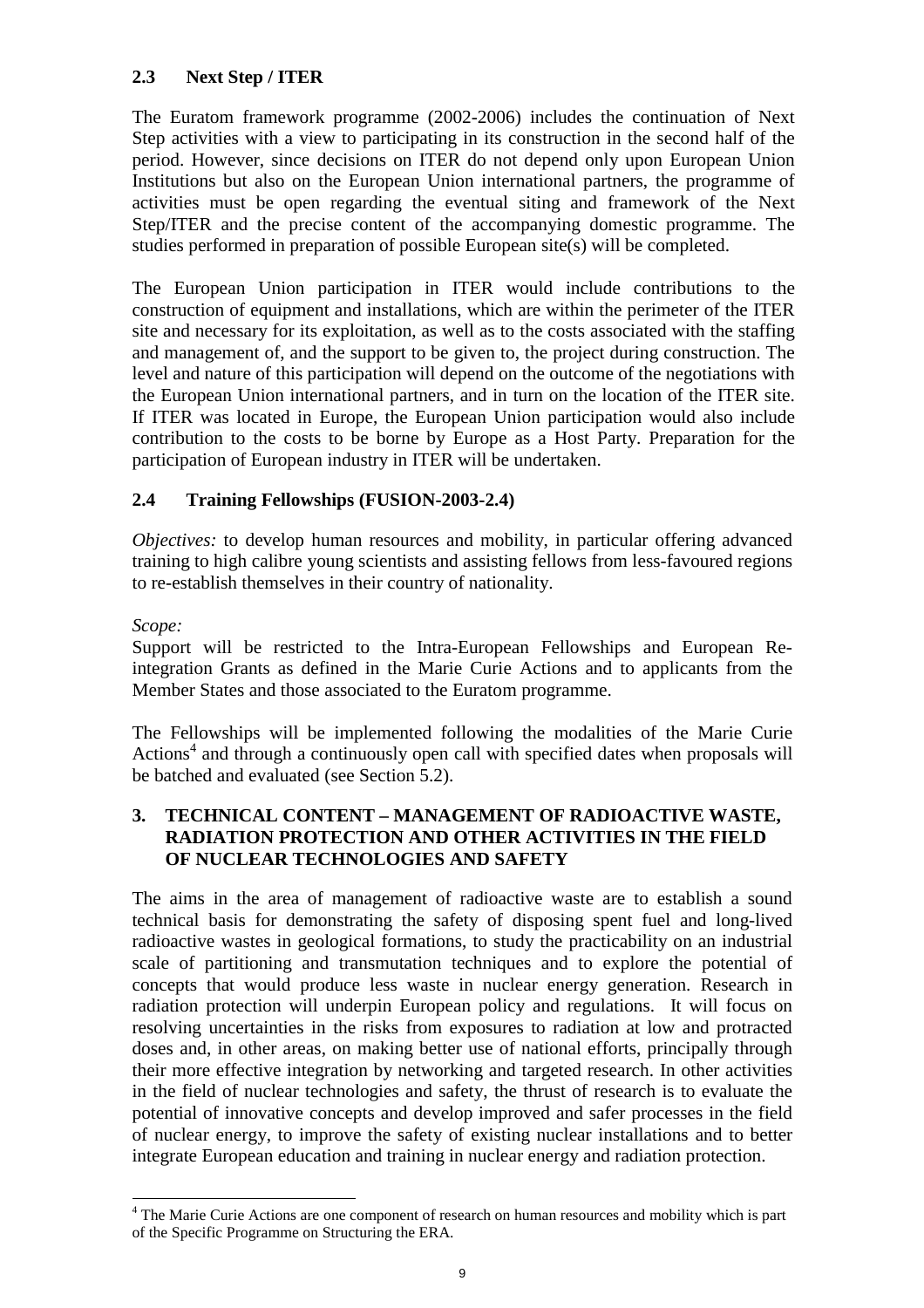## **3.1 Structure and overall approach**

The broad scope and objectives of each of the research topics to be addressed during the whole of Sixth Framework Programme are set out below. For each of the topics included in the first Calls, this information is further elaborated and the type of instrument or instruments to be used is specified. Similar information will be provided later, in revisions of the work programme, for those topics to be included in subsequent calls.

Two calls will be launched at the start of the programme, Call 2003 and Call Open. For Call 2003 there will be only one closing date in 2003 for all proposals to be submitted and a one-step evaluation system will be deployed. Call Open is a continuously open call but proposals will be evaluated in batches at given cut-off dates; in general, there will be two cut off dates each year. Further calls, Call 2004 and Call 2005, are foreseen with fixed deadlines in 2004 and 2005.

## **3.2 Management of Radioactive Waste**

The absence of a broadly agreed approach to waste management and disposal is one of the main impediments to the continued and future use of nuclear energy. In particular, this applies to the management and disposal of long-lived waste components in geological repositories, which will be required no matter what treatment method is chosen for the spent fuel and high level waste. Research alone cannot ensure societal acceptance; however, it is needed in order to develop and test repository technologies, investigate suitable sites, promote basis scientific understanding relating to safety and safety assessment methods, and to develop decision processes that are perceived as fair and equitable by the stakeholders involved.

Research is also needed to explore the technical and economic potential of concepts for nuclear energy generation that make better use of fissile material and generate less waste.

## **3.2***.***1 Geological disposal**

*Objective:* to establish a sound technical basis for demonstrating the safety of disposing spent fuel and long-lived radioactive wastes in geological formations and underpin the development of a common European view on the main issues related to the management and disposal of waste.

*Research areas:* Improvement of fundamental knowledge, developing and testing technologies: research will focus on key physical, chemical and biological processes; interaction between the different natural and engineered barriers, their long-term stability and means of implementing disposal technologies in underground research laboratories.

New and improved tools: research will focus on models for performance and safety assessment, and methodologies to demonstrate long term safety, including sensitivity and uncertainty analyses, and development and evaluation of alternative measures of performance and of better governance processes that properly address public concerns on waste disposal.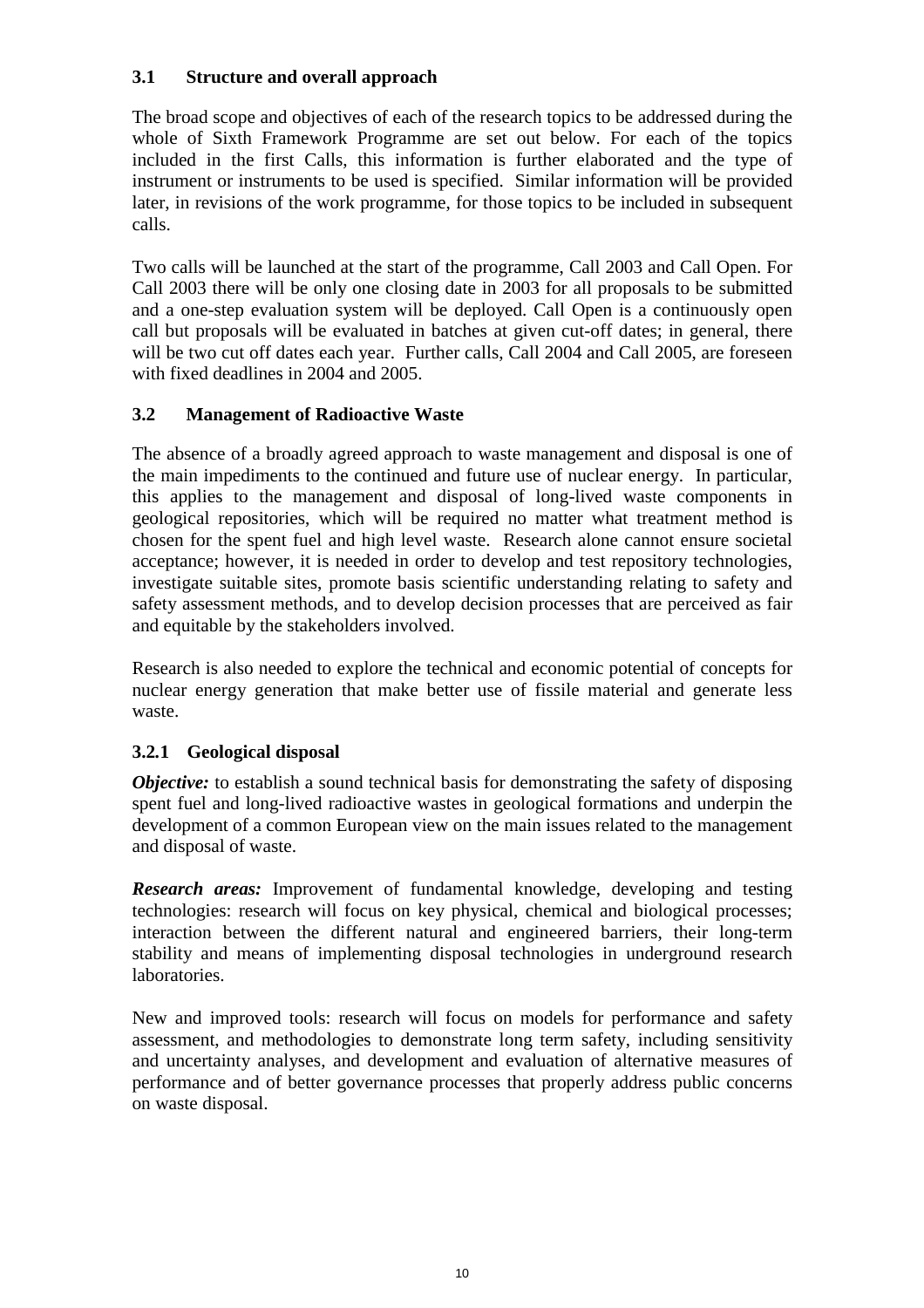## **3.2.1.1 Selected topics for the Call 2003**

## **(1) Sustainable integration of European research in the geological disposal of radioactive waste (Network of Excellence, NUWASTE-2003-3.2.1.1-1)**

*Objective:* to achieve sustainable integration of European research and demonstration activities in radioactive waste disposal

*Scope:* 

- $\bullet$  Develop a joint programme of activities around the participants' research and development programmes
- $\bullet$ Develop a common European view on the main issues
- Demonstrate the technical feasibility of geological disposal
- Strengthen the scientific basis for performance and safety assessment
- Evaluate the practicability of constructing and operating repositories for long-lived radioactive waste and spent fuel in geological formations
- Build structured knowledge transfer and management methodologies and instruments
- Strengthen collaboration, in particular across disciplines and in performance and safety assessment
- Provide a forum for training

Broad participation from, in particular, waste management organisations, research organisations, academic institutions and, ideally, regulators will be required to achieve the objectives of the Network of Excellence.

#### **(2) Sustainable integration of European research on actinides (Network of Excellence, NUWASTE-2003-3.2.1.1-2)**

*Objective:* to achieve sustainable integration of European research on the physics and chemistry of actinides.

*Scope:* 

- $\bullet$  Behaviour of actinides in the spent fuel or high-level and long-lived waste, the engineered barrier system, the geological environment and the biosphere in order to better quantify the source term and radionuclide migration in assessments of the disposal system.
- Behaviour of actinides in the partitioning and transmutation processes
- Behaviour of actinides in new fuels and targets
- $\bullet$ Training

Broad participation of research organisations and academic institutions with expertise in the physics and chemistry of actinides, as well as effective links with the user community, will be required to achieve the objectives of this Network of Excellence.

## **(3) Understanding and physical and numerical modelling of the key processes in the near-field, and their coupling, for different host rocks and repository strategies (Integrated Project, NUWASTE-2003-3.2.1.1-3)**

*Objective:* to evaluate the safety function of the near-field system (waste package, engineered barrier system and excavation damaged zone) of repositories in different host-rocks.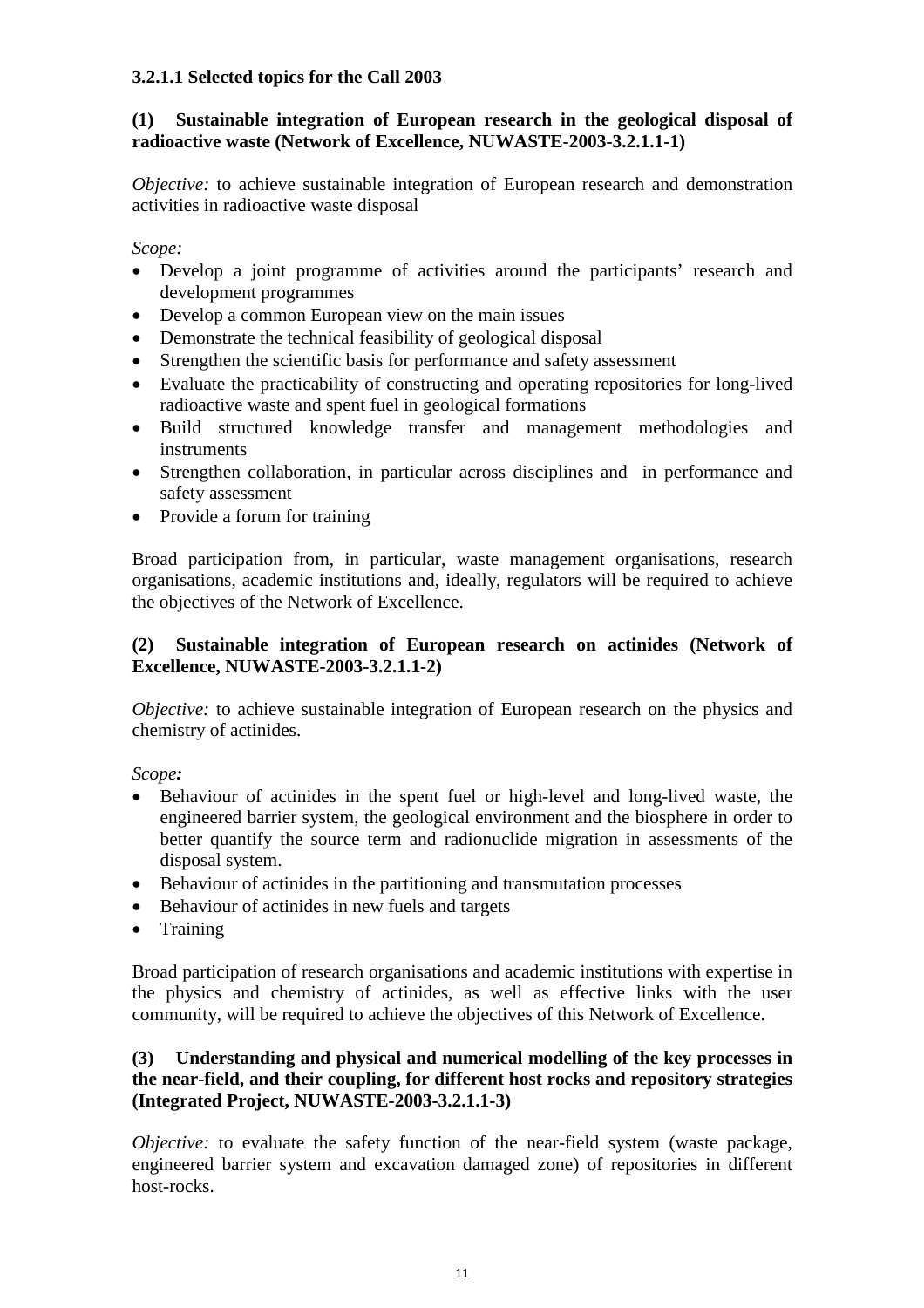## *Scope:*

- $\bullet$  Improve the conceptual basis and modelling for performance/safety assessment based on key data of critical processes and their coupling
- $\bullet$  Integrated in-situ and laboratory experiments for relevant near-field processes from the waste package up to the disturbed zone of the host rock
- $\bullet$  Experimental and modelling studies on the physico-chemical conditions of the nearfield, in particular the impact on radionuclide mobility and main sources of uncertainty and sensitivity for performance assessment purposes
- Application of the results to performance assessment
- Training

A strong multidisciplinary team, including participation from research organisations, performance assessors, academic institutions and waste management organisations, will be required to achieve the objectives of this Integrated Project.

## **(4) Development and testing of disposal concepts and technologies in Underground Research Laboratories (Integrated Project, NUWASTE-2003- 3.2.1.1-4)**

*Objectives:* to demonstrate the technical feasibility of constructing and closing a repository safely and build confidence in the development process

*Scope:* 

- Repository layout and construction through testing defined repository components in underground research laboratories with the view to improve their design for various host rock formations
- Impact of reversibility and retrievability on the disposal concept and its implementation
- Optimisation of the engineering approach and the related costs
- Consistent approaches for assuring safety and building confidence
- Development and testing techniques for the repository closure and monitoring
- $\bullet$ Training

Broad inter-disciplinary participation from waste management organisations, research organisations, academic institutions, regulators, etc, with particular expertise in engineering studies and performance assessment will be required to achieve the objectives of the Integrated Project.

## **(5) Improving the governance of geological waste disposal (Specific Targeted Research Project or Co-ordination Action, NUWASTE-2003-3.2.1.1-5)**

*Objectives:* to better understand what influences public acceptance and develop guidance for the improved governance of geological waste disposal

*Scope:* 

- Critical analysis, based on case studies in Member States, on current and past decision-making processes on waste management and disposal
- Co-operation and dialogue with different social actors
- Develop guidance on better governance processes, taking account of national differences (eg, culture, history, legal and administrative regimes)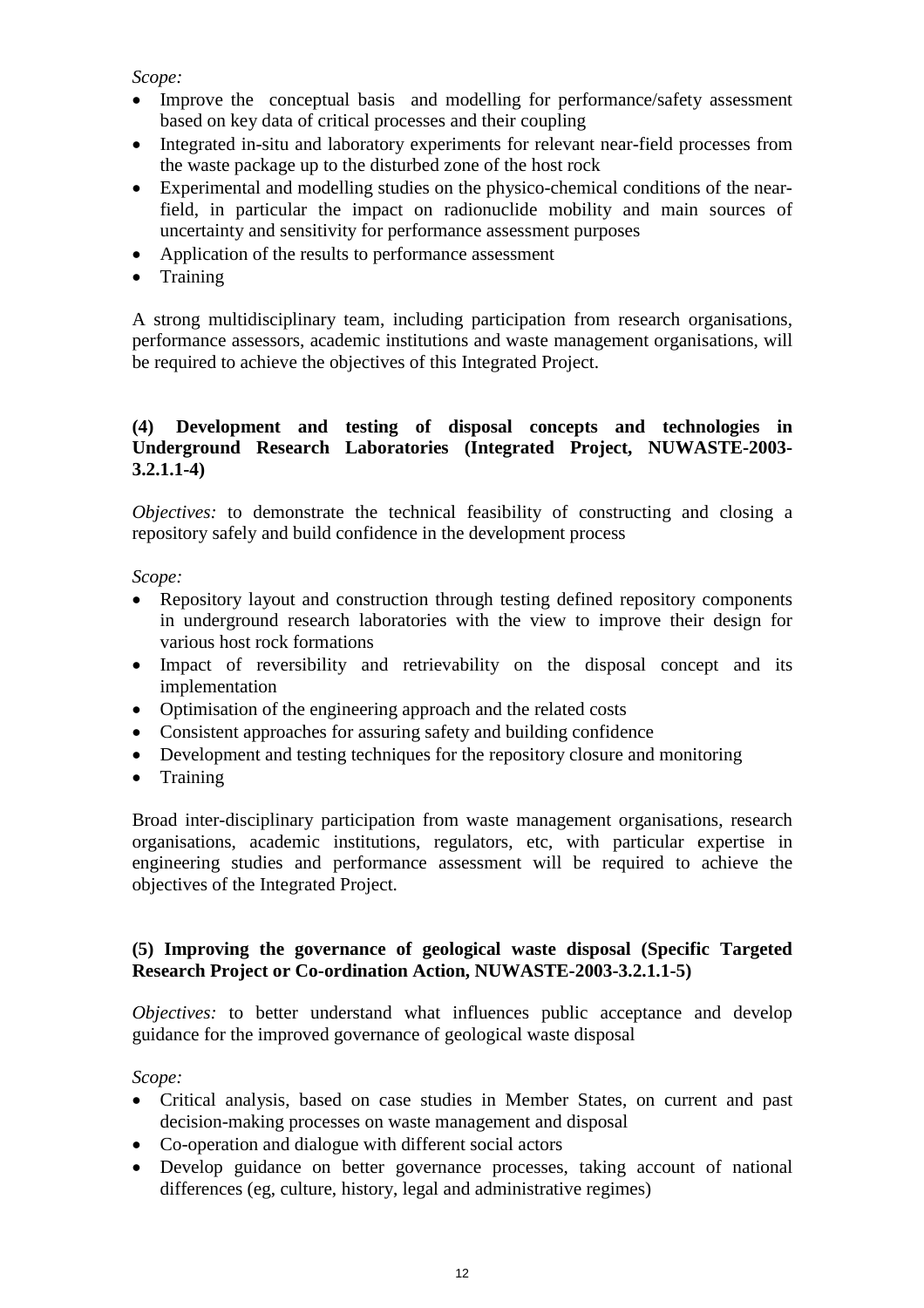Broad participation from the human and natural sciences and the main stakeholders (eg, waste management organisations, regulators, local authorities, public interest groups, non-governmental organisations, etc) will be required to achieve the objectives.

## **3.2.1.2 Indicative topics for future calls**

Future calls will cover radionuclide migration processes, modelling of coupled thermalhydraulic-mechanical-chemical processes, and tools for performance and safety assessment.

## **3.2.2 Partitioning and transmutation and other concepts to produce less waste in nuclear energy generation**

*Objective:* to determine practical ways of reducing the amount and/or hazard of the waste to be disposed of by partitioning and transmutation and to explore the potential of concepts for nuclear energy to produce less waste.

**Research areas:** Partitioning and transmutation: research will focus on fundamental assessments of the overall concept; demonstration at small scale of the most promising partitioning technologies; further development of technologies for transmutation; and evaluation of their industrial practicability.

Concepts to produce less waste: research will focus on exploring the potential for the more efficient use of fissile material in existing reactors and of other concepts to produce less waste in nuclear energy generation.

## **3.2.2.1 Selected topics for the Call 2003**

## **(1) Partitioning of actinides and fission products from high-level nuclear waste for their transmutation or conditioning in stable matrices (Integrated Project, NUWASTE-2003-3.2.2.1-1)**

*Objectives:* to develop hydro-metallurgical and pyrochemical processes for the partitioning (chemical separation) of radionuclides from the high-level radioactive waste and demonstration of most promising processes at a small scale.

*Scope:*

- $\bullet$  Development of hydro-metallurgical processes for the partitioning of actinides (III) from the high-level waste from reprocessing of high burn-up uranium oxide and multi-recycled mixed oxide fuels.
- $\bullet$  Basic studies of pyrochemical processes (in particular thermodynamic data acquisition for both chloride and fluoride media) and demonstration of full recovery (99.9%) of actinides from high-level waste.
- $\bullet$  Basic studies and process development of hydro-metallurgical and pyrochemical methods for the chemical separation of actinides from fuels and targets used in transmutation devices.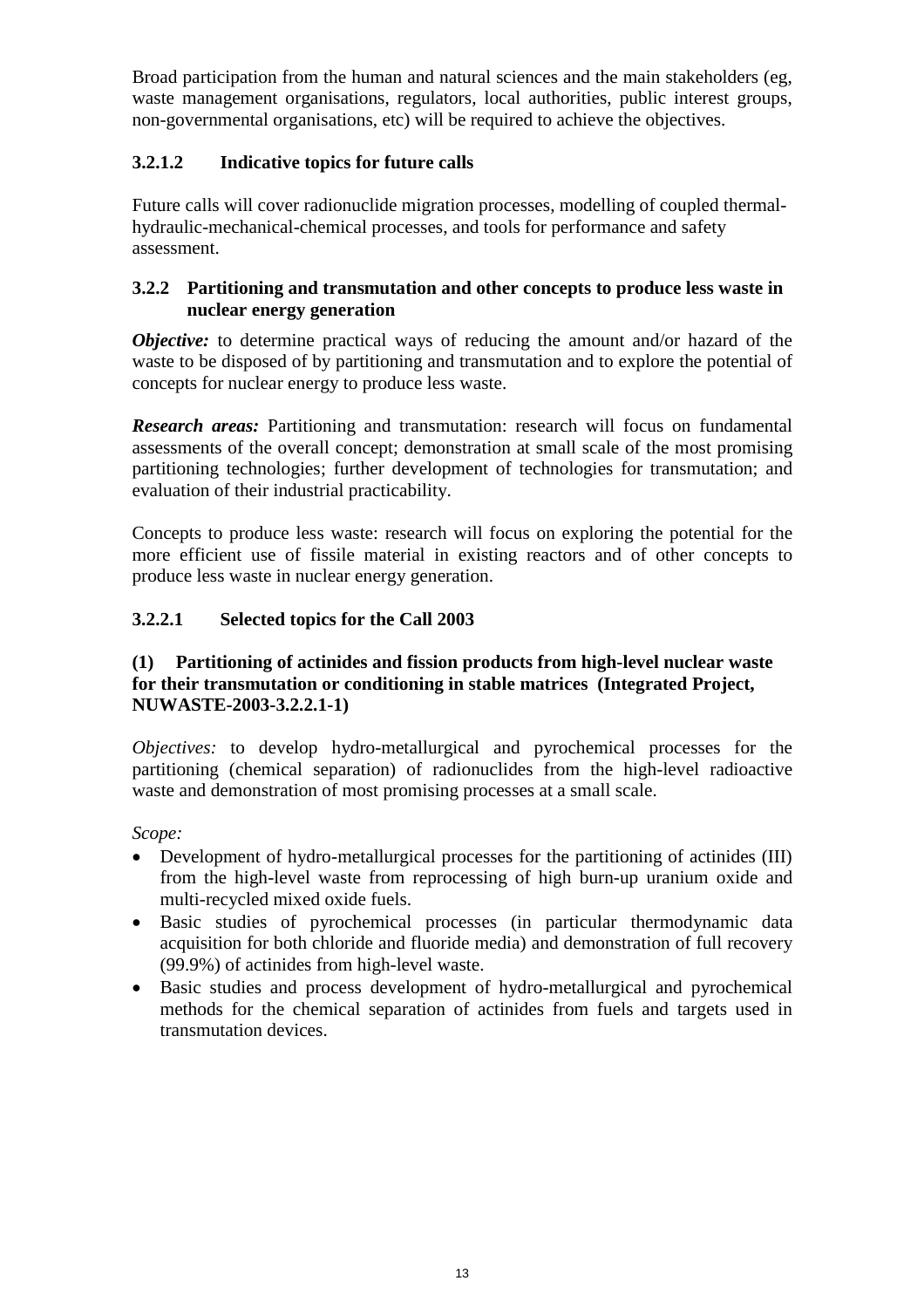## **(2) Impact of partitioning and transmutation (Specific Targeted Research Project or Co-ordination Action, NUWASTE-2003-3.2.2.1-2)**

*Objectives:* to assess the benefits and disadvantages of partitioning and transmutation on the fuel cycle as a whole and, in particular, for waste management and geological disposal

*Scope:*

- -Systems studies to evaluate the health, environmental, social and economic benefits (or disadvantages) of partitioning and transmutation applied on an industrial scale to the fuel cycle and to establish performance criteria for the different steps
- All operations and waste streams in the fuel cycle that would be significantly affected by partitioning and transmutation to be addressed

A highly inter-disciplinary approach will be required with, ideally, the active participation of waste management organisations.

## **3.2.2.2 Indicative topics for future calls**

Future calls will cover transmutation and other concepts to produce less waste in nuclear energy generation.

## **3.3. Radiation Protection**

Radiation and radioactive materials are used extensively in medicine and industry and are by-products of the generation of nuclear energy. Safety in their use and/or management is predicated on a sound radiation protection policy and its effective implementation. Community research underpins European policy and has contributed to the high levels of protection achieved in practice. These standards must be maintained and, in some cases, improved and research has a key role in this process.

The main objective is to resolve uncertainties in the risk from exposures to radiation at low and protracted doses (ie, at levels typically encountered by the population and in workplaces). This remains a controversial science and policy issue and has important health and economic implications for the use of radiation in both medicine and industry.

Community research in other areas of radiation protection will focus on making better use of national efforts, principally through their more effective integration by networking and targeted research where this would either be complementary to, or provide synergy with, national programmes.

## **3.3.1 Quantification of risks associated with low and protracted exposures**

*Objective:* to better quantify and understand the risks associated with low and protracted exposures to ionising radiation.

*Research areas:* Research will focus on epidemiological studies of suitable exposed populations, and on cellular and molecular biology research on the interaction between radiation and the DNA, cells, organs and the body.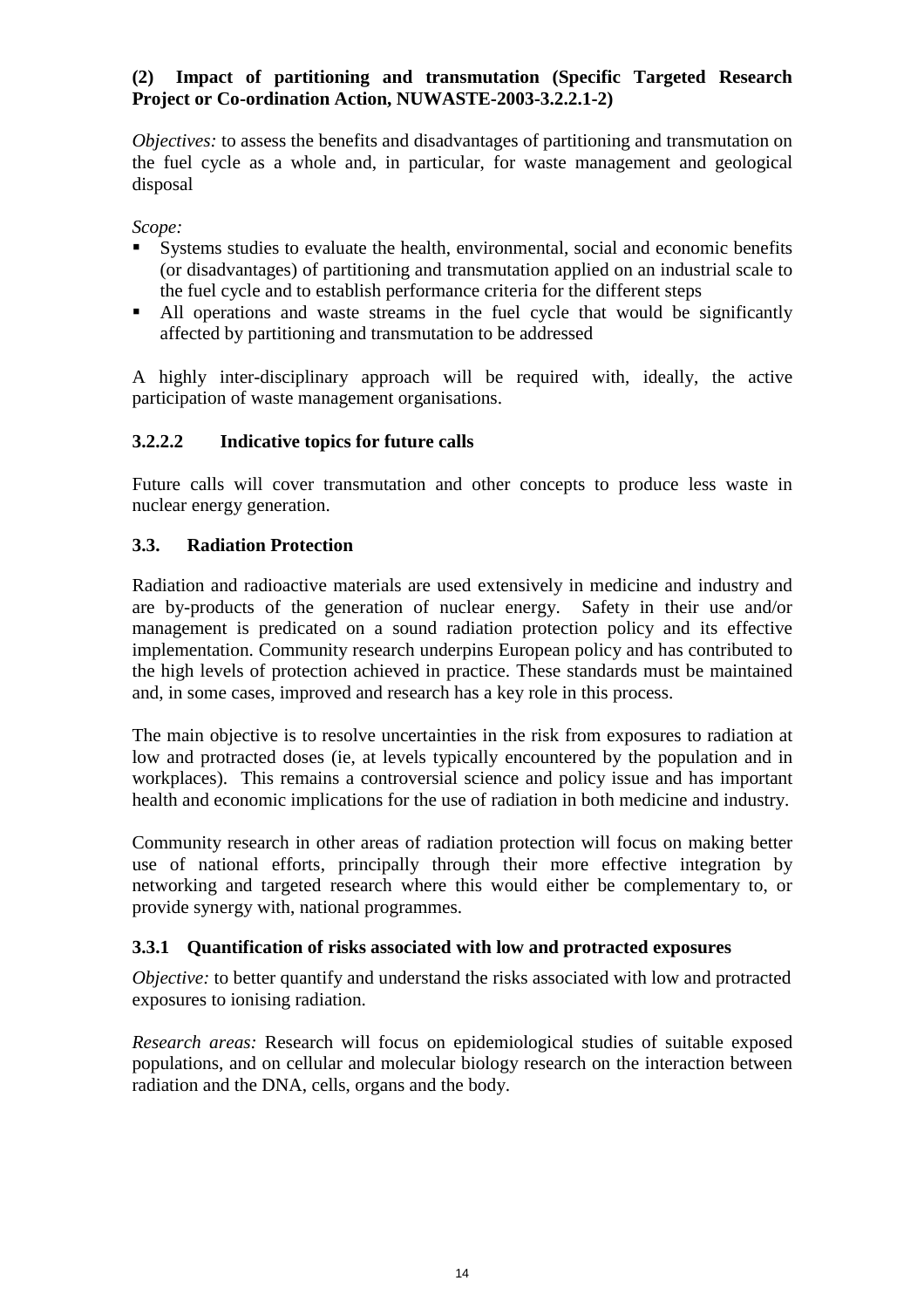## **3.3.1.1 Selected topic for the Call 2003**

## **(1) Cellular and molecular biology research on the effects of low and protracted doses (Integrated Project, RAD PROT-2003-3.3.1.1-1)**

*Objective:* to unravel the mechanisms of, and the individual susceptibility to, health effects resulting from low and protracted exposures for the purposes of better quantifying the risks of radiation.

*Scope:* 

 $\bullet$ 

 $\bullet$  study of important mechanisms from initial damage to health effects manifested in the organism, including *inter alia*

- biological consequences of damage to DNA and other cellular macro-molecules

- role of DNA repair pathways and intra/extra-cellular communication on cellular processes and tissue functions

- further identification of pathways for susceptibility to, and development of, radiation induced cancer

- relevance of radiation induced cellular endpoints, such as genomic instability,

bystander effects, chromosomal aberrations and mutations in the cancer process complemented by

- development of cellular and/or molecular tests for predicting the individual risk of cancer and assessment of their social and ethical implications

- identification of more susceptible individuals or groups in the population and their contribution to population averaged risk estimates

- molecular epidemiological studies aimed at assessing the contribution of identified susceptibility genes to cancer

- further development of mechanistic models describing the multi-stage process of carcinogenesis.

A fully integrated multi-disciplinary project involving, *inter alia*, radiobiology, genetics, molecular biology, biophysics and oncology will be required to achieve the objectives. How and when the research and its outcomes are expected to contribute to the overall goal (ie, better quantification of risks) must be clearly indicated and milestones provided against which progress can be measured. Interaction with end users and addressing ethical issues should be an integral part of the activities.

## **3.3.1.2 Indicative topics for future calls**

Future calls will cover epidemiological studies and further molecular and cellular biology research.

## **3.3.2 Medical exposures and natural sources of radiation**

*Objectives:* to enhance the safety and efficacy of medical uses of radiation and to better understand, assess and manage natural sources of radiation.

*Research areas:* Medical uses of radiation in diagnosis and therapy; naturally occurring radioactive materials (NORM).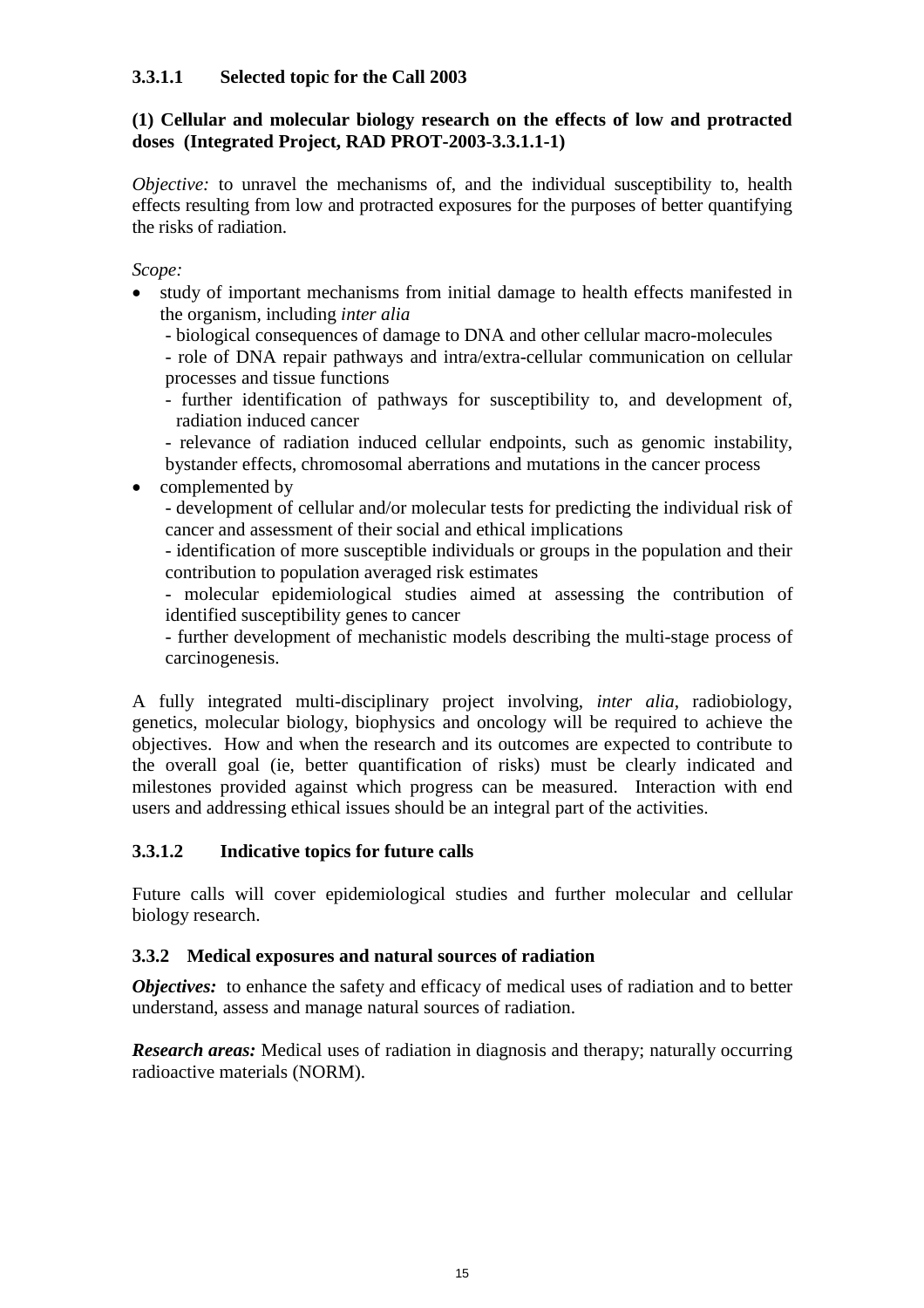## **3.3.2.1 Selected topics for the Call 2003**

## **(1) Safety and efficacy of computed tomography (CT) (Specific Targeted Research Project, RAD PROT-2003-3.3.2.1-1)**

*Objective:* to justify and optimise the use of computed tomography for a wide range of applications

*Scope:* 

- $\bullet$  CT examinations giving rise to high individual doses to patients or medical personnel
- paediatric CT
- common clinical and screening applications of CT
- development of guidelines and quality criteria for CT examinations

A highly multi-disciplinary approach involving, *inter alia*, radiologists, clinicians, radiation protectionists and CT manufacturers, will be required to achieve the objectives.

#### **(2) Safety and efficacy of other imaging techniques (Co-ordination Action, RAD PROT-2003-3.3.2.1-2)**

*Objective:* to develop quality criteria and guidelines for new and emerging imaging techniques

*Scope:* 

- networking of activities in Member and Associated States
- techniques (including nuclear medicine but excluding CT) associated with high individual doses or which are applied extensively to more sensitive groups (ie, children)

A co-ordination action of modest scale and ambition should be sufficient to achieve these objectives.

## **3.3.2.2 Indicative topics for future calls**

Future calls will cover further research on the medical uses of radiation, in particular in therapy, and networking to better integrate activities within Member and Associated States concerned with the assessment and management of exposures from naturally occurring radioactive materials (NORM).

## **3.3.3 Protection of the environment and radioecology**

*Objective:* to establish a conceptual and methodological basis for protection of the environment and to better assess and manage the impact of natural and artificial sources of radiation on man and the environment.

*Research areas:* Conceptual and methodological basis for protection of the environment; sustainable integration of European research on radioecology.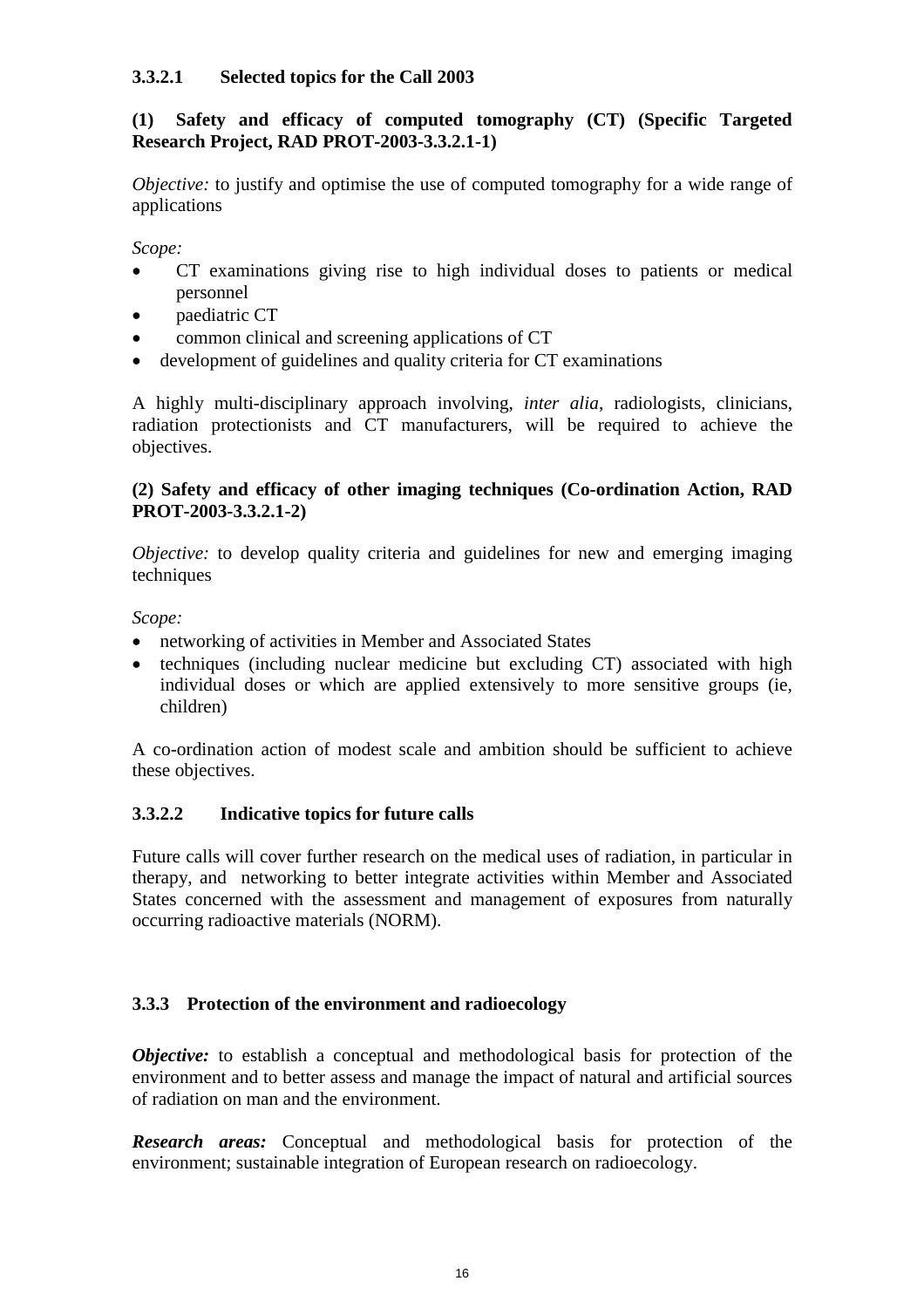## **3.3.3.1 Selected topic for the Call 2003**

## **(1) Protection of the environment from radiation (Specific Targeted Research Project, RAD PROT-2003-3.3.3.1-1**)

*Objectives:* To establish a robust conceptual and methodological basis for underpinning sound policy and standards for protection of the environment from radiation.

*Scope* 

- $\bullet$  development of a conceptual framework for protection of the environment that is likely to gain broad acceptance, with due account being taken of scientific, social, cultural, ethical and economic considerations
- $\bullet$  development of a methodological approach to enable the concept to be applied in practice within a regulatory framework
- $\bullet$  further investigations into processes, mechanisms and effects which would, within the project duration, significantly enhance the quality or robustness of the methodology and/or the scope of its application.

Broad inter-disciplinary and fully integrated participation will be required from, *inter alia*, the social, economic, environmental, biological and physical sciences with significant input from end users (regulatory bodies and industry) to achieve the objectives.

## **3.3.3.2 Indicative topics for future calls**

**Future calls will cover n**etworking to better integrate, in a sustainable manner, research within Member and Associated States on radioecology in order to maintain and enhance competence to respond effectively to current and future needs.

## **3.3.4 Risk and emergency management**

*Objectives:* to develop better approaches for risk governance and more effective and coherent off-site emergency management in Europe, including the rehabilitation of contaminated areas.

*Research areas:* Better approaches for risk assessment and management that can find broad technical and social acceptance and can contribute to the more effective and rational use of resources for nuclear safety; research, development and demonstration activities that can make demonstrable improvements in the effectiveness and coherence of emergency management in Europe.

## **3.3.4.1 Selected topic for the Call 2003**

## **(1) Off-site emergency management (Integrated Project, RAD PROT-2003-3.3.4.1-1)**

*Objectives:* To improve the efficacy and coherence of off-site emergency management in Europe including the rehabilitation of contaminated areas

*Scope:* 

Activities should focus on the application, rather than the generation, of new knowledge.

 $\bullet$  demonstration of the practicability of "state of the art" decision support systems in operational emergency centres, in particular of new and emerging tools or features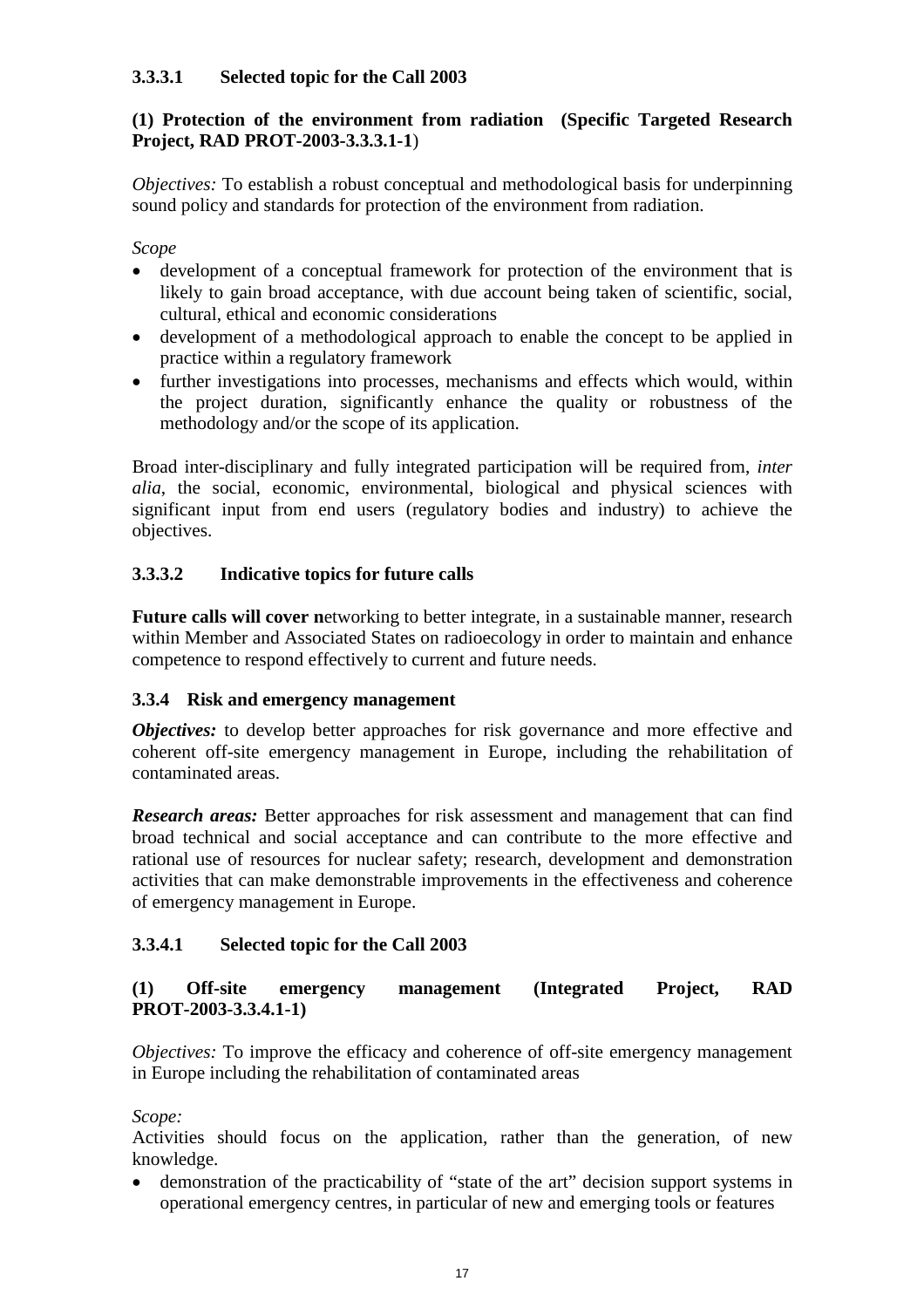- $\bullet$  methodological, organisational and technological developments able to make demonstrable improvements, achieve greater coherence or contribute to maintaining competence in off-site emergency management
- establishment of a platform or framework for the consolidation and exchange of methods, tools, arrangements, etc, developed at national and European levels.
- $\bullet$  further improvement of strategies and methods for the longer term management and rehabilitation of accidentally contaminated areas, taking account of inputs from a broad range of "stakeholders"

A fully integrated multi-disciplinary project that secures the active participation of end users, both policy makers and operational emergency centres, and the research community will be required to achieve the objectives. Demonstration activities should represent a major part of the activities.

## **3.3.4.2 Indicative topics for future calls**

Future calls will cover development of improved approaches to the governance of nuclear risks together with guidance on their application.

## **3.3.5 Protection of the workplace**

*Objective:* to improve the monitoring and management of occupational exposure in industries involving exposure to radiation.

*Research areas:* sustainable integration of European research concerned with protection of the workplace.

## **3.3.5.1 Selected topics for Call 2003**

This area is not included in the Call 2003.

## **3.3.5.2 Indicative topics for future calls**

Future calls will cover networking to better integrate research, in a sustainable manner, within Member and Associated States in the field of protection of the workplace in order to maintain and enhance competence to respond effectively to current and future needs*.* 

## **3.4 Other Activities in the Field of Nuclear Technologies and Safety**

The objectives are to support European Union policies in the fields of health, energy and the environment, to ensure that European capability is maintained at a high level in relevant fields not covered by the thematic priorities and to contribute towards the creation of the European Research Area.

## **3.4.1 Innovative Concepts**

*Objective:* to evaluate the potential of innovative concepts and develop improved and safer processes in the field of nuclear energy.

*Research areas:* Evaluation of the potential of innovative concepts and development of improved and safer processes for the generation and exploitation of nuclear energy that have been identified as offering longer term benefits in terms of safety, environmental impact, resource utilisation, proliferation resistance or diversity of application.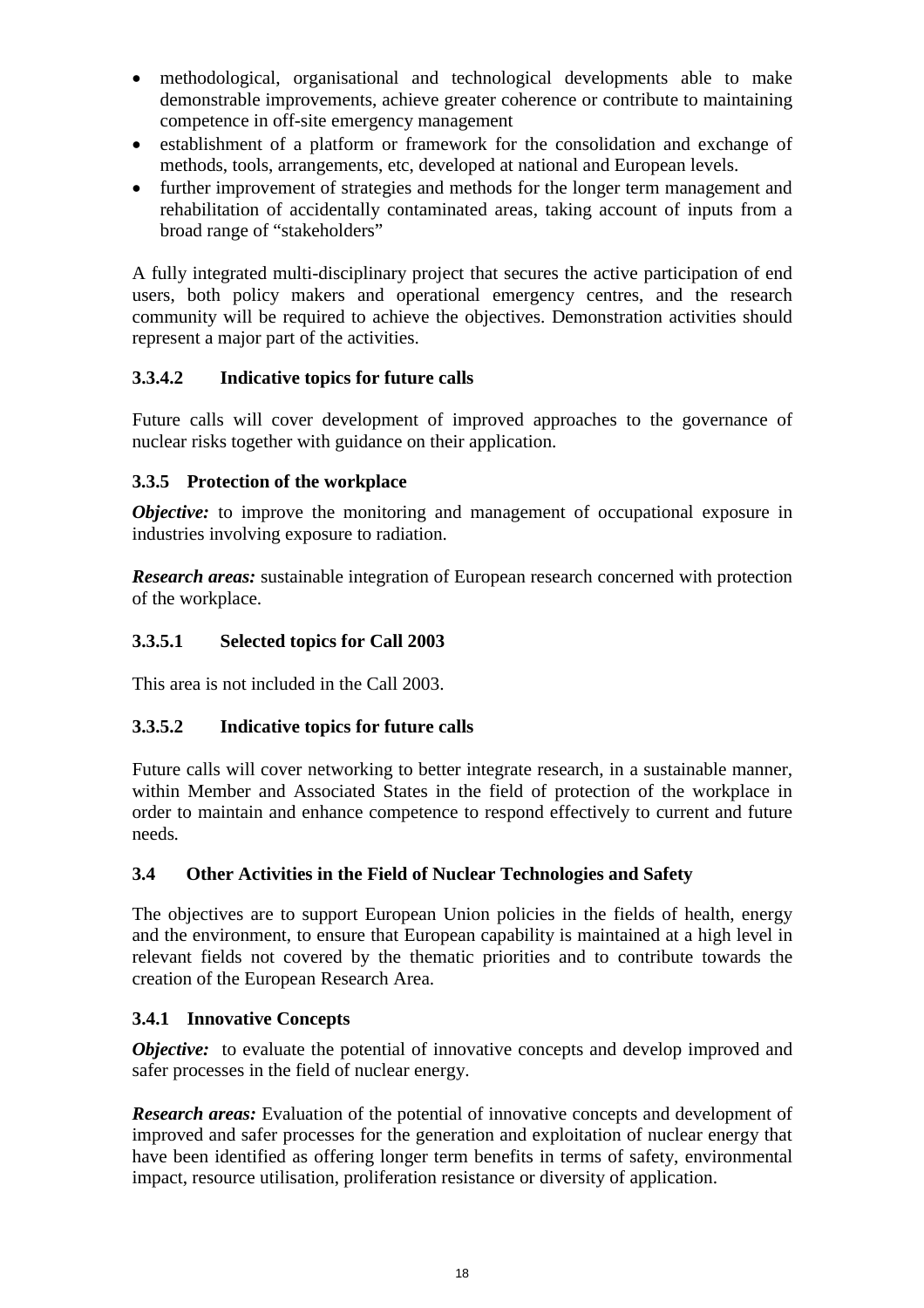## **3.4.1.1 Selected topics for the Call 2003**

This topic is not included in the Call 2003.

## **3.4.1.2 Indicative topics for future calls**

Future calls will cover high temperature reactors, other innovative concepts and other applications, such as hydrogen production using process heat from nuclear fission systems.

## **3.4.2 Education and Training**

*Objective:* to better integrate European education and training in nuclear safety and radiation protection to combat the decline in both student numbers and teaching establishments, thus providing the necessary competence and expertise for the continued safe use of nuclear energy and other uses of radiation in industry and medicine.

*Education and training areas:* Development of more harmonised approaches for education in the nuclear sciences and engineering in Europe and its implementation, including better integration of national resources and capabilities.

This will be complemented by support for fellowships, special training courses, training networks, grants for young research workers from the NIS and CEE countries, and trans-national access to infrastructure. As regards infrastructures, trans-national access to installations will be promoted. A further step will be to initiate a common analysis of the future European Union needs in human resources and competencies and experimental tools in the mid-term.

Fellowships, special training courses, grants for young research workers from the NIS and CEE countries and trans-national access to infrastructure are described in Section 3.5.

Education and training will also be important elements of individual projects implemented in the two thematic priorities and other activities, in particular those implemented through integrated projects or networks of excellence; in this context the participation of young scientists is to be encouraged.

## **3.4.2.1 Selected topics for the Call 2003**

## **(1) Education and training in nuclear engineering and safety (Specific Targeted Training Project or Co-ordination Action, NUCTECH-2003-3.4.2.1-1)**

*Objective:* to achieve the sustainable integration of education and training in nuclear engineering and safety in Europe

*Scope:* 

- Development of approaches capable of finding broad application in Europe and pilot actions to demonstrate their practicability
- $\bullet$  Develop a common basis for a European Master's degree in nuclear engineering and safety that is likely to find broad acceptance and use

Participation of the main organisations in Europe involved with education and training in nuclear engineering and safety will be required to achieve the objectives.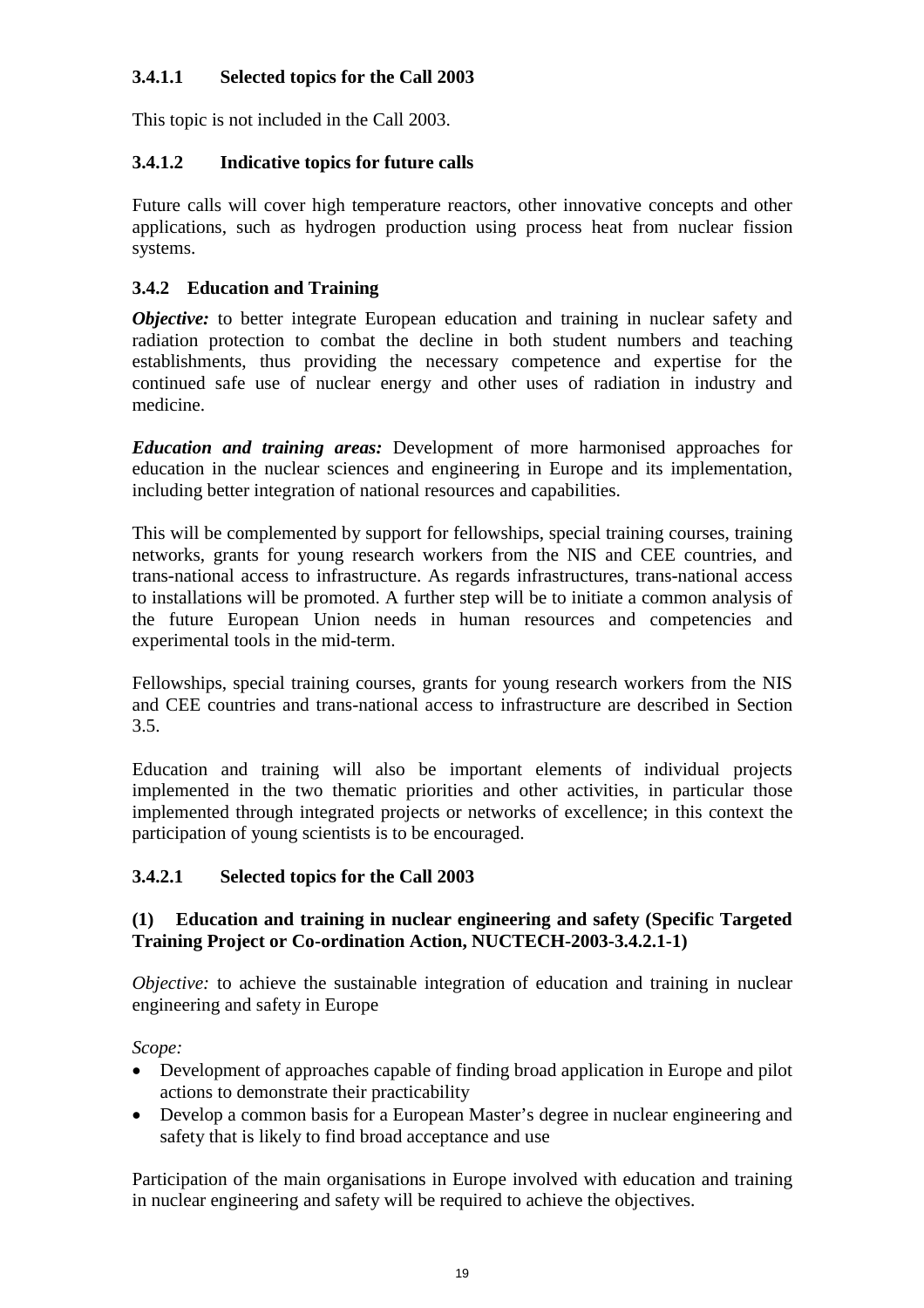## **(2) Education and training needs for radiation protection and radioactive waste management (Specific Targeted Training Projects or Co-ordination Actions, NUCTECH-2003-3.4.2.1-2)**

*Objectives:* to determine the needs for co-ordinated education and training activities on a European scale and how these could be met.

*Scope:* 

- $\bullet$  Scoping studies of the needs for co-ordinated education and training in the areas of radiation protection and waste management
- $\bullet$ Mechanisms and approaches for responding to these needs.

## **(3) Infrastructures for nuclear fission and radiation protection research (Specific Targeted Research Projects or Co-ordination Actions, NUCTECH-2003-3.4.2.1-3)**

*Objectives:* to identify the needs for research infrastructures and how these may be fulfilled in a European context.

*Scope:* 

 $\bullet$  Scoping studies of the needs for infrastructures and how these may be fulfilled in both the short and long terms

## **3.4.2.2 Indicative topics for future calls**

Future calls will cover education and training activities for radiation protection and radioactive waste management.

## **3.4.3 Safety of Existing Nuclear Installations**

*Objective:* to improve safety in existing installations in Member States and candidate countries during their remaining operational lifetimes and subsequent decommissioning, making use of the considerable knowledge and experience gained internationally from experimental and theoretical research.

**Research areas:** Plant management including effects of ageing and fuel performance; severe accident management, including the development of advanced numerical simulation codes; integration of European capabilities and knowledge from practical decommissioning; developing scientific bases for safety and best practice, at a European level.

## **3.4.3.1 Selected topics for the Call 2003**

## **(1) Prediction of irradiation damage effects on reactor components (Integrated Project, NUCTECH-2003-3.4.3.1-1)**

*Objectives:* to develop an advanced numerical tool for prediction of irradiation damage.

*Scope:* 

- Strategy for the development and validation of a numerical simulation tool valid at different scales
- Develop a numerical tool, benchmark with experimental data and demonstrate its practicability for use on reactors
- Acquisition of additional experimental data on mechanical properties to enable full exploitation of the advanced tool
- Establish a users club to define the development strategy and exploit the product
- $\bullet$ Knowledge management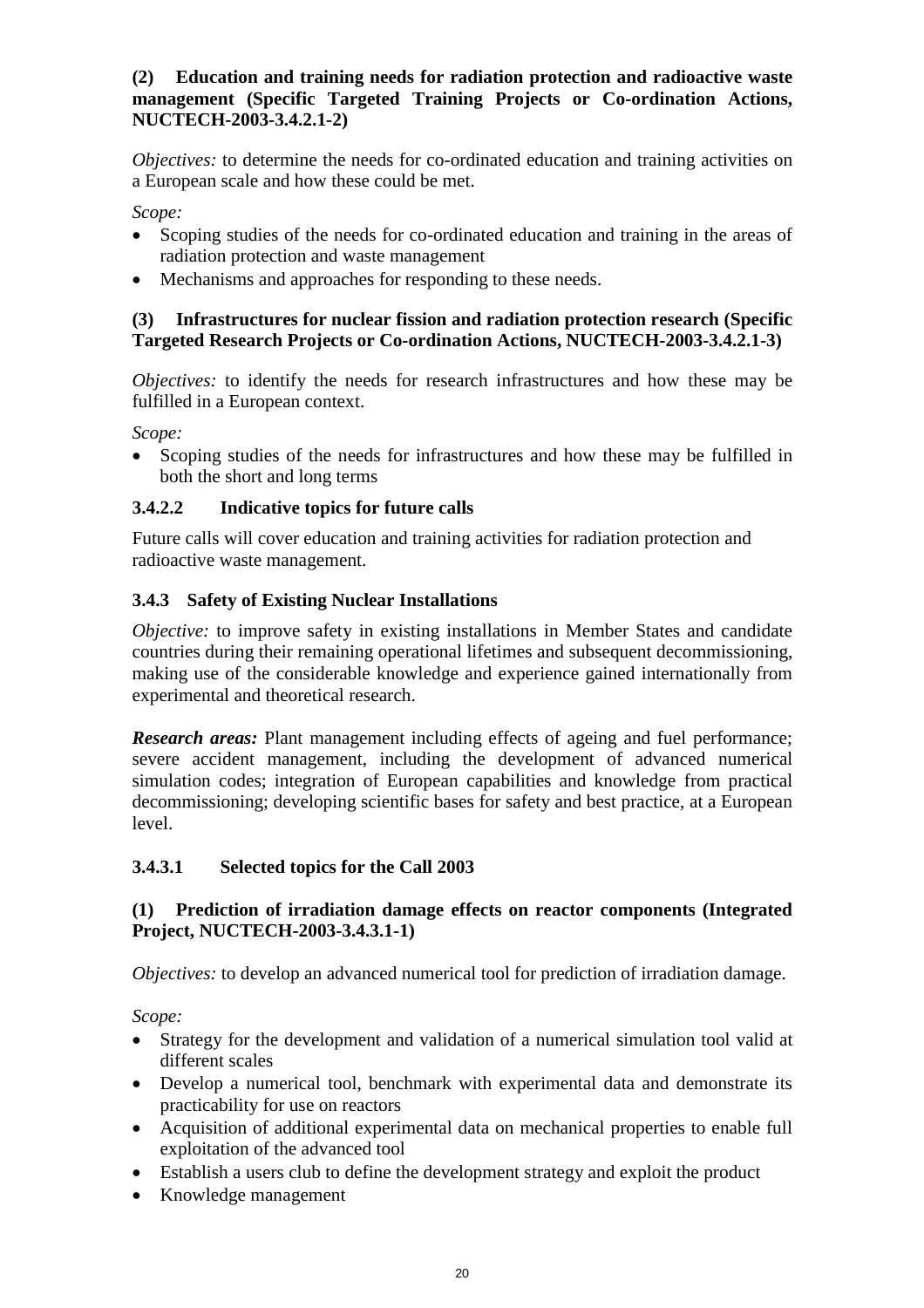The fully integrated participation of the research community and users (industry and regulators) will be required to meet the objectives of this Integrated Project.

## **(2) Sustainable integration of European research on severe accident phenomenology and management (Integrated Project and/or Network of Excellence, NUCTECH-2003-3.4.3.1-2)**

*Objectives:* to achieve sustainable integration of European research on severe accident management and contribute to reducing outstanding issues.

*Scope:* 

- Develop a joint programme of activities for research on severe accident management
- Knowledge management, dissemination and training using advanced communication links
- Optimise the use of experimental facilities
- Approaches for assessing plant specific vulnerability
- Development and validation of an advanced fully integrated numerical tool
- Further experimental studies for code validation and resolving remaining uncertainties and safety issues
- Better prevention and mitigation measures

. The active participation of the research community and users (industry and regulators) within an Integrated Project and/or a Network of Excellence will be required to meet the objectives.

## **(3) Material test reactors for advancing the knowledge of materials, fuel and production of radioisotopes for nuclear medicine (Specific Targeted Research Project or Co-ordination Action, NUCTECH-2003-3.4.3.1-3)**

*Objective:* to contribute to the joint development of a new European material test reactor.

*Scope:* 

- - Modalities for the joint planning, development, financing, construction and use of a new facility
- Feasibility and design studies for a new material test reactor able to broadly satisfy future European needs

The active participation of the major potential users will be required to achieve the objectives.

## **(4) Decommissioning of nuclear installations (Co-ordination Action, NUCTECH-2003-3.4.3.1-4)**

*Objectives: to exchange and consolidate European knowledge and experience on* decommissioning and facilitate access to it

*Scope:*

- Further development of existing databases on tools and costs and of the web site
- Analyses of issues of common interest (eg, identify best practice)
- Training and exchange of experts

Broad participation from the research community and users (industry and regulators) will be required to meet the objectives.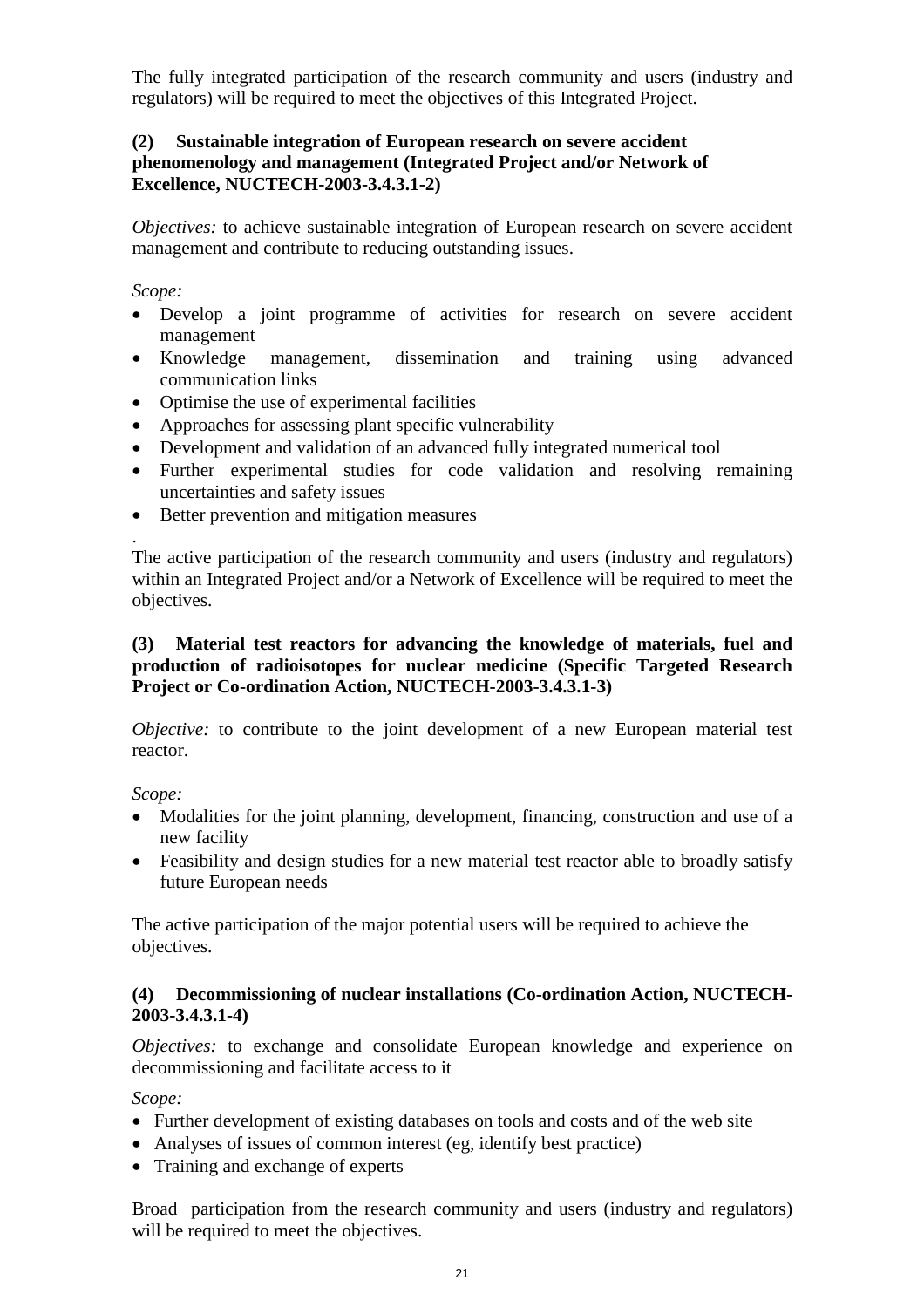## **3.4.3.2 Indicative topics for future calls**

Future calls will cover research on numerical codes and software platforms for coupling of thermal hydraulics, core physics and fuel mechanics, networking on plant life management, materials ageing and organisational issues in NPPs in the European Union and Associated States, feasibility studies of high burn-up and MOX fuel, benchmarking of approaches to risk assessment and knowledge management.

## **3.5** Specific support actions, trans-national access to large<sup>5</sup> infrastructures and **actions to promote and develop human resources and mobility**

## **3.5.1 Specific support actions (NUCHORIZ-2003-3.5.1)**

*Objectives:* to contribute actively to the implementation of activities in the work programme, dissemination of results and preparation of future activities.

*Scope:* 

- Promote and facilitate the dissemination, transfer, exploitation, assessment and broad take up of past and present programme results (over and above the standard diffusion and exploitation activities of individual projects)
- Contribute to strategic objectives, notably regarding the European Research Area (eg, pilot initiatives on benchmarking, mapping, networking, etc)
- Prepare future Community RTD activities (eg, via prospective studies, exploratory measures, pilot actions, etc)

**as opposed** to awareness and information exchanges, eg, annual Workshops and Conferences that would take place anyway without Commission support. The latter activities will not be welcome if they do not **serve** the programme's strategic objectives (in the sense of the European Research Area, improved co-ordination, public awareness, preparation of Community initiatives, etc)*.* 

## **3.5.2 Trans-national access to large infrastructures (NUCHORIZ-2003-3.5.2)**

*Objectives:* to promote access for researchers to infrastructures that provide essential and unique services to the European research community.

## *Scope:*

Community support will be provided for the costs of access for researchers working in Member States and Associated States, other than the state where the infrastructure is established.

Projects will be implemented following the modalities for supporting research infrastructures<sup>6</sup> in the Specific Programme – Structuring the ERA.

## **3.5.3 Actions to promote and develop human resources and mobility**

These actions include training fellowships, special training courses, and grants for cooperating with third countries.

<sup>&</sup>lt;sup>5</sup> "Large infrastructures" is shorthand for all infrastructures that are unique and/or important in terms of their use within Europe – this broader interpretation should be made in all references to large infrastructures

 $6$  Research Infrastructures is one component of the Specific Programme on Structuring the ERA.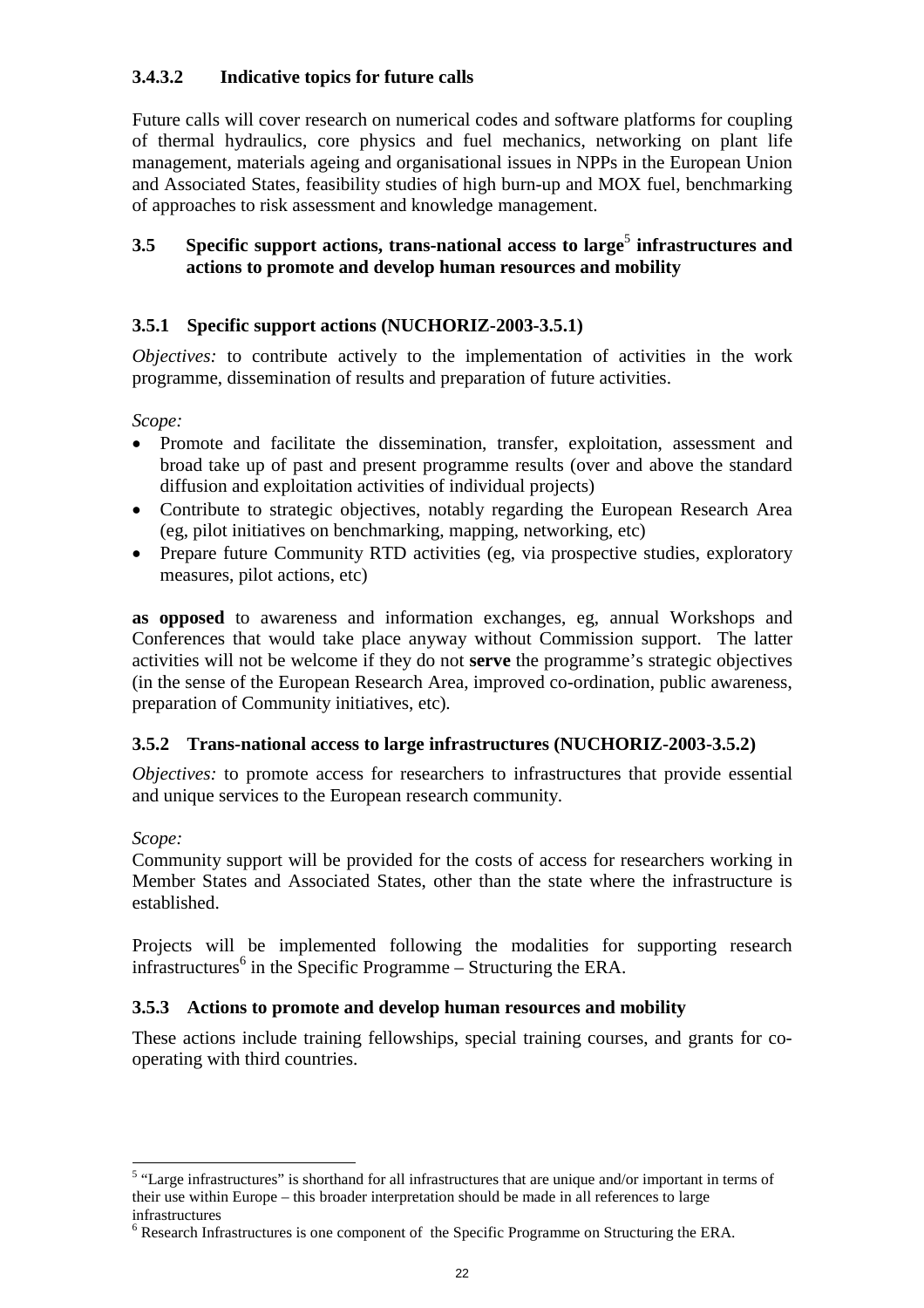## **3.5.3.1 Training fellowships (NUCHORIZ-2003-3.5.3.1)**

*Objectives:* to develop human resources and mobility, in particular offering advanced training to high calibre young scientists and assisting fellows to re-establish themselves in their country of nationality.

#### *Scope:*

Support will be restricted to the Intra-European Fellowships and European Reintegration Grants as defined in the Marie Curie Actions and to applicants from the Member States and those associated to the Euratom programme.

These fellowships and grants will be implemented following the modalities of the Marie Curie Actions<sup>7</sup>.

## **3.5.3.2 Special training courses (NUCHORIZ-2003-3.5.3.2)**

*Objectives:* to maintain a high level of expertise and competence within the Community on nuclear matters.

*Scope* 

- $\bullet$  Training courses aimed at the rapid dissemination of the results of national and Community research programmes
- $\bullet$ Training courses aimed at maintaining competence

Priority will be given to the former.

## **3.5.3.3 Grants for co-operating with third countries (NUCHORIZ-2003-3.5.3.3)**

*Objectives:* to provide support for periods of up to six months to young research workers from the countries of Central and Eastern Europe (CEE) and the new independent States (NIS) of the former Soviet Union to work in laboratories in the Community.

*Scope*

l

- Limited to Community laboratories actively carrying out research funded by this or previous Euratom programmes at the time the exchange occurs

## **3.5.4 Selected topics for the Call Open**

All of the items in Section 3.5 are subject to a continuously open call with specified dates when proposals will be batched and evaluated. Support will be **strictly limited** to activities falling within the technical scope of the programme set out in Section 3.

 $<sup>7</sup>$  The Marie Curie Actions are one component of research on human resources and mobility which is part</sup> of the Specific Programme on Structuring the ERA.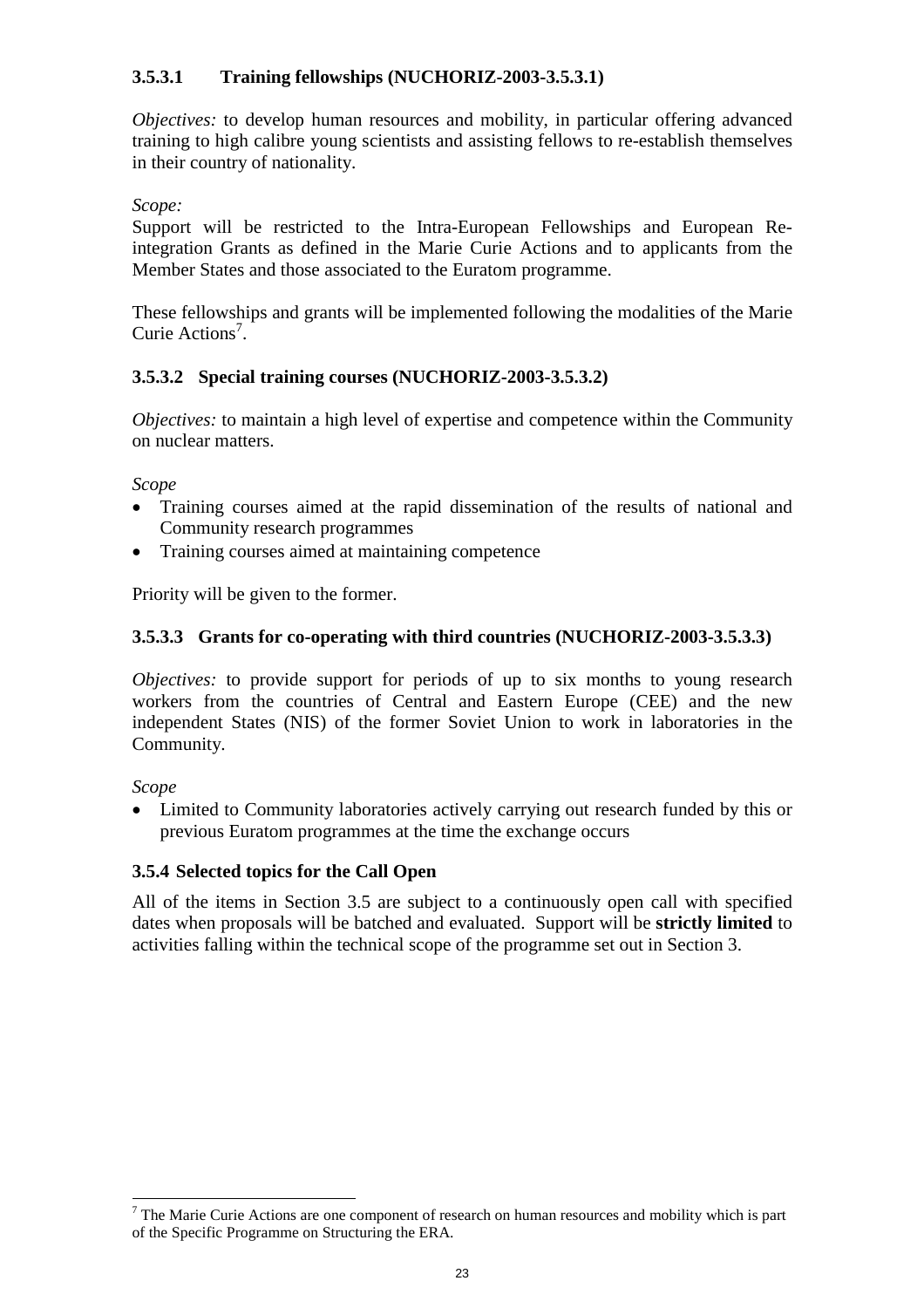## **4. IMPLEMENTATION**<sup>8</sup>

A global time-table of Calls for the entire duration of the Sixth Framework Programme (2002-2006) is given in Annex I. The nature of the Call, deadlines, type of instruments and indicative budget are indicated.

The first call, Call 2003 with the fixed deadline of 6 May 2003, will be launched on 17 December 2002 with an indicative budget of about 67 M $\epsilon$  Most research topics will be implemented using the new instruments, in particular integrated projects and networks of excellence. The instrument or instruments best suited to achieving the objectives of each topic is indicated in Section 3. For those topics where the new instruments are foreseen as the implementing mechanism, it is envisaged that, in general, one project will be funded for each research topic. There will be competition between topics and between topic areas and this may result in not all topics being funded. Depending upon the quality of proposals received, between 70 to 90% of the budget could be assigned to projects implemented via these new instruments. The remainder would be assigned to projects implemented via specific targeted research projects and co-ordination actions.

Call Open, launched at the same time as Call 2003, will use the following instruments: specific support actions, training fellowships, special training courses, grants for cooperating with third countries, trans-national access to large infrastructures. This Call will be continuously open throughout the duration of the programme but will have periodic cut-off dates; in general, there will be two cut-off dates per year. The indicative budget for projects submitted and evaluated in 2003 is about  $2M \in$ .

The other two calls, Calls 2004 and 2005 with fixed deadlines in 2004 and 2005, will be launched later at an interval of about one year. Call 2004 and Call 2005 will use a mix of the following instruments: integrated projects, networks of excellence, specific targeted research projects, co-ordination actions and integrated infrastructure initiatives.

A roadmap for the Call for Proposals, outlining the topics to be covered for the three calls with fixed deadlines in 2003, 2004 and 2005, is given in Annex II together with the indicative budget for the first call. The research topics expected to be included in each Call are indicated. Further details of the objectives and scope of research topics to be included in the first Call, together with the type of instrument to be used, are given in Section 3.

The criteria against which proposals will be evaluated are given in Annex IV together with the weights and thresholds that will be applied.

Participation within the programme is, in general open, subject to the conditions set out in the Rules for Participation in the Euratom Programme. The participation of Afghanistan, Iraq, Iran, Libya, Myanmar and North Korea in all areas of the nuclear energy programme is excluded; currently, there is no co-operation between the Community and these countries. The participation of Cuba, India, Israel, and Pakistan is also excluded as, currently, there is no co-operation between Euratom and these countries<sup>9</sup>. A summary of the conditions under which third countries can participate can be found in the Guide for Proposers.

Fellowships are restricted to applicants from the EU and countries associated to the Euratom programme. Further detail can be found in the Guide for Proposers.

<sup>&</sup>lt;sup>8</sup> The implementation of the thematic priority, fusion energy research, **does not involve calls for proposals** with the exception of training fellowships. The calls for proposals and modalities for their implementation described in this Section are equally applicable to fusion energy research.

 $9$  This situation with respect to all excluded countries is subject to review, in line with the Community's external policies. Please check on CORDIS for any update.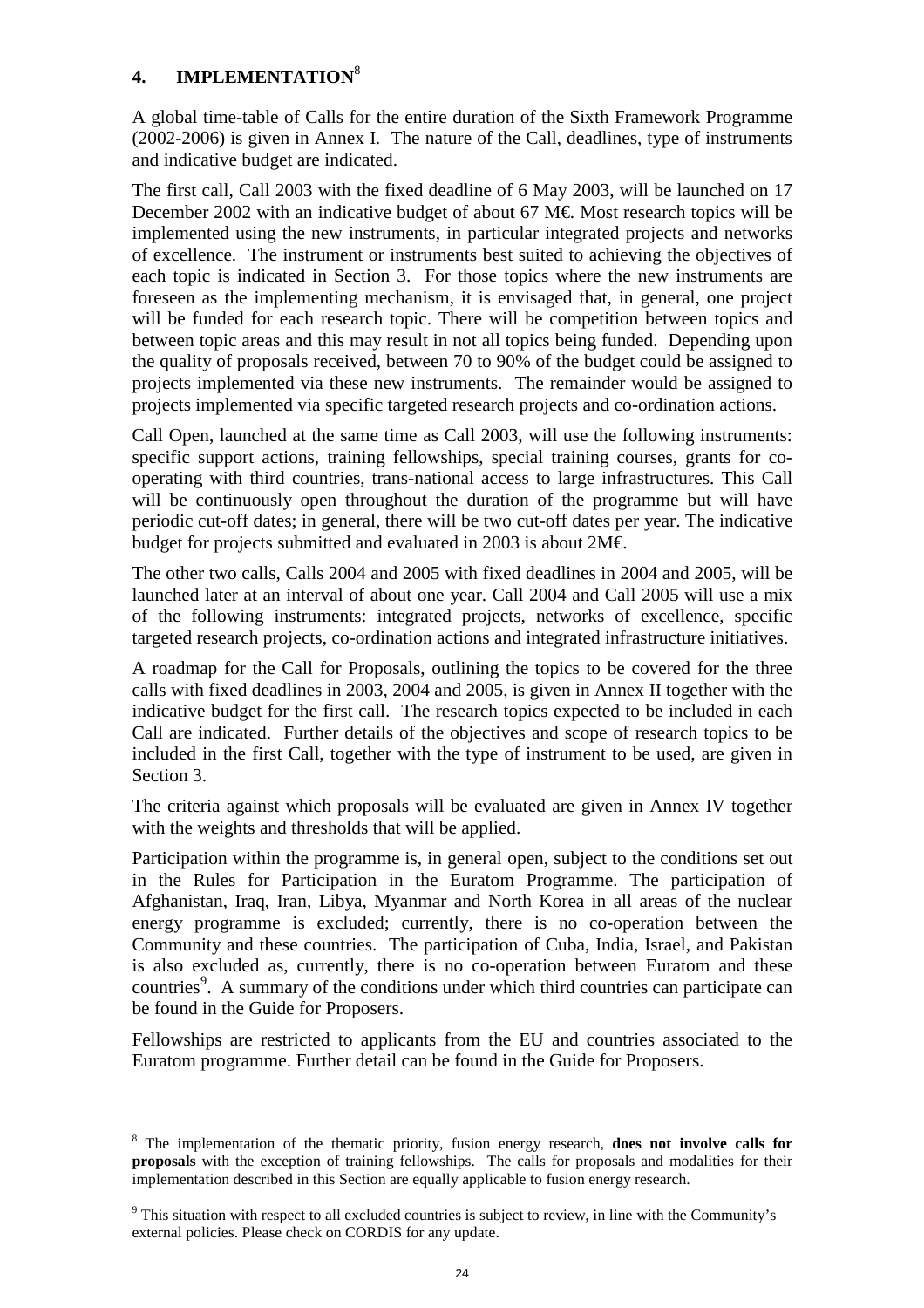## **5. CALL INFORMATION**

#### **5.1 Fiche for Call 2003 - Fixed Deadline**

| 1. Specific Programme:             | EURATOM Research and Training Programme on<br><b>Nuclear Energy</b>                                                                                       |
|------------------------------------|-----------------------------------------------------------------------------------------------------------------------------------------------------------|
| 2. Activities                      | Thematic Priorities, Management of Radioactive Waste<br>and Radiation Protection, and Other Activities in the Field<br>of Nuclear Technologies and Safety |
| 3. Call Title:                     | Thematic Call in the area of "Euratom Research and<br>Training programme on nuclear energy"                                                               |
| 4. Call identifier:                | Euratom Call 2003 – Fixed deadline                                                                                                                        |
| 5. Date of publication $10$ :      | 17 December 2002                                                                                                                                          |
| 6. Closure date(s) <sup>11</sup> : | 6 May 2003 at 17.00 (Brussels local time)                                                                                                                 |

**7. Total indicative budget:** 67 million €

#### **8. Areas called and instruments**

l

| Area                                                                                                                 | <b>Topic</b>            | <b>Instrument</b>  |
|----------------------------------------------------------------------------------------------------------------------|-------------------------|--------------------|
|                                                                                                                      | NUWASTE-2003-3.2.1.1-1  | <b>NOE</b>         |
| 3.2.1                                                                                                                | NUWASTE-2003-3.2.1.1-2  | <b>NOE</b>         |
| <b>Geological disposal</b>                                                                                           | NUWASTE-2003-3.2.1.1-3  | <b>IP</b>          |
|                                                                                                                      | NUWASTE-2003-3.2.1.1-4  | IP                 |
|                                                                                                                      | NUWASTE-2003-3.2.1.1-5  | <b>STREP</b> or CA |
| 3.2.2                                                                                                                | NUWASTE-2003-3.2.2.1-1  | IP                 |
| <b>Partitioning and transmutation</b><br>and other concepts to produce<br>less waste in nuclear energy<br>generation | NUWASTE-2003-3.2.2.1-2  | STREP or CA        |
| 3.3.1<br><b>Quantification of risks</b><br>associated with low and<br>protracted exposures                           | RAD PROT-2003-3.3.1.1-1 | <b>IP</b>          |
| 3.3.2                                                                                                                | RAD PROT-2003-3.3.2.1-1 | <b>STREP</b>       |
| <b>Medical exposures and natural</b><br>sources of radiation                                                         | RAD PROT-2003-3.3.2.1-2 | <b>CA</b>          |

<sup>&</sup>lt;sup>10</sup> The Director General responsible for the publication of this call may publish it up to one month prior

or after its envisaged publication date<br>
<sup>11</sup> When the envisaged date of publication is either advanced or delayed (see previous footnote), closure<br>
date(s) will be adjusted accordingly

 $dP = \text{Integrated project; NOE} = \text{Network of excellent; STREP} = \text{Specific targeted research project; }$  $CA = Coordination action; SSA = Specific support action$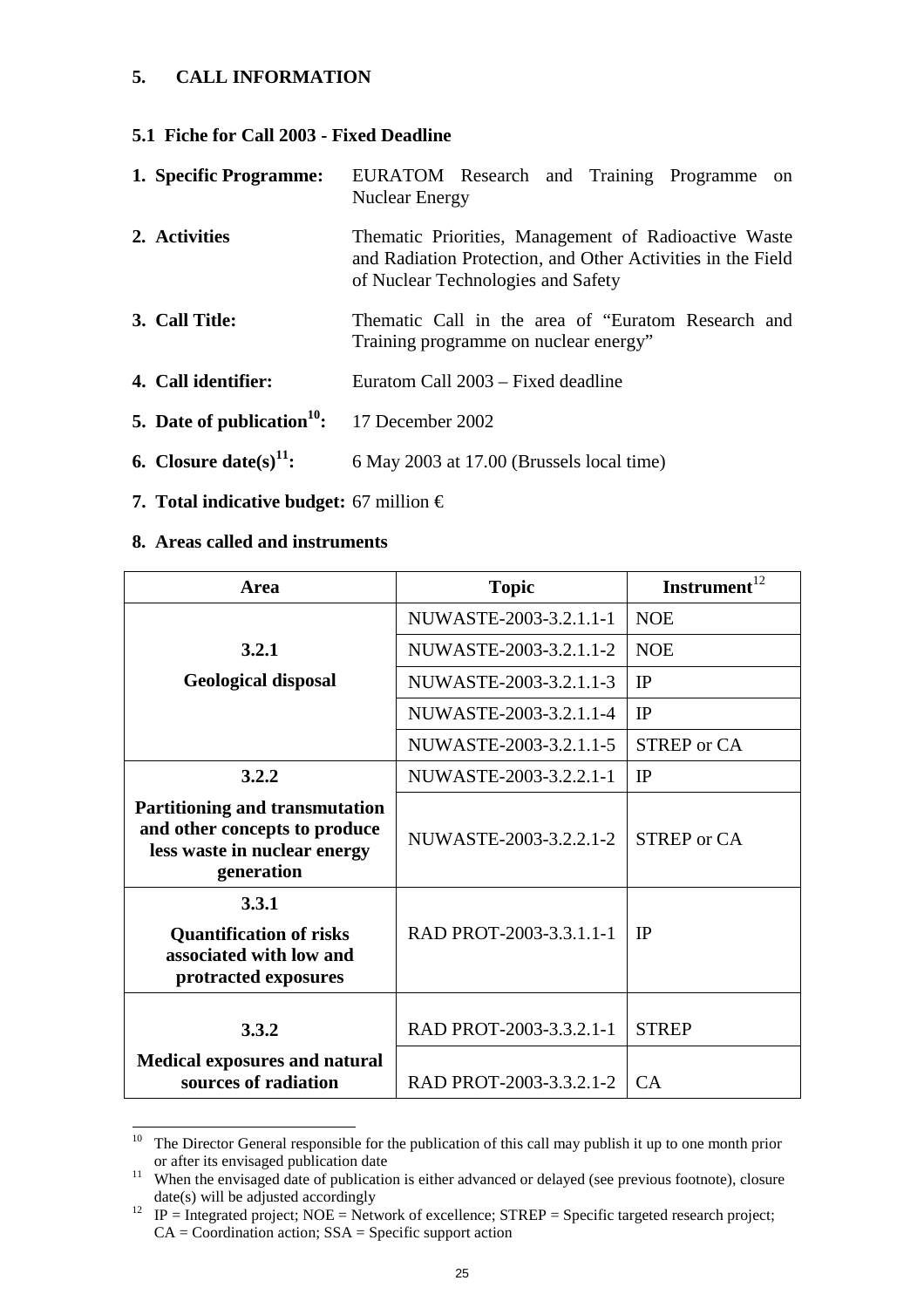| 3.3.3<br><b>Protection of the environment</b> |                         |                    |
|-----------------------------------------------|-------------------------|--------------------|
| and radioecology                              | RAD PROT-2003-3.3.3.1-1 | <b>STREP</b>       |
| 3.3.4                                         |                         |                    |
| <b>Risk and emergency</b><br>management       | RAD PROT-2003-3.3.4.1-1 | <b>IP</b>          |
|                                               | NUCTECH-2003-3.4.2.1-1  | <b>STREP</b> or CA |
| 3.4.2<br><b>Education and Training</b>        | NUCTECH-2003-3.4.2.1-2  | <b>STREP</b> or CA |
|                                               | NUCTECH-2003-3.4.2.1-3  | <b>STREP</b> or CA |
| 3.4.3                                         | NUCTECH-2003-3.4.3.1-1  | <b>IP</b>          |
| <b>Safety of Existing Installations</b>       | NUCTECH-2003-3.4.3.1-2  | IP or NOE          |
|                                               | NUCTECH-2003-3.4.3.1-3  | <b>STREP</b> or CA |
|                                               | NUCTECH-2003-3.4.3.1-4  | <b>CA</b>          |

## **9. Minimum number of participants**<sup>13</sup>:

| <b>Instrument</b>   | <b>Minimum number of participants</b>                                                                  |
|---------------------|--------------------------------------------------------------------------------------------------------|
| IP and NOE          | independent legal entities from 3<br>3<br>different MS or AS, with at least 2 MS<br>or ACC.            |
| <b>STREP</b> and CA | independent legal entities from 2<br><sup>2</sup><br>different MS or AS, with at least 1 MS<br>or ACC. |

## **10. Restriction on participation:**

Participation of some third countries excluded (see Section 4 of the work programme).

#### **11. Consortium agreement:**

- - Participants in IP and NOE resulting from this call are required to conclude a consortium agreement.
- $\bullet$  Participants in STREP and CA resulting from this call are encouraged, but not required, to conclude a consortium agreement.

## **12. Evaluation procedure:**

- $\bullet$ The evaluation shall follow a single stage procedure.
- $\bullet$ Proposals will not be evaluated anonymously.

#### **13. Evaluation criteria:**

The criteria (including their individual weights and thresholds and the overall threshold) are set out in Annex IV of the work programme for each type of instrument.

#### **14. Indicative evaluation and contractual timetable:**

 $\bullet$  Evaluation results: estimated to be available within some 3 months after the closure date.

l <sup>13</sup> MS = Member States of the EU; AS (incl. ACC) = Associated States; ACC = Associated candidate countries.

Any legal entity established in a Member State or Associated State and which is made up of the requested number of participant may be the sole participant in an indirect action.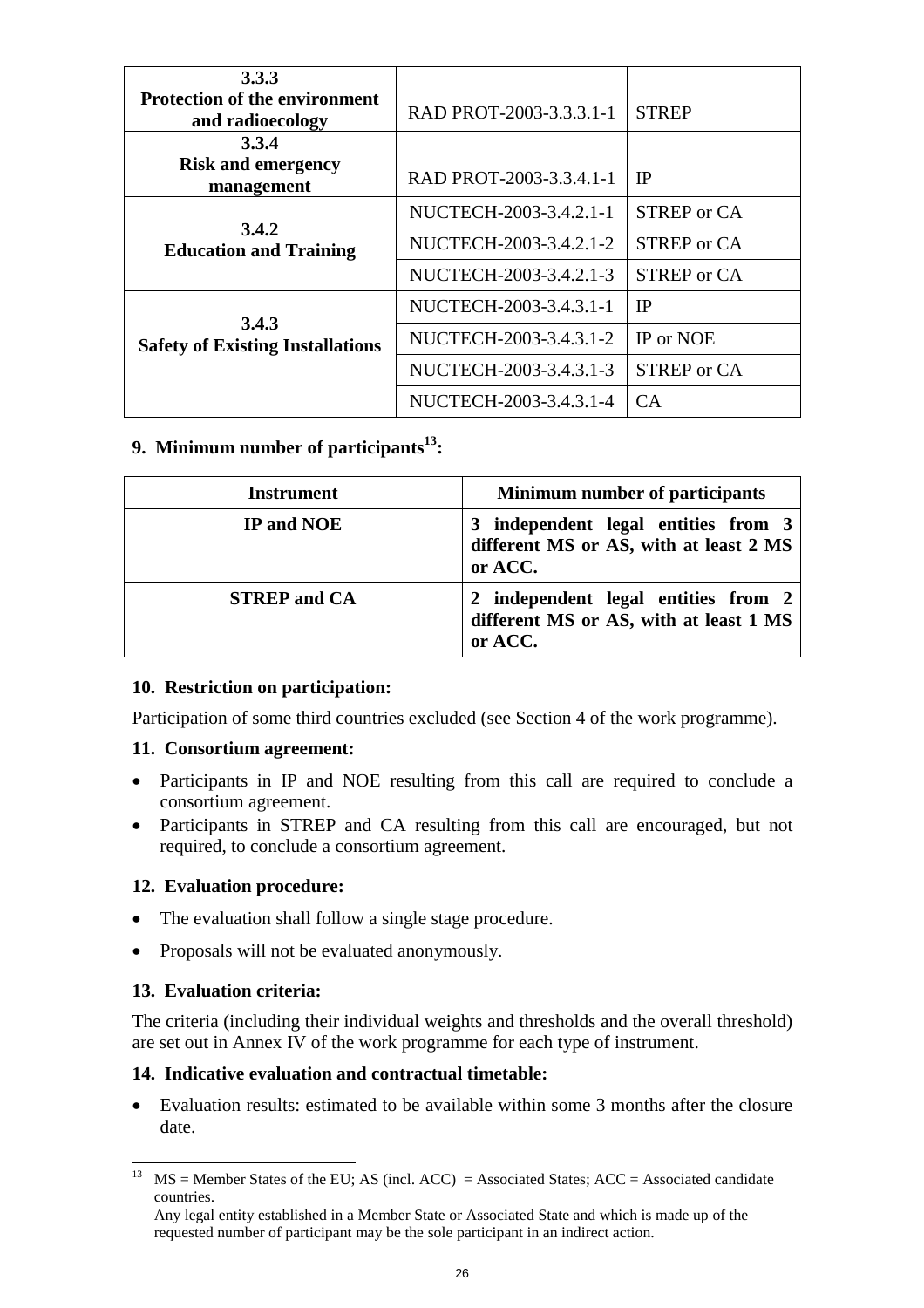- Conclusion of first contracts: it is estimated that the first contracts related to this call will come into force before the end of 2003.

## **5.2 Fiche for Call Open – Continuously Open Call**

- **1. Specific Programme:** EURATOM Research and Training Programme on Nuclear Energy **2. Activities** Specific support actions, trans-national access to large infrastructures and actions to promote and develop human mobility **3. Call Title:** Specific support actions, trans-national access to large infrastructures and actions to promote and develop human mobility in the "Euratom Research and Training Programme on Nuclear Energy" **4. Call identifier:** Euratom Call Open **5. Date of publication<sup>14</sup>:** 17 December 2002 **6. Closure date(s)15:** 06.05.2003, 14.10.2003, 13.04.2004, 12.10.2004, 12.04.2005, 11.10.2005 and 11.04.2006, at 17.00 (Brussels local time)
- **7. Total indicative budget:** 2 million € for proposals evaluated in 2003.

Total indicative budget for 2004, 2005 and 2006 will be given in periodic updates of the work programme.

## **8. Areas called and instruments**

| Area                                                     | <b>Topic</b>                                 | <b>Instrument</b>                                                                                           |
|----------------------------------------------------------|----------------------------------------------|-------------------------------------------------------------------------------------------------------------|
| 3.5.1                                                    | NUCHORIZ-2003-3.5.1                          | Specific support actions                                                                                    |
| <b>Specific support actions</b>                          |                                              |                                                                                                             |
| 3.5.2                                                    | NUCHORIZ-2003-3.5.2                          | Trans-national access to large                                                                              |
| <b>Trans-national access</b><br>to large infrastructures |                                              | infrastructures                                                                                             |
| 3.5.3<br><b>Actions to promote and</b><br>develop human  | FUSION-2003-2.4 and<br>NUCHORIZ-2003-3.5.3.1 | Training fellowships (Actions<br>to promote and develop human<br>mobility)                                  |
| resources and mobility                                   | NUCHORIZ-2003-3.5.3.2                        | Special<br>training<br>courses<br>(Actions<br>to promote<br>and<br>develop human mobility)                  |
|                                                          | NUCHORIZ-2003-3.5.3.3                        | Grants for co-operating<br>with<br>third countries<br>(Actions to<br>promote and develop human<br>mobility) |

l <sup>14</sup> The Director General responsible for the publication of this call may publish it up to one month prior or after its envisaged publication date<br><sup>15</sup> When the envisaged date of publication is advanced or delayed (see previous footnote), closure date(s)

will be adjusted accordingly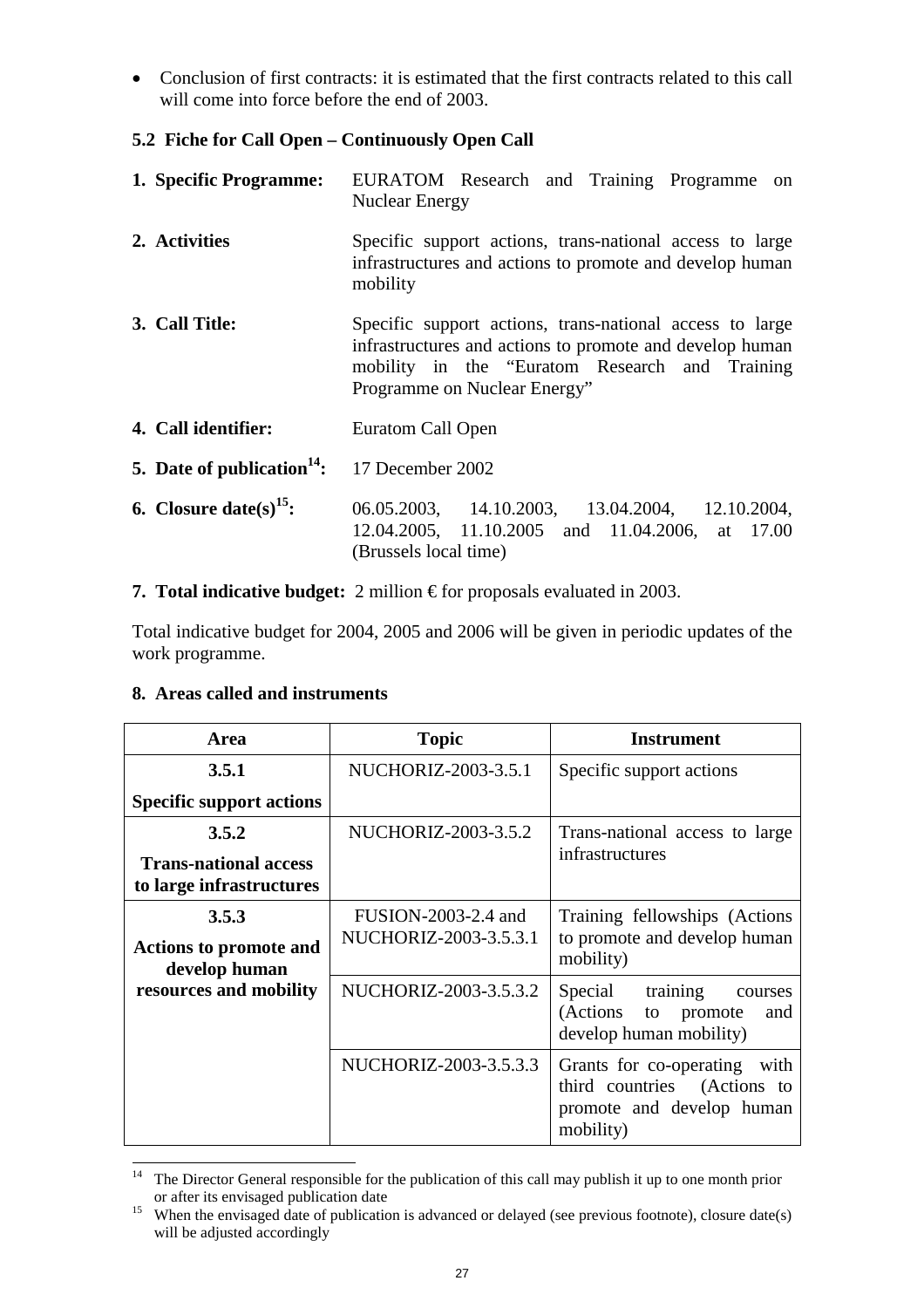## **9. Minimum number of participants**<sup>16</sup>

| Instrument                                                                                                                                                                                                        | Minimum number of participants |
|-------------------------------------------------------------------------------------------------------------------------------------------------------------------------------------------------------------------|--------------------------------|
| Training fellowships (Actions to promote and<br>develop human mobility)                                                                                                                                           | 1 legal entity from 1 MS or AS |
| Specific support actions, Trans-national access<br>to large infrastructures, Special training courses<br>and Grants for co-operating with third countries<br>(Actions to promote and develop human)<br>mobility). | 1 legal entity                 |

## **10. Restriction on participation:**

- $\bullet$  Participation of some third countries excluded (see Section 4 of the work programme).
- Grants for co-operating with third countries limited to countries in Central and Eastern Europe and the Newly Independent States of the Former Soviet Union.
- $\bullet$  Training fellowships limited to applicants from Member States and those associated to the Euratom programme.

## **11. Consortium agreement:**

Participants in RTDT actions resulting from this call are not required to conclude a consortium agreement

## **12. Evaluation procedure:**

- -The evaluation shall follow a single stage procedure.
- $\bullet$ Proposals will not be evaluated anonymously.

## **13. Evaluation criteria:**

l

The criteria (including their individual weights and thresholds and the overall threshold) are set out in Annex IV of the work programme for each type of instrument.

## **14. Indicative evaluation and contractual timetable:**

- $\bullet$  Evaluation results: estimated to be available within some 2 months after the closure date.
- - Conclusion of contracts: it is estimated that the first contracts related to this call will come into force before the end of 2003.

<sup>&</sup>lt;sup>16</sup> MS = Member States of the EU; AS (incl. ACC) = Associated States; ACC = Associated candidate countries.

Any legal entity established in a Member State or Associated State and which is made up of the requested number of participant may be the sole participant in an indirect action.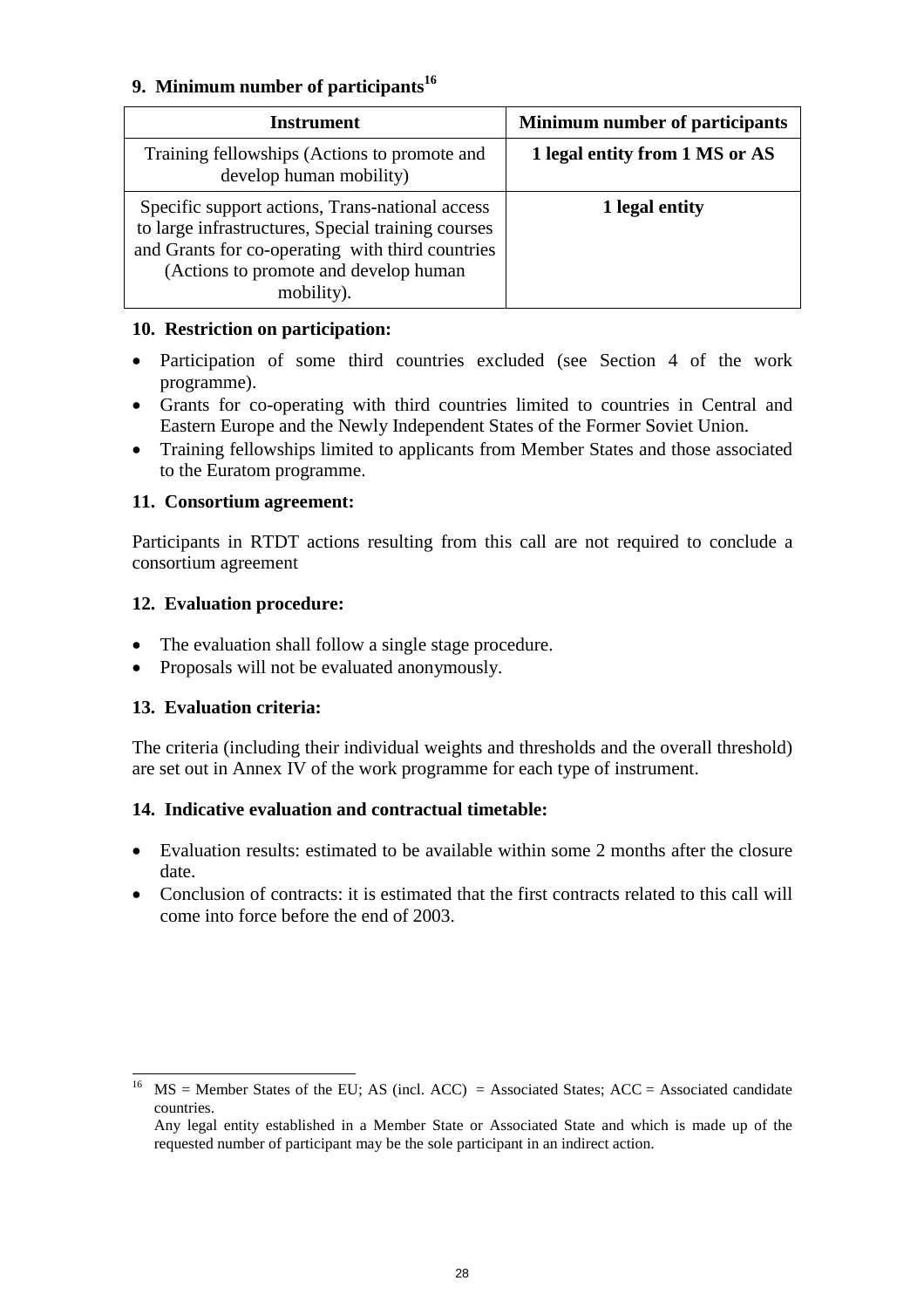#### **ANNEXES**

| Call<br><b>Publication</b> | <b>Submission</b><br><b>Deadlines</b> | <b>Call ID</b> | <b>Type of Deadline</b> | <b>Type of Instruments</b>                                     | <b>Budget</b><br><b>Years</b> | <b>Indicative</b><br><b>Budgets</b> |
|----------------------------|---------------------------------------|----------------|-------------------------|----------------------------------------------------------------|-------------------------------|-------------------------------------|
|                            |                                       |                |                         |                                                                |                               | М€                                  |
| 17 December<br>2002        | 6 May 2003                            | 2003           | Fixed deadline          | IPs, NoEs, Infrastructures,<br><b>STREPS</b> and Co-ordination | 2003 &<br>2004                | $~10^{-67}$ M $\in$                 |
|                            |                                       |                |                         | Actions                                                        |                               |                                     |
|                            |                                       |                |                         |                                                                |                               |                                     |
| 17 December                | 6 May and 14 October, 2003            | Open           | Open call, with 7       | Specific Support Actions,                                      | 2003                          | $\sim$ 2 M $\in$ in                 |
| 2002                       | 13 April and 12 October, 2004         |                | cut-off dates           | Fellowships, Grants, Training                                  | to                            | 2003                                |
|                            | 12 April and 11 October, 2005         |                |                         | Courses and Trans-national                                     | 2006                          |                                     |
|                            | 11 April, 2006                        |                |                         | Access to Large Infrastructures                                |                               |                                     |
| Autumn                     | Spring 2004                           | 2004           | Fixed deadline          | IPs, NoEs, Infrastructures,                                    | 2004 &                        |                                     |
| 2003                       |                                       |                |                         | <b>STREPS</b> and Co-ordination                                | 2005                          |                                     |
|                            |                                       |                |                         | Actions                                                        |                               |                                     |
| Autumn                     | Spring 2005                           | 2005           | Fixed deadline          | IPs, NoEs, Infrastructures,                                    | 2005 &                        |                                     |
| 2004                       |                                       |                |                         | <b>STREPS</b> and Co-ordination                                | 2006                          |                                     |
|                            |                                       |                |                         | Actions                                                        |                               |                                     |
|                            |                                       |                |                         |                                                                |                               |                                     |

## **ANNEX I: GLOBAL TIME-TABLE OF CALLS (2002-2006)**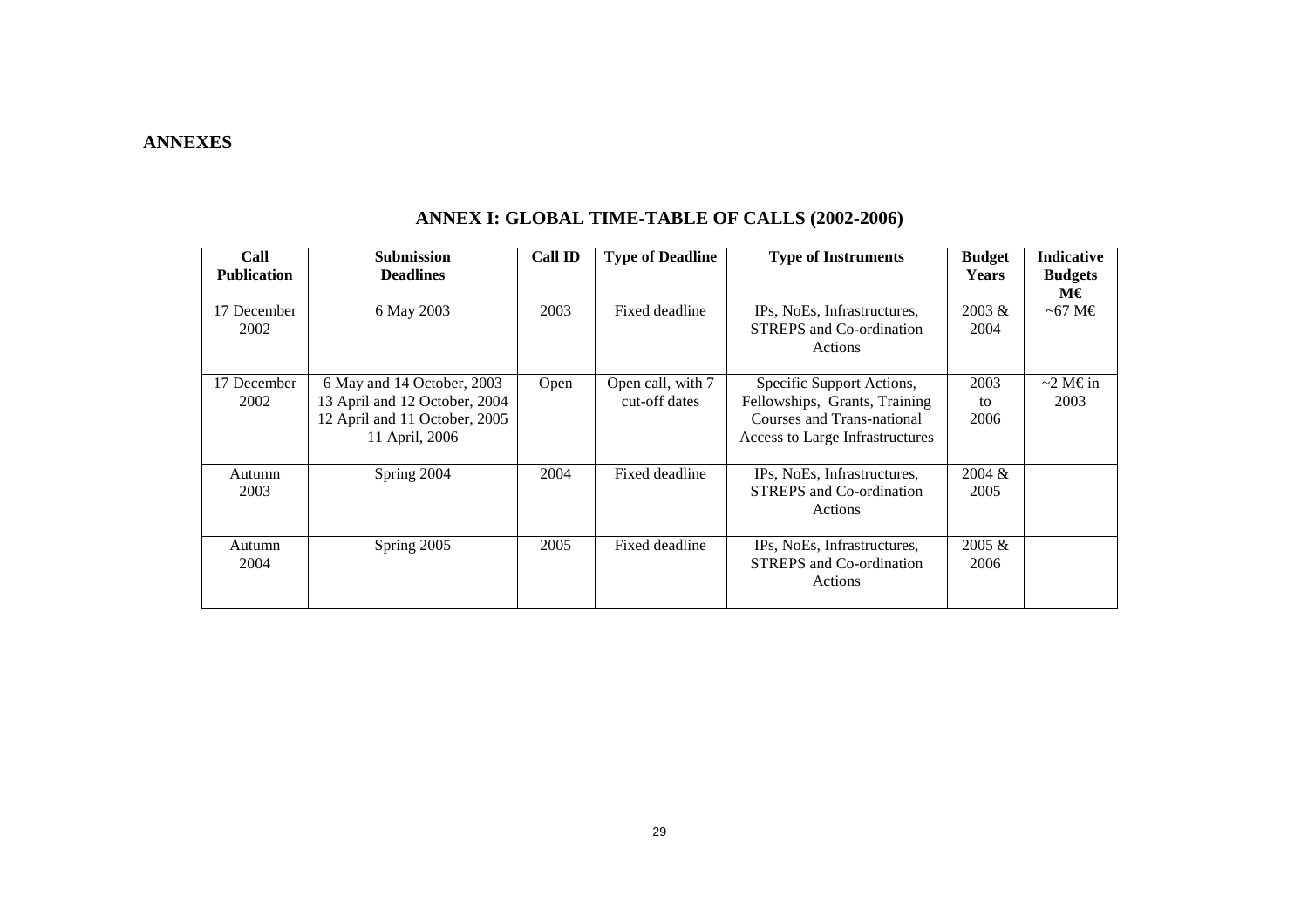#### **ANNEX II: ROAD MAP FOR CALL FOR PROPOSALS AND BUDGET**

| Topic $17,18$                                                                       | <b>Deadline:</b><br>6 May 2003 |                                                  | <b>Deadline:</b><br>Spring 2004 | <b>Deadline:</b><br>Spring 2005 |
|-------------------------------------------------------------------------------------|--------------------------------|--------------------------------------------------|---------------------------------|---------------------------------|
|                                                                                     | Topic<br>covered               | Indicative<br><b>Budget</b><br>(Million $\oplus$ | Topic<br>Covered                | Topic<br>Covered                |
| <b>Management of Radioactive Waste</b>                                              |                                |                                                  |                                 |                                 |
| Geological disposal                                                                 | $\mathbf X$                    | ~20                                              | $\mathbf X$                     | $\mathbf X$                     |
| Partitioning and transmutation and other concepts to<br>produce less waste          | $\mathbf X$                    |                                                  | $\mathbf X$                     | $\mathbf X$                     |
| <b>Radiation Protection</b>                                                         |                                |                                                  |                                 |                                 |
| Quantification of risks associated with low and<br>protracted exposure to radiation | $\mathbf X$                    |                                                  | X                               | $\mathbf X$                     |
| Medical exposure and natural sources of radiation                                   | $\mathbf X$                    | $\sim$ 20                                        | $\mathbf X$                     | $\mathbf X$                     |
| Protection of environment and radioecology                                          | $\mathbf X$                    |                                                  | $\mathbf X$                     |                                 |
| Risk and emergency management                                                       | $\mathbf X$                    |                                                  | $\mathbf X$                     |                                 |
| Protection of the workplace                                                         |                                |                                                  | $\mathbf X$                     |                                 |
| Other Activities in nuclear technology and safety                                   |                                |                                                  |                                 |                                 |
| Innovative concepts                                                                 |                                | ~17                                              | $\mathbf X$                     | $\mathbf X$                     |
| Education and training                                                              | $\mathbf X$                    |                                                  |                                 | $\mathbf X$                     |
| Safety of existing installations                                                    | $\mathbf X$                    |                                                  |                                 | $\mathbf X$                     |
| Total ( $M\oplus$                                                                   |                                | $~1$ –67                                         |                                 |                                 |

<sup>&</sup>lt;sup>17</sup> There are no calls for proposals for the thematic priority, fusion energy research, apart from Fellowships which are included in the Open Call (see Annex I)

<sup>&</sup>lt;sup>18</sup> In addition, there are a number of horizontal activities (ie, specific support actions, training fellowships, special training courses, grants for co-operating with third countries and trans-national access to large infrastructures) which are included in a call that will remain open throughout the duration of the programme (see Annex I).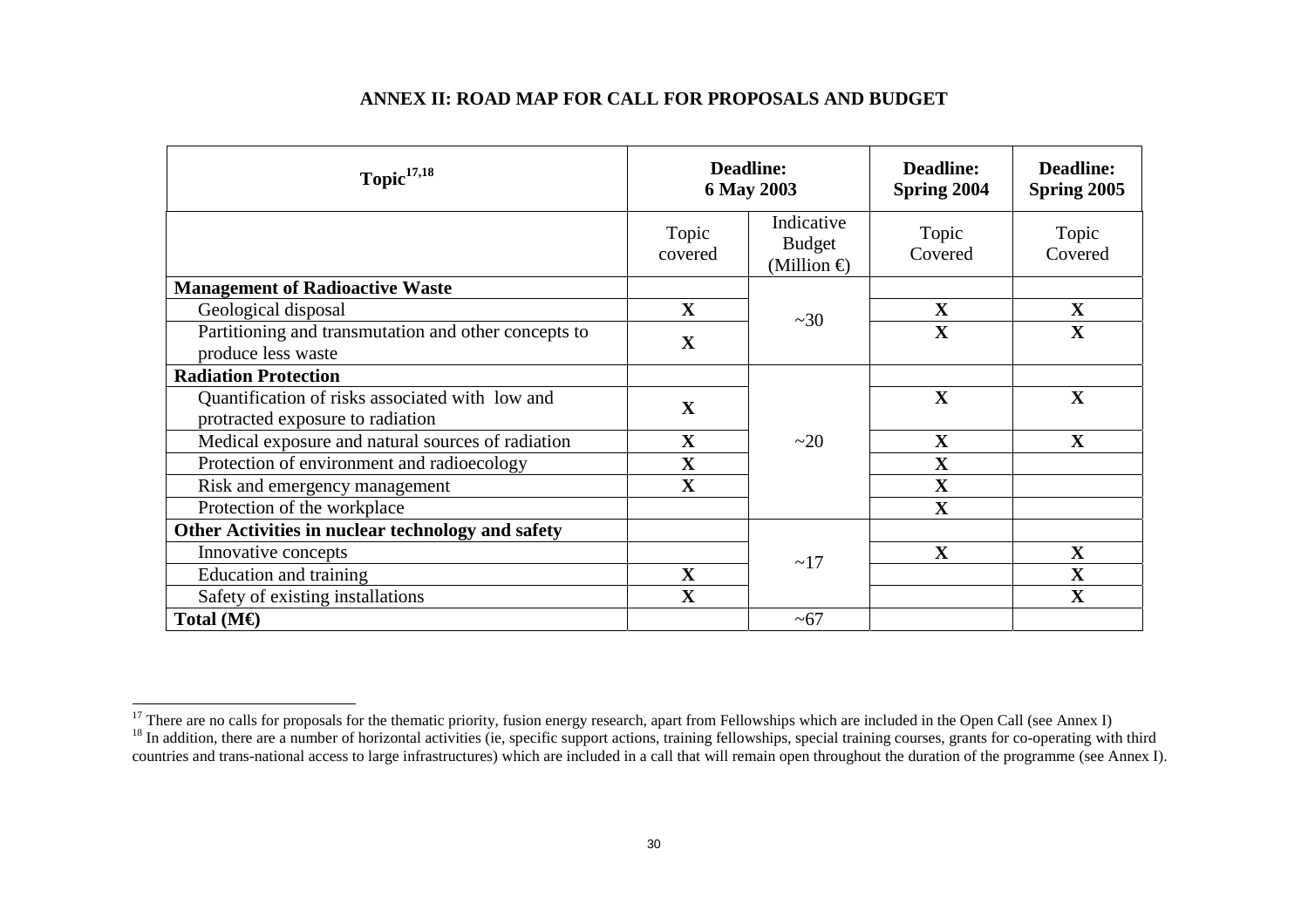#### **ANNEX III: INSTRUMENTS TO BE USED**

## **A. FUSION ENERGY RESEARCH**

In the field of fusion energy research, the particular nature of the activities in this area necessitates the implementation of specific arrangements. The projects undertaken will be carried out on the basis of procedures set out in:

- -Contracts of association
- $\bullet$ The European Fusion Development Agreement (EFDA)
- Any other multi-lateral agreement concluded between the Community and associated organisations and/or legal entities which may be set up, after the competent consultative committee has given its opinion
- Other contracts of limited duration, in particular with bodies in the Member States or the States associated with the Euratom Framework Programme
- $\bullet$  International agreements covering projects carried out in the framework of cooperation with third countries, such as ITER.

The only area that is implemented using the instruments developed more generally for the 6<sup>th</sup> Framework Programme (see Section B below) is training fellowships.

## **B. MANAGEMENT OF RADIOACTIVE WASTE, RADIATION PROTECTION AND OTHER ACTIVITIES IN THE FIELDS OF NUCLEAR TECHNOLOGIES AND SAFETY**

#### **INTRODUCTION**

An instrument implementing an action must be commensurate with the scope and objectives of the research activity concerned, and will take into account, as appropriate, the views of the research community. Accordingly, the size of an action may vary in relation to the themes and subjects it covers, depending on the critical mass of expertise necessary to obtain European added value and achieve the expected results. In some cases, this may be achieved by the clustering of actions dedicated to different aspects of one and the same objective.

All actions should involve, as appropriate, universities or institutions of higher education of a similar level, research organisations and industry, including SMEs. They could entail activities relating to dissemination, transfer and exploitation of knowledge as well as analysis and evaluation of the economic and social impact of the technologies concerned and the factors involved in their successful implementation.

Research and training activities will be carried out from the start of the programme primarily by means of Integrated Projects and Networks of Excellence. Specific Targeted Research Projects, Co-ordination Actions, Actions to promote and develop human resources and mobility, Integrated initiatives relating to infrastructure and Specific support actions may also be used wherever it is deemed appropriate for the efficient execution of the research activity concerned.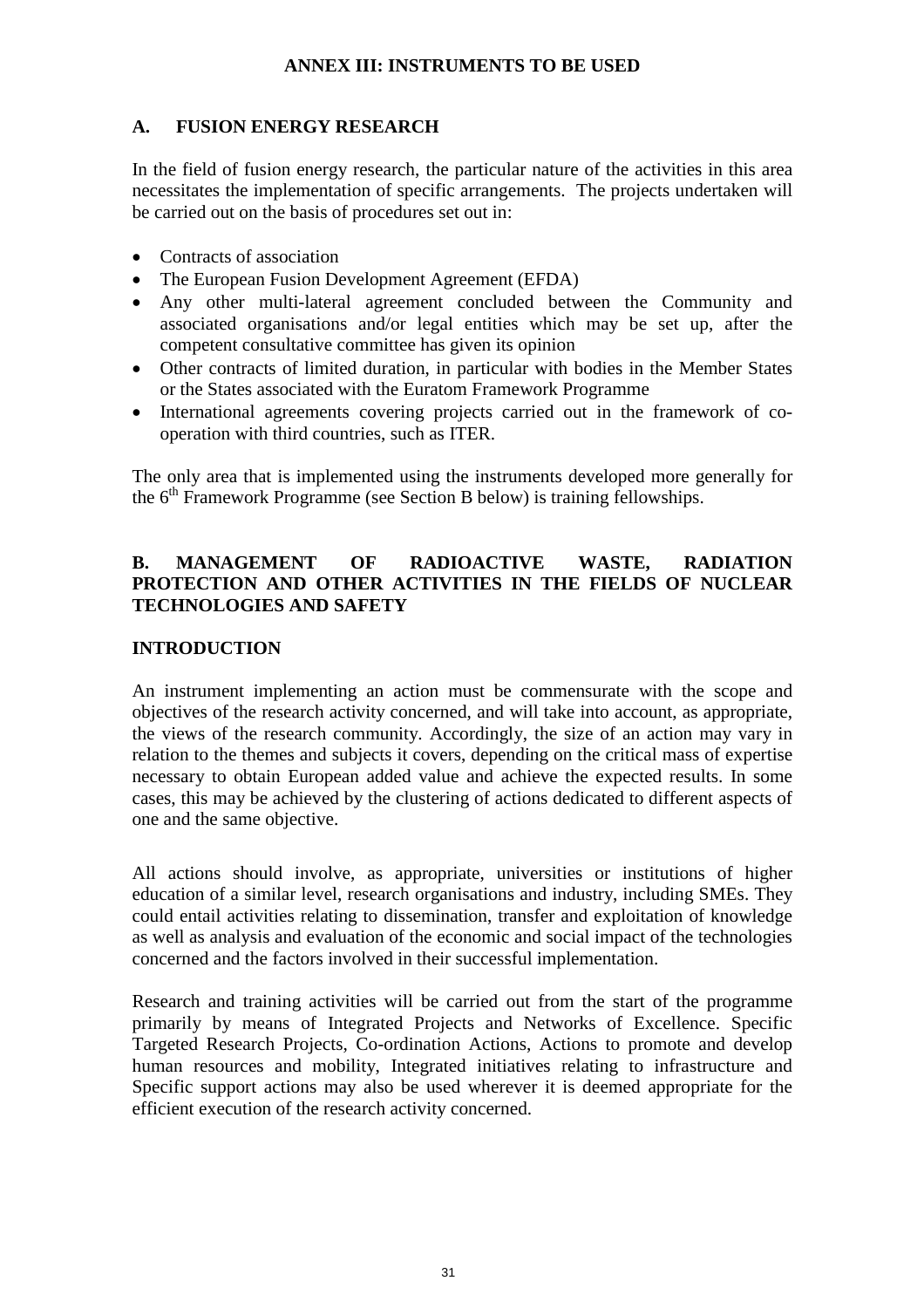#### **1. NETWORKS OF EXCELLENCE**

The purpose of Networks of Excellence is to strengthen and develop Community scientific and technological excellence by means of the integration, at European level, of research and training capacities currently existing or emerging at both national and regional level. Each Network will also aim at advancing knowledge in a particular area by assembling a critical mass of expertise. They will foster co-operation between capacities of excellence in universities, research centres, enterprises, including SMEs, and science and technology organisations. The activities concerned will be generally targeted towards long-term, multidisciplinary objectives, rather than predefined results in terms of products, processes or services.

A Network of Excellence will be implemented by a joint programme of activities involving some or, where appropriate, all of the research and training capacities and activities of the participants in the relevant area to attain a critical mass of expertise and European added value. A joint programme of activities could aim at the creation of a self-standing virtual centre of excellence that may result in developing the necessary means for achieving a durable integration of the research and training capacities. A joint programme of activities will necessarily include those aimed at integration, as well as activities related to the spreading of excellence and dissemination of results outside the network.

Subject to conditions to be specified in the specific programmes and in the rules for participation the Networks of Excellence will have a high level of management autonomy including, where appropriate, the possibility to adapt the composition of the Network and the content of the joint programme of activities.

## **2. INTEGRATED PROJECTS**

Integrated Projects are designed to give increased impetus to the Community's competitiveness or to address major societal needs by mobilising a critical mass of research and technological development resources and competences. Each Integrated Project should be assigned clearly defined scientific and technological objectives and should be directed at obtaining specific results applicable in terms of, for instance, products, processes or services. Under these objectives they may include more longterm or "risky" research.

Integrated Projects should comprise a coherent set of component actions which may vary in size and structure according to the tasks to be carried out, each dealing with different aspects of the research needed to achieve common overall objectives, and forming a coherent whole and implemented in close coordination.

The activities carried out as part of an Integrated Project should include research and, as appropriate, technological development and/or demonstration activities, activities for the management and use of knowledge in order to promote innovation, and any other type of activity directly related to the objectives of the Integrated Project.

Subject to conditions to be specified in the specific programmes and in the rules for participation, the Integrated Projects will have a high level of management autonomy including, where appropriate, the possibility to adapt the partnership and the content of the project. They will be carried out on the basis of overall financing plans preferably involving significant mobilisation of public and private sector funding, including funding or collaboration schemes such as Eureka, EIB and EIF.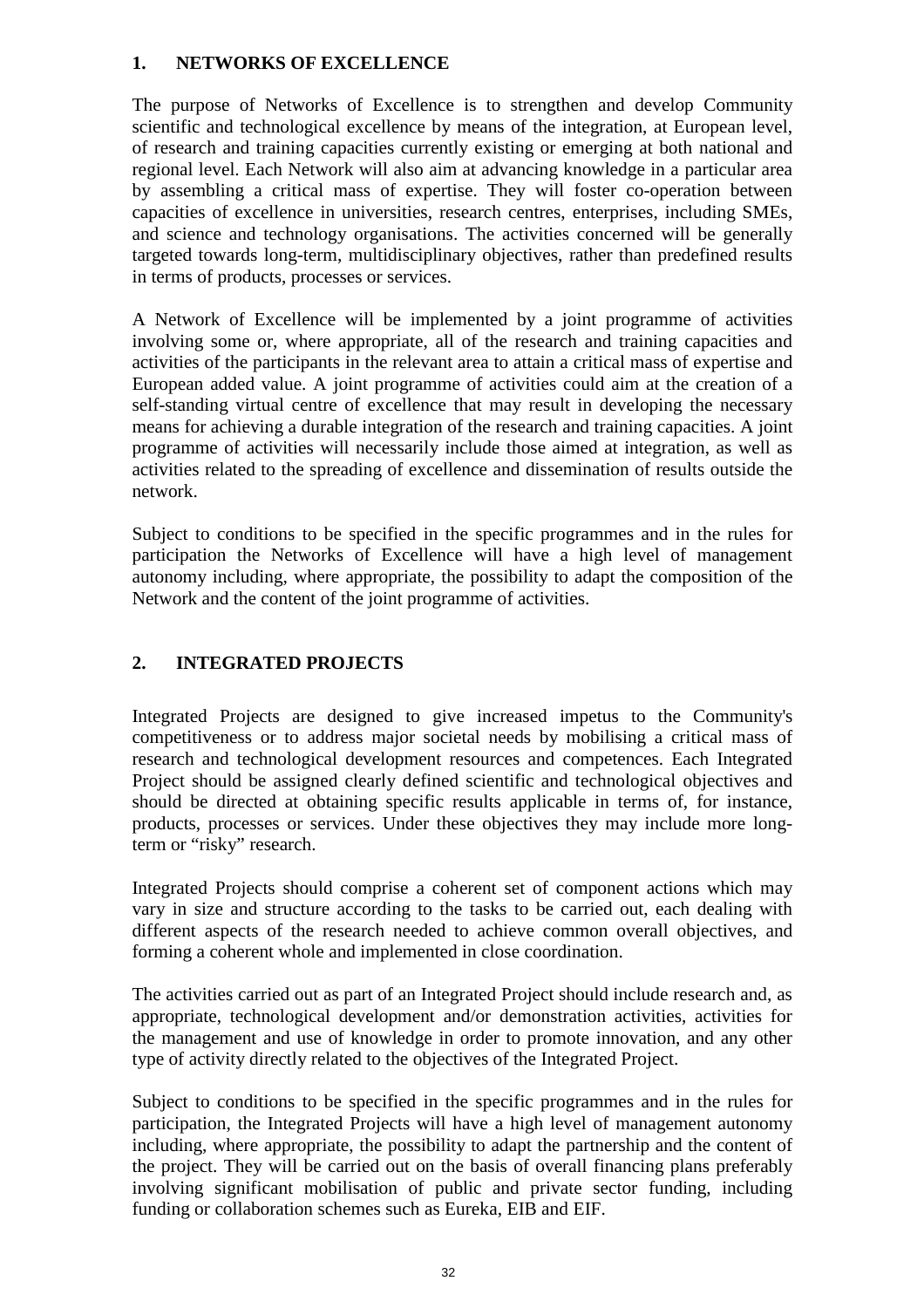#### **3. SPECIFIC TARGETED RESEARCH OR TRAINING PROJECTS**

Specific Targeted Research Projects will aim at improving European competitiveness. They should be sharply focussed and will take either of the following two forms, or a combination of the two:

- (a) a research and technological development project designed to gain new knowledge either to improve considerably or to develop new products, processes or services or to meet other needs of society and Community policies;
- (b) a demonstration project designed to prove the viability of new technologies offering potential economic advantage but which cannot be commercialised directly.

Specific Targeted Projects on Training will facilitate the timely diffusion of new knowledge on a European scale and better integrate national activities.

## **4. CO-ORDINATION ACTIONS**

Co-ordination Actions are intended to promote and support the co-ordinated initiatives of a range of research and innovation operators aiming at improved integration. They will cover activities such as the organisation of conferences, meetings, the performance of studies, exchanges of personnel, the exchange and dissemination of good practices, setting up information systems and expert groups, and may, if necessary, include support for the definition, organisation and management of joint or common initiatives.

#### **5. ACTIONS TO PROMOTE AND DEVELOP HUMAN RESOURCES AND MOBILITY**

Actions to promote and develop human resources and mobility will be targeted at training, development of expertise or transfer of knowledge. They will involve support to actions carried out by natural persons, host structures, including training networks, and also by European research teams. The following instruments are available:

- $\bullet$  *Training Fellowships:* These fellowships will be implemented in the same manner as the Marie Curie Fellowships which are defined in the framework of the Structuring programme "Human resources and Mobility".
- $\bullet$  *Special Training Courses:* Support will be provided for courses aimed at maintaining a high level of expertise and competence within the Community on nuclear matters.
- $\bullet$  *Grants for Co-operating with Third Countries: G*rants will be provided to young research workers from the countries of Central and Eastern Europe (CEE) and the new independent States (NIS) of the former Soviet Union to work in Community laboratories actively involved in the implementation of research funded by this or previous Euratom programmes at the time the exchange occurs.
- $\bullet$  *Trans-national Access to Large Infrastructures*: Community support will be provided to research teams (including individual researchers) working in Member States and Euratom FP6 Associated States to obtain access to individual unique research infrastructures, located in a state other than their own, which they require for their work.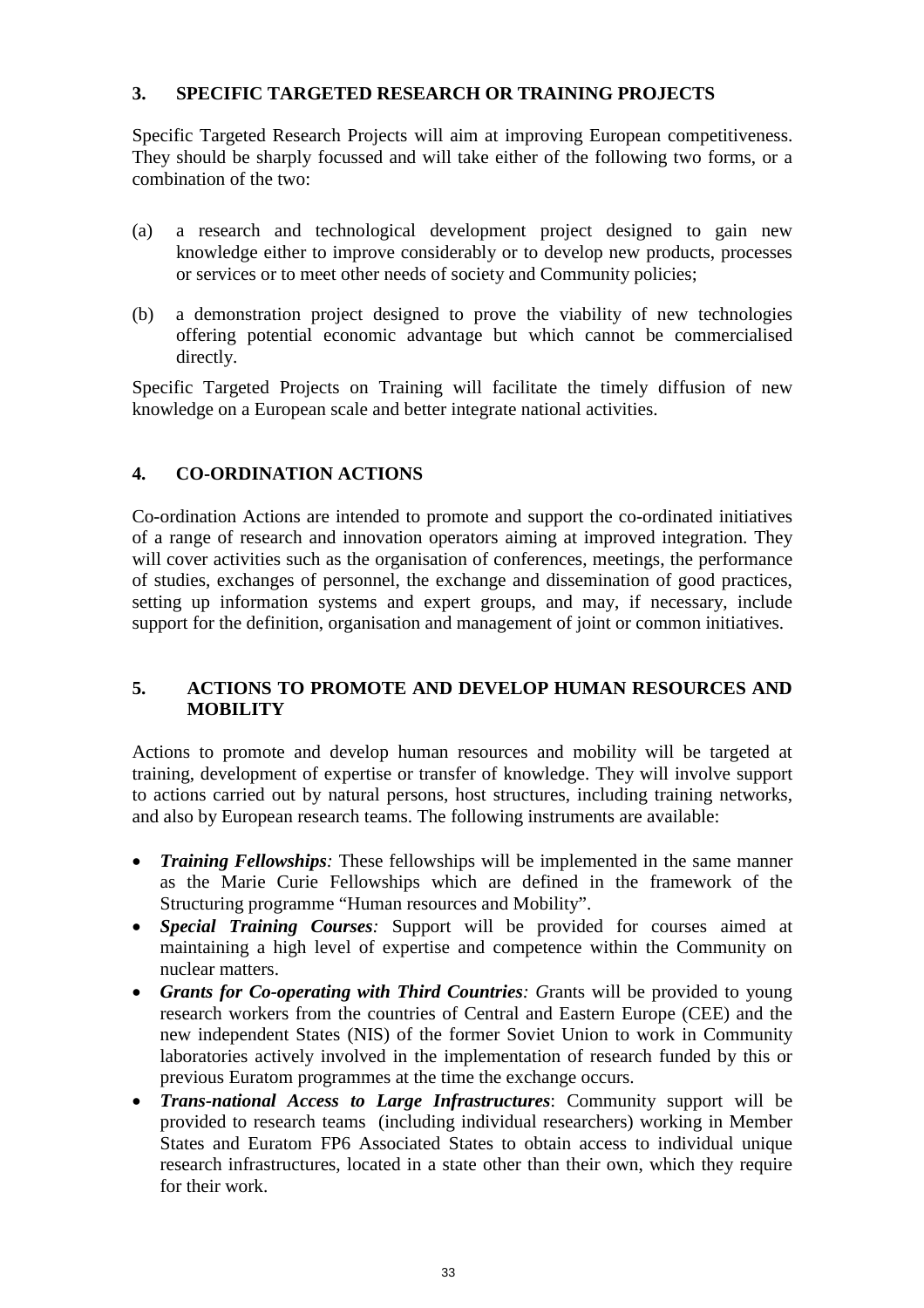#### **6. SPECIFIC SUPPORT ACTIONS**

Specific Support Actions will complement the implementation of the Framework Programme and may be used to help in preparations for future Community research and technological development policy activities including monitoring and assessment activities. In particular, they will involve trans-national access to research infrastructures, conferences, seminars, studies and analyses, working groups and expert groups, operational support and dissemination, information and communication activities, or a combination of these, as appropriate in each case.

## **7. INTEGRATED INFRASTRUCTURE INITIATIVES**

Integrated Infrastructure Initiatives should combine in a single action several activities essential to reinforce and develop research infrastructures, in order to provide services at the European level. To this end, they should combine networking activities with a support activity (such as relating to trans-national access) or research activities needed to improve infrastructure performance, excluding, however, the financing of investment for new infrastructures, which can only be financed as Specific Support Actions. They will include a component of dissemination of knowledge to potential users, including industry and in particular to SMEs.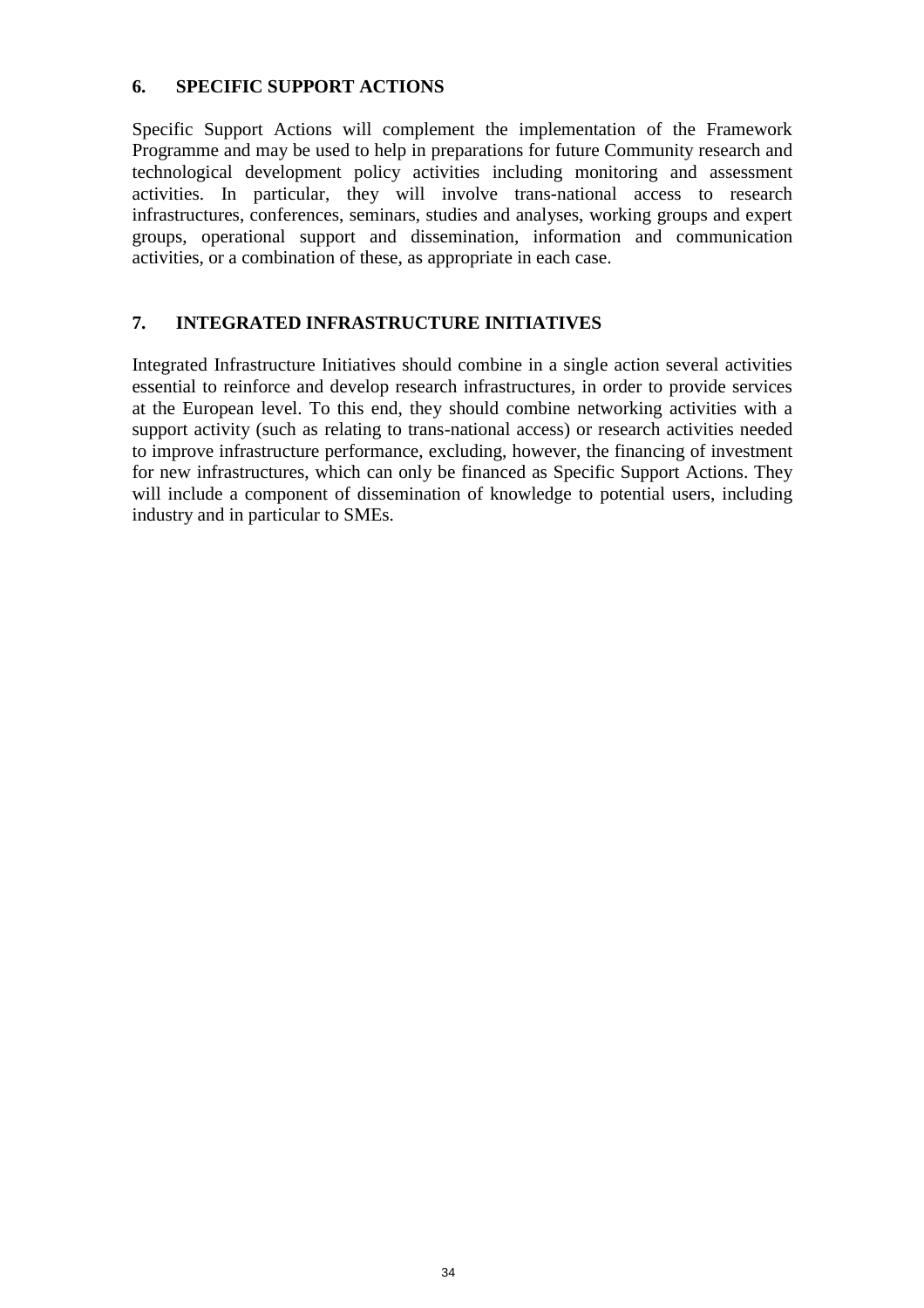#### **ANNEX IV: COMMON EVALUATION CRITERIA FOR EVALUATING PROPOSALS**

A number of evaluation criteria are common to all the programmes of the Sixth Framework Programme and are set out in the European Parliament and the Council Regulations on the Rules for Participation (Article 10). These are:

- a) "Scientific and technological excellence and the degree of innovation;
- b) Ability to carry out the indirect action successfully and to ensure its efficient management, assessed in terms of resources and competences and including the organisational modalities foreseen by the participants;
- c) Relevance to the objectives of the specific programme;
- d) European added value, critical mass of resources mobilised and contribution to Community policies;
- e) Quality of the plan for using and disseminating the knowledge, potential for promoting innovation, and clear plans for the management of intellectual property."

Furthermore, in applying paragraph (d) above, the following criteria are also to be taken into account:

- a) "For networks of excellence, the scope and degree of the effort to achieve integration and the network's capacity to promote excellence beyond its membership, as well as the prospects of the durable integration of their research capabilities and resources after the end of the period covered by the Community's financial contribution;
- b) For integrated projects, the scale of the ambition of the objectives and the capacity of the resources to make a significant contribution to reinforcing competitiveness or solving societal problems;
- c) For integrated initiatives relating to infrastructure, the prospects of the initiative's continuing long term after the end of the period covered by the Community's financial contribution."

As set out in the Rules for Participation, the calls for proposals determine, in accordance with the type of instruments deployed or the objectives of the RTD activity, how the criteria set out above are applied by the Commission.

The purpose of this annex is to indicate how these criteria shall be applied. In particular, as the Sixth Framework Programme contains a differentiated set of instruments, the way in which each criterion translates into the issues to be examined as the basis for marking proposals will differ. In evaluating against these criteria, the checklists of issues set out in the following pages are intended to be universal for each type of instrument.

**Unless otherwise specified in the relevant parts of this work programme or Annex, the principal issues set out below (ie, the main numbered headings) will be given equal weighting in the evaluation.** For each principal issue, a minimum score to be achieved is also indicated as well as a minimum overall score for each instrument. Proposals that fail to achieve these minimum threshold scores shall be rejected. Any departures from these threshold scores are indicated in the relevant part of this work programme.

In addition to the basic checklists below and any specific criteria or interpretations of the criteria required for a call, the following issues are also addressed for all proposals at any appropriate moment in the evaluation: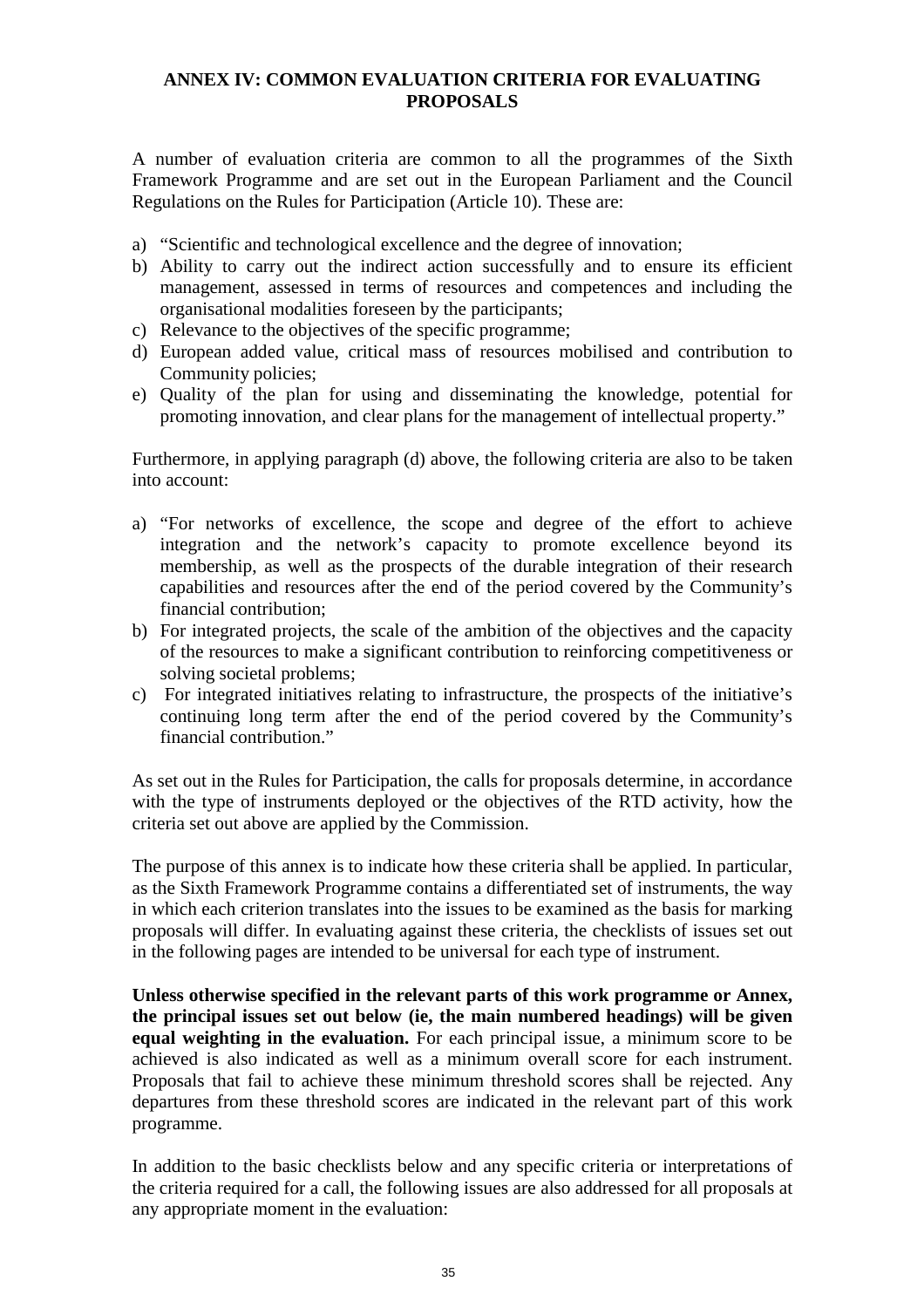- - Are there **gender** issues associated with the subject of the proposal? If so, have they been adequately taken into account?
- $\bullet$  Have the applicants identified the potential **ethical** and/or **safety** aspects of the proposed research regarding its objectives, the methodology and the possible implications of the results? If so, have they been adequately taken into account in the preparation of the proposal?
- $\bullet$  An ethical check will take place for all proposals during the evaluation. A specific ethical review will be implemented following the evaluation for proposals recommended for funding and which deal with specific sensitive issues or whenever recommended following the ethical check during the evaluation. To this end, additional information on ethical aspects may be requested from proposers to allow the specific ethical review to be carried out (see the Section later in this Annex on *"The ethical review of proposals"* for more details on the criteria to be applied).

When appropriate, the following additional issues may also be addressed during the evaluation:

- $\bullet$  To what extent does the proposal demonstrate a readiness to engage with actors beyond the research community and the public as a whole, to help spread awareness and knowledge and to explore the wider **societal implications** of the proposed work?
- $\bullet$ Have the synergies with **education** at all levels been clearly set out?
- $\bullet$  If **third country participation** is envisaged in the proposal, is it well justified and the participation well integrated in the activities?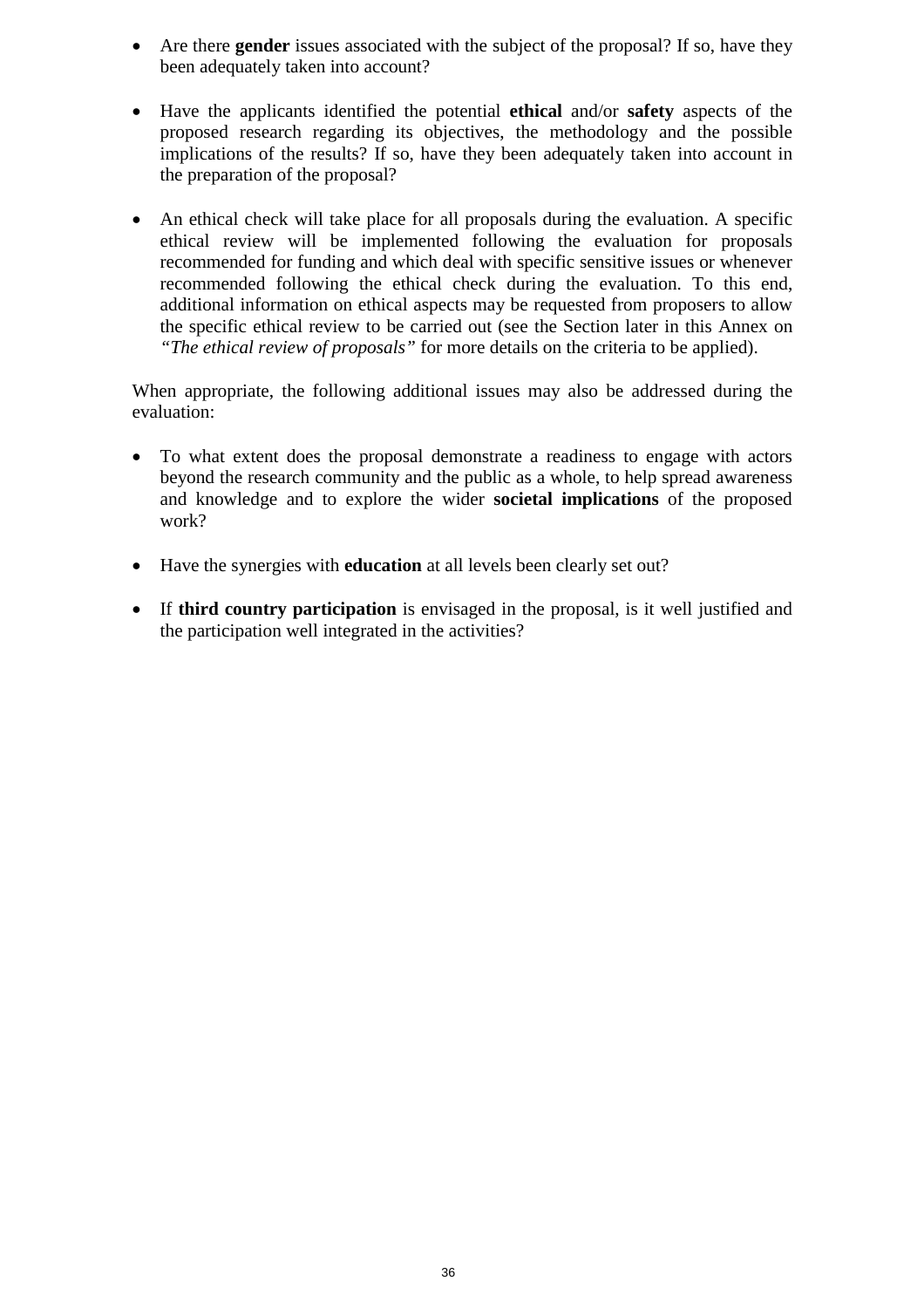The following set of issues is intended to be a common basis for the evaluation of proposals for integrated projects.

- 1. Relevance (threshold score 3 out of 5)
- The extent to which the proposed project **addresses the objectives** of the work programme.
- 2. Potential impact (threshold score 3 out of 5)

The extent to which:

- the proposed project is **suitably ambitious** in terms of its strategic impact on **reinforcing competitiveness (including that of SMEs) or on solving societal problems**.
- the innovation-related activities and exploitation and/or dissemination plans are adequate to ensure **optimal use of the project results.**
- $\bullet$  the proposal demonstrates a clear **added value** in carrying out the work at European level and takes account of research activities at national level and under European initiatives (eg, Eureka).
- 3. S&T excellence (threshold score 4 out of 5)

The extent to which:

- the project has **clearly defined objectives**.
- $\bullet$ the objectives represent **clear progress beyond the current state-of-the-art**.
- the **proposed S&T approach is** likely to enable the project to achieve its objectives in research and innovation.
- 4. Quality of the consortium (threshold score 3 out of 5)

The extent to which:

- the participants collectively constitute a **consortium of high quality.**
- $\bullet$ the participants are **well-suited and committed to the tasks** assigned to them.
- there is **good complementarity** between participants.
- $\bullet$  the **profiles** of the participants, including those to be included later, have been clearly described.
- $\bullet$ the opportunity for a real involvement of **SMEs** has been adequately addressed.
- 5. Quality of the management (threshold score 3 out of 5)

The extent to which:

- the **organisational structure is** well matched to the complexity of the project and to the degree of integration required.
- the **project management** is demonstrably of high quality.
- $\bullet$  there is a satisfactory plan for the **management of knowledge**, of intellectual property and of other innovation-related activities.
- 6. Mobilisation of resources (threshold score 3 out of 5)

The extent to which:

- the project mobilises the **critical mass of resources** (personnel, equipment, finance...) necessary for success.
- the **resources** are **convincingly integrated** to form a coherent project.
- the overall **financial plan** for the project is adequate.

Overall threshold score 24 out of 30 (ie, a score of 80% of the maximum possible).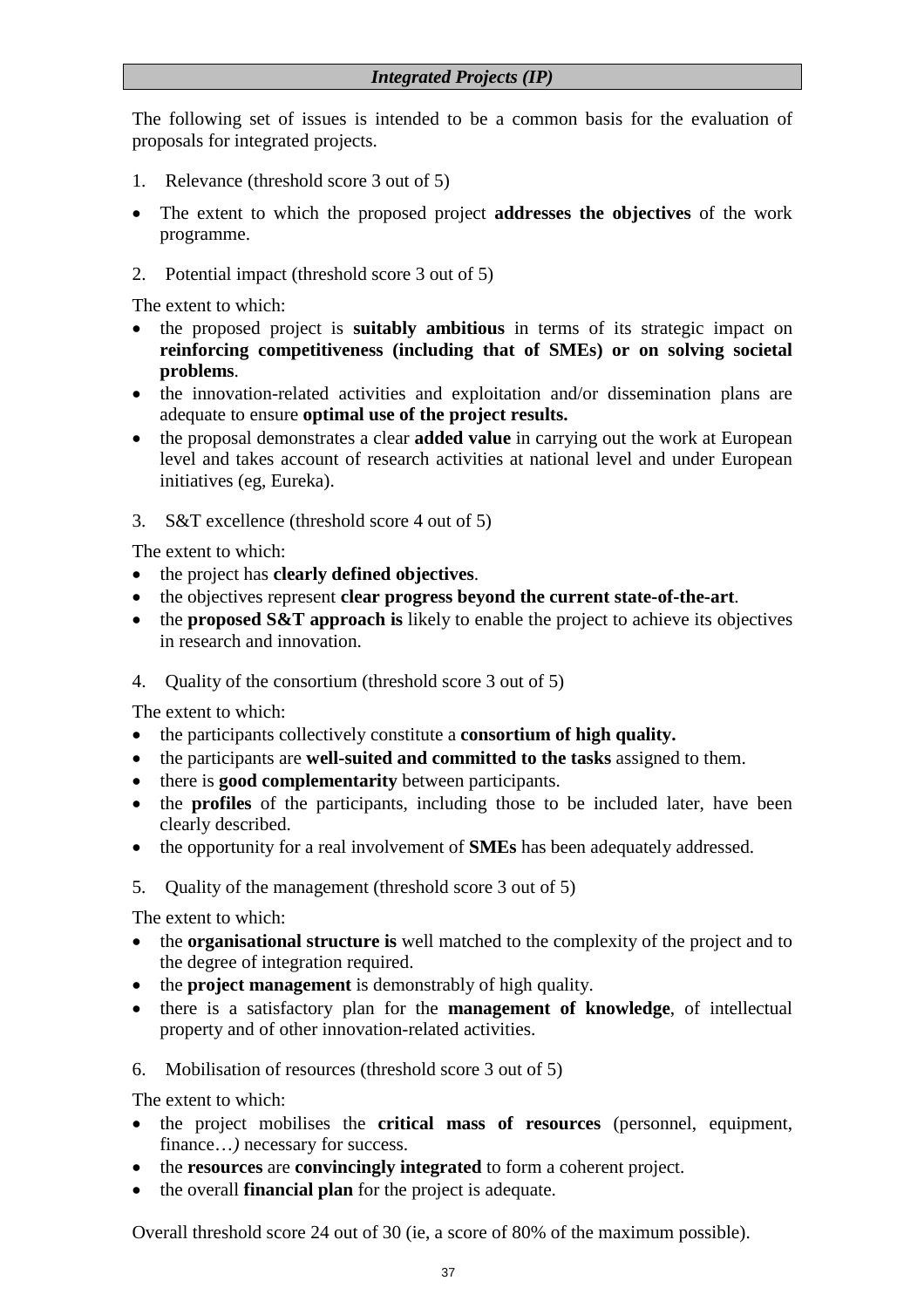## *Networks of Excellence (NoE)*

The following set of issues is intended to be a common basis for the evaluation of proposals for networks of excellence.

- 1. Relevance (threshold score 3 out of 5)
- $\bullet$  The extent to which the proposed project **addresses the objectives** of the work programme.
- 2. Potential impact (threshold score 3 out of 5)

The extent to which:

- $\bullet$  Europe has a **strategic need to strengthen S&T excellence on the topic** by means of a restructuring of the existing research capacities and the way research is carried out.
- the goals of the network are, in that connection, **suitably ambitious** particularly, in terms of achieving European leadership and acting as a world force on this topic.
- $\bullet$  the proposal demonstrates a clear **added value** in carrying out the work at European level and takes account of research activities at national level and under European initiatives (e.g. Eureka).
- there is an effective plan for **spreading excellence**, exploiting results and disseminating knowledge to those outside the network, including SMEs.
- the proposed **approach is likely to have a durable structuring impact** on European research.
- 3. Excellence of the participants (threshold score 3 out of 5)

The extent to which:

- the **participants are** currently conducting **excellent research** relevant to the topic of the network or are capable of important contributions to the joint programme of activities.
- the participants are **well suited to the tasks** assigned to them.
- they **collectively have the necessary critical mass of expertise and resources** to carry out the joint programme of activities successfully.
- 4. Degree of integration and the joint programme of activities (threshold score 4 out of 5)

The extent to which:

- the expected **degree of integration** justifies supporting the proposal as a network of excellence.
- the **joint programme of activities is** sufficiently well designed to achieve the expected degree of integration.
- the participating organisations have made a convincing commitment towards a **deep and durable integration** continuing beyond the period of Community support.
- 5. Organisation and management (threshold score 3 out of 5)

The extent to which:

- the organisational structure of the network provides a **secure framework for any necessary structural decisions** to be taken
- the **management of the network is** demonstrably of high quality.

there is a well-considered plan for **promoting gender equality** in the network.

Overall threshold score 20 out of 25 (ie, a score of 80% of the maximum possible).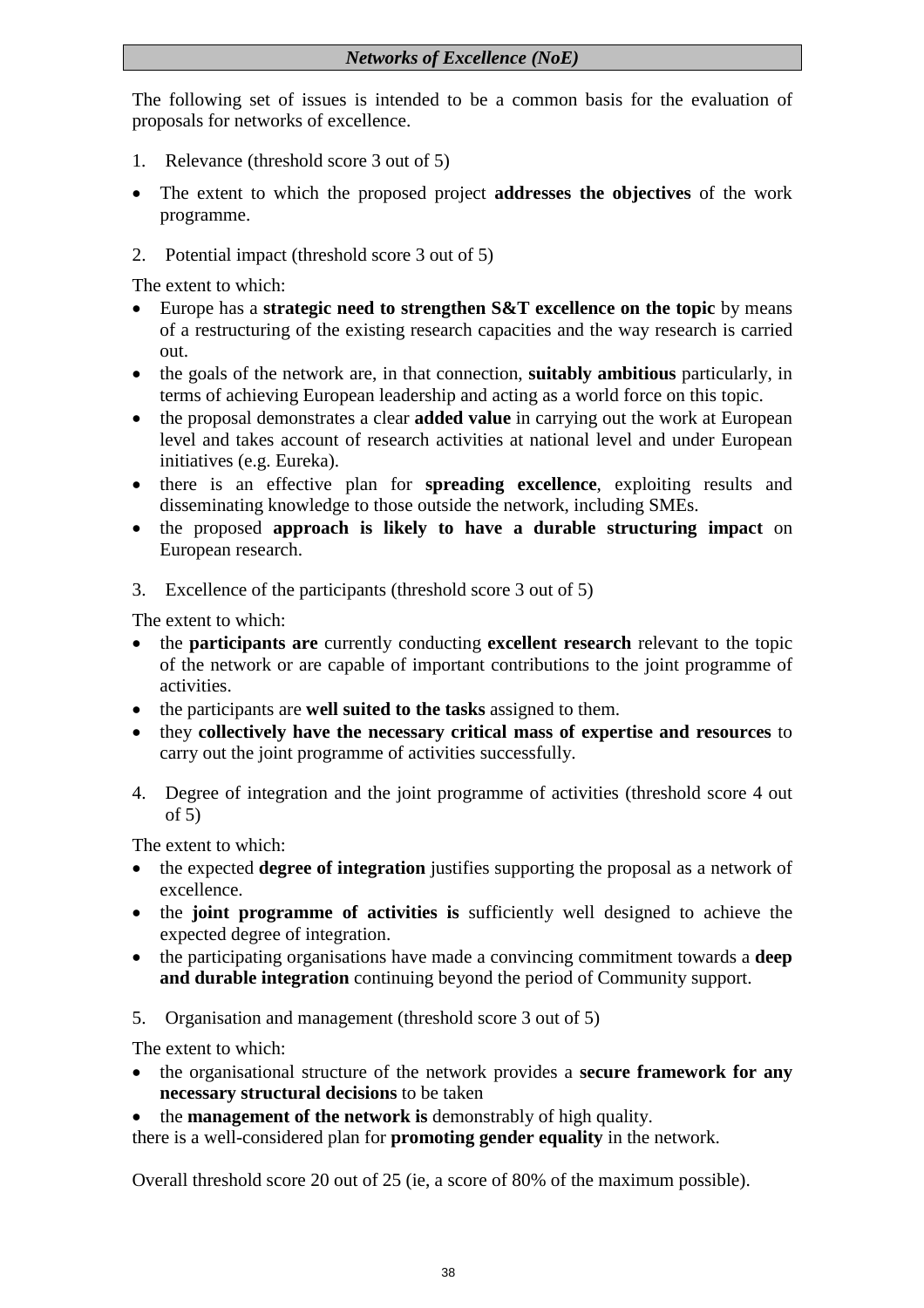## *Specific Targeted Research or Training Projects (STREP)*

The following set of issues is intended to be a common basis for the evaluation of proposals for Specific Targeted Research or Training Projects.

- 1. Relevance (threshold score 3 out of 5)
- $\bullet$  The extent to which the proposed project **addresses the objectives** of the work programme.
- 2. S&T excellence (threshold score 4 out of 5)

The extent to which:

- the project has clearly **defined and well focused objectives**.
- the objectives represent **clear progress beyond the current state-of-the-art**.
- $\bullet$  the **proposed S&T approach is** likely to enable the project to achieve its objectives in research or training
- 3. Potential impact (threshold score 3 out of 5)

The extent to which:

- the proposed project is likely to have an **impact on reinforcing competitiveness or on solving societal problems.**
- $\bullet$  the proposal demonstrates a clear **added value** in carrying out the work at European level and takes account of research activities at national level and under European initiatives (e.g. Eureka).
- $\bullet$  exploitation and/or dissemination plans are adequate to ensure **optimal use of the project results.**
- 4. Quality of the consortium (threshold score 3 out of 5)

The extent to which:

- the participants collectively constitute a **consortium of high quality.**
- $\bullet$ the participants are **well-suited and committed to the tasks** assigned to them.
- $\bullet$ there is **good complementarity** between participants**.**
- $\bullet$ the opportunity of involving SMEs has been adequately addressed.
- 5. Quality of the management (threshold score 3 out of 5)

The extent to which:

- the **project management** is demonstrably of high quality.
- there is a satisfactory plan for the **management of knowledge**, of intellectual property and of other innovation-related activities.
- 6. Mobilisation of resources (threshold score 3 out of 5)

The extent to which:

- the project foresees the **resources** (personnel, equipment, financial…*)* necessary for success.
- the **resources** are **convincingly integrated** to form a coherent project.
- the overall **financial plan** for the project **is adequate**.

Overall threshold score 21 out of 30 (ie, a score of 70% of the maximum possible).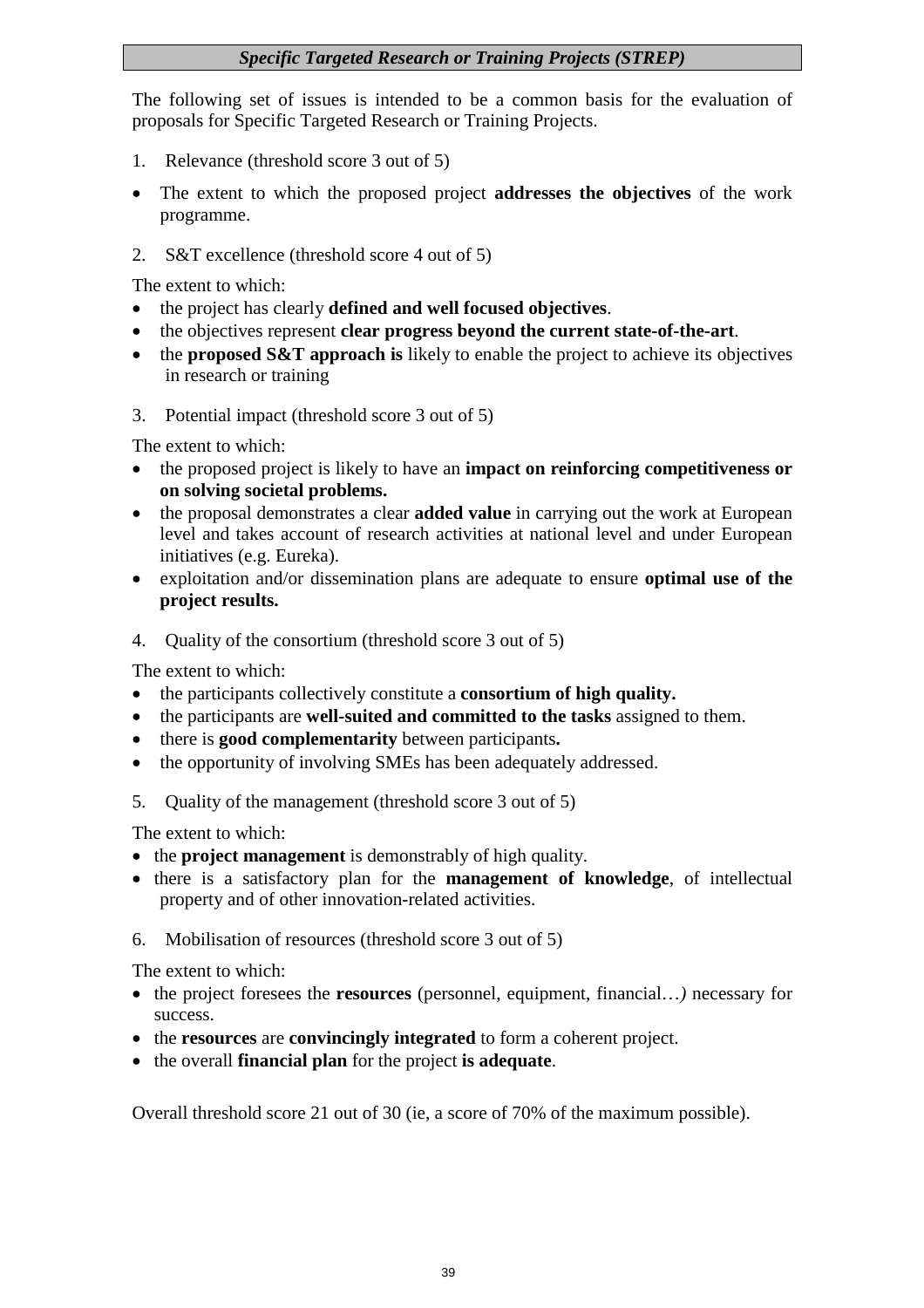The following set of issues is intended to be a common basis for the evaluation of proposals for coordination actions.

- 1. Relevance (threshold score 3 out of 5)
- - The extent to which the proposed project **addresses the objectives** of the work programme.
- 2. Quality of the coordination (threshold score 4 out of 5)

The extent to which:

- the research actions/programmes to be co-ordinated are of **demonstrably high quality**
- $\bullet$  The **coordination mechanisms** proposed are sufficiently **robust** for ensuring the goals of the action
- 3. Potential impact (threshold score 3 out of 5)

The extent to which:

- $\bullet$  the proposal demonstrates a clear **added value** in carrying out the work at European level and takes account of research activities at national level and under European initiatives (e.g. Eureka).
- the Community support would have a real impact on the action and its scale, ambition and outcome.
- the project mobilises a critical mass of resources in Europe
- exploitation and/or dissemination plans are adequate to ensure **optimal use of the project results,** where possible beyond the participants in the project.
- 4. Quality of the consortium (threshold score 3 out of 5)

The extent to which:

- the participants collectively constitute a **consortium of high quality.**
- the participants are **well-suited to the tasks** assigned to them.
- $\bullet$  the project combines the **complementary expertise** of the participants to generate added value with respect to the individual participants' programmes.
- 5. Quality of the management (threshold score 3 out of 5)

The extent to which:

- the **project management** is demonstrably of high quality.
- there is a satisfactory plan for the **management of knowledge**, of intellectual property and of other innovation-related activities.
- 6. Mobilisation of resources (threshold score 3 out of 5)

The extent to which:

- $\bullet$  the project provides for the **resources** (personnel, equipment, financial…*)* necessary for success.
- the **resources** are **convincingly integrated** to form a coherent project.
- the overall **financial plan** for the project **is adequate**.

Overall threshold score 21 out of 30 (ie, a score of 70% of the maximum possible).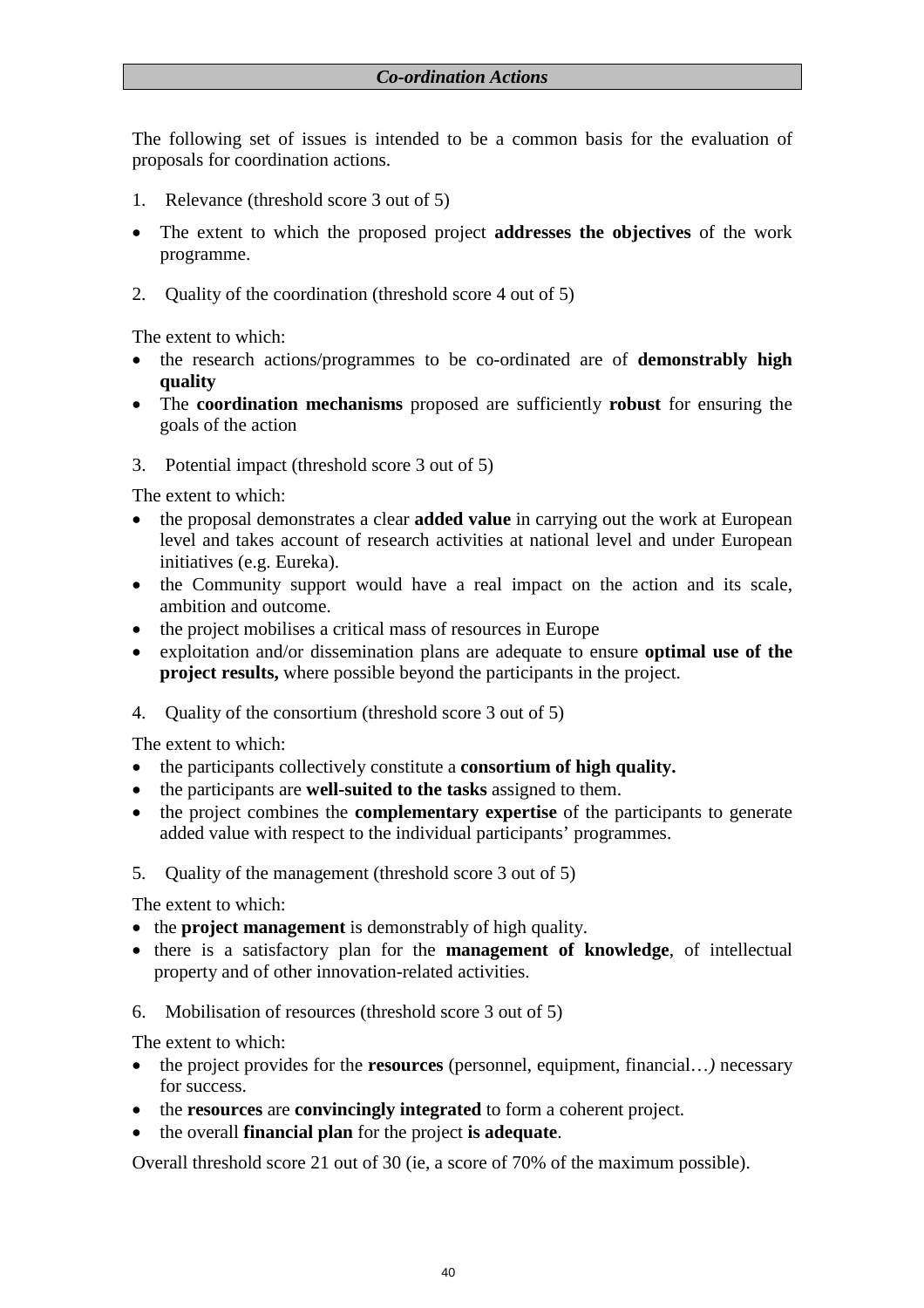The following set of issues is intended to be common to all parts of FP6 for the evaluation of proposals for specific support actions.

1. Relevance (threshold score 4 out of 5)

The extent to which

- $\bullet$  the proposal addresses key issues defined in the work programme/call, specific programmes or ERA, as appropriate.
- 2. Quality of the support action (threshold score 3 out of 5)

The extent to which:

- the proposed objectives are sound and the proposed approach, methodology and work plan are of a sufficiently high quality for achieving these objectives.
- $\bullet$  the applicant(s) represent(s) a high level of competence in terms of professional qualifications and/or experience.
- $\bullet$ the proposed activities are innovative and original *(if applicable)*.
- 3. Potential impact (threshold score 3 out of 5)

The extent to which:

- $\bullet$  the impact of the proposed work can only be achieved if carried out at European level.
- the Community support would have a substantial impact on the action and its scale, ambition and outcome.
- exploitation and/or dissemination plans are adequate to ensure **optimal use of the project results,** where possible beyond the participants in the project.
- 4. Quality of the management (threshold score 3 out of 5)
- $\bullet$  the extent to which the management structure is credible in terms of professional qualifications, experience, track record and capacity to deliver.
- 5. Mobilisation of resources (threshold score 3 out of 5)
- $\bullet$  the extent to which the project provides for the **resources** (personnel, equipment, financial...) necessary for success.
- $\bullet$ the overall **financial plan** for the project **is adequate**.

Overall threshold score 17.5 out of 25 (ie, a score of 75% of the maximum possible).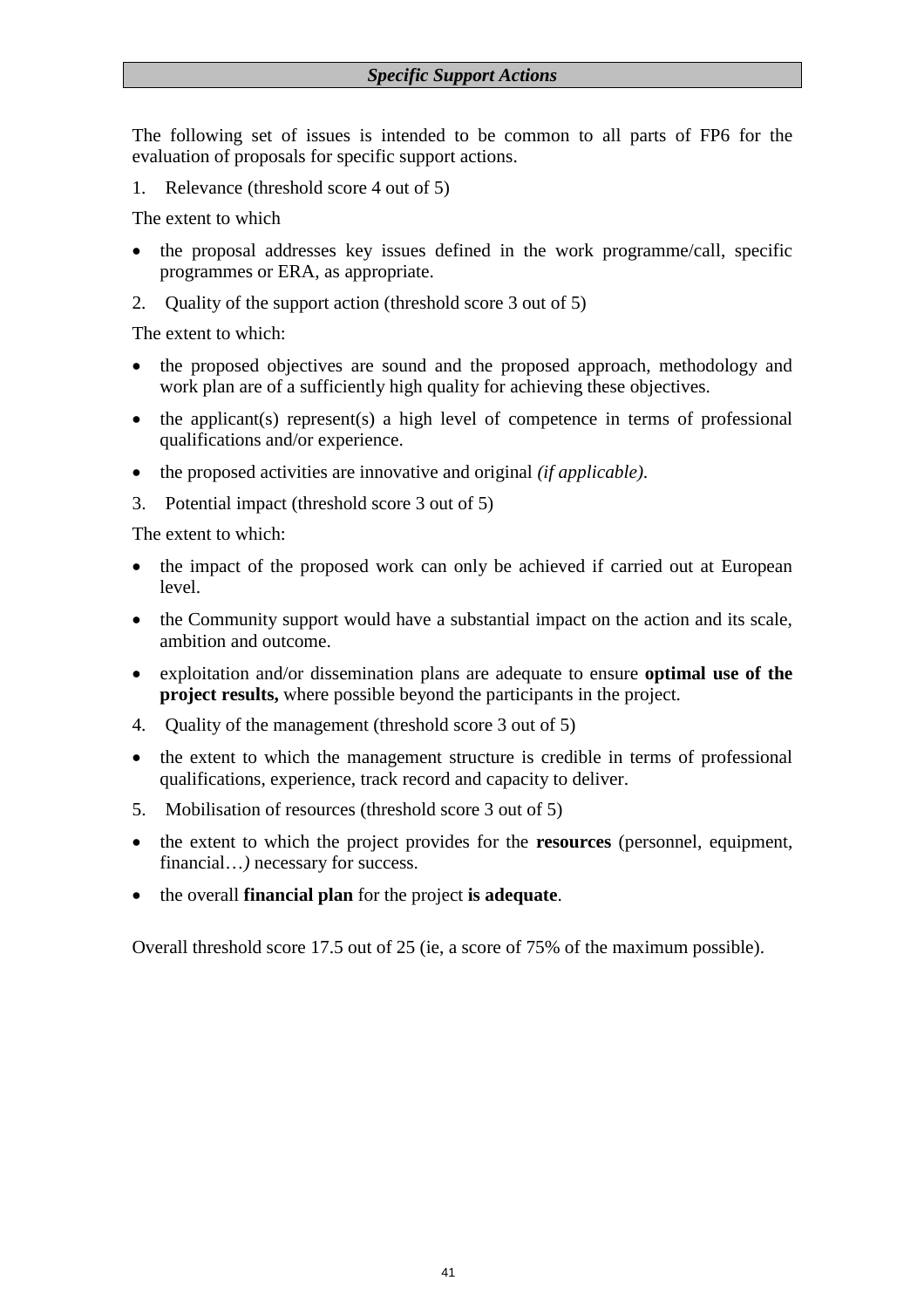*(i) Fundamental objectives of the Integrating Activity* (threshold score 3 out of 5)

#### **Relevance to the objectives of the Integrating Activities scheme**

 $\bullet$  the extent to which the proposed programme provides an integrated service of Europe-wide relevance in its field.

#### **Long-term sustainability and structuring effect**

 the structuring impact of the proposal, in terms of the collaborative arrangements put into place and of the perspectives for their long-term sustainability.

*Proposed activities of the Integrating Activity*:

*(ii) Networking activities* **(mandatory)** (threshold score 3 out of 5)

#### **Relevance to the objectives of the networking activities**

 $\bullet$  the potential and overall coherence of the networking activities to enhance the services provided by the infrastructures concerned;

#### **Quality of the plan for using and disseminating knowledge**

 the capacity to use and disseminate the knowledge derived from all the activities of the Integrating Activity among operators/users of related infrastructures.

#### **Quality of the management**

The extent to which:

- $\bullet$  the participants have appropriate management skills, assessed in terms of resources, competence and organisation of the overall consortium management;
- $\bullet$  a clear justification is given of the corresponding budget, divided by tasks and by participants.

#### *(iii) Transnational access activities* **(optional)** (threshold score of 3 out of 5)

The criteria to be applied to each infrastructure offering access will be the same as the criteria for individual Transnational Access scheme, namely: **S&T excellence**, **Quality of the management** and **European added value** (see the entry on trans-national access elsewhere in this Annex). Finally, evaluators will assess the overall value of the whole range of proposed access activities, as a single block:

#### **Relevance to the objectives of the access activities**

 $\bullet$  the extent to which the infrastructures giving access offer a coherent and effective set of high quality services to the scientific community.

## *(iv) Joint research activities* **(optional)** (threshold score of 3 out of 5)

Similarly to the previous block of activities, the evaluation of joint research projects will start with an individual assessment of each specific project:

## **S&T excellence**

The extent to which:

- the proposed project is scientifically and technologically innovative and represents a clear progress beyond the current state-of-the-art.
- $\bullet$  the proposed research approach and technical programme adequately supports the stated objectives, in a clear and justified way,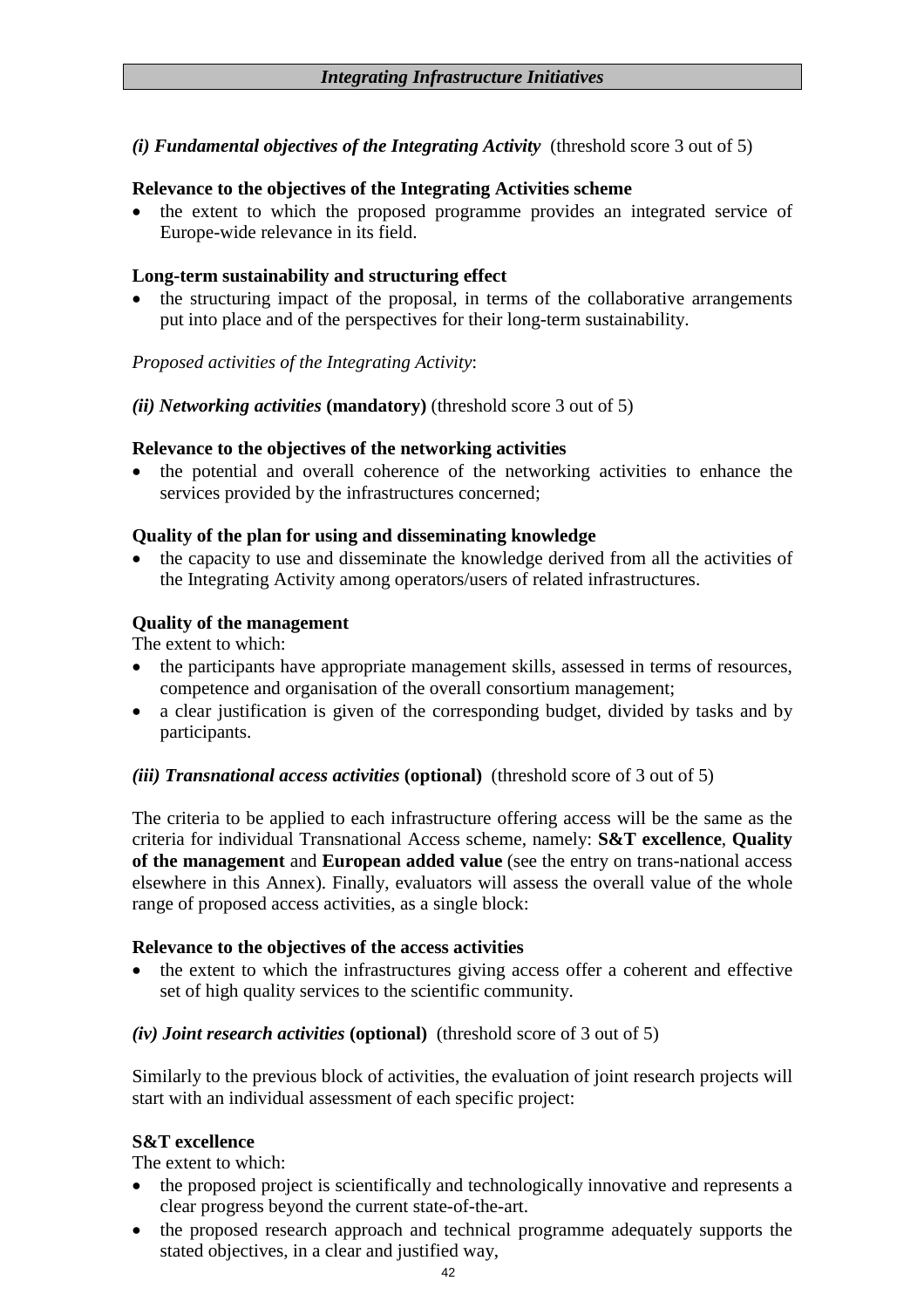#### **Quality of the management**

The extent to which:

- $\bullet$  the project management and the competence of each partner are appropriate for the intended work;
- $\bullet$  there is a clear description and justification of the corresponding budget, divided by tasks and by participants.

#### **European added value**

 the extent to which the results of the project are applicable and can improve access to the corresponding pool of research infrastructure in Europe.

Finally, evaluators will assess the overall value of the whole range of proposed research projects, as a single block:

#### **Relevance to the objectives of the research activities**

 $\bullet$  the extent to which the proposed research projects offer an adequate optimisation of mutual synergies and maximise the potential impact on related infrastructures.

Overall threshold score of 14 out of 20 or pro-rata if some criteria are not applicable (ie, a score of 70% of the maximum possible).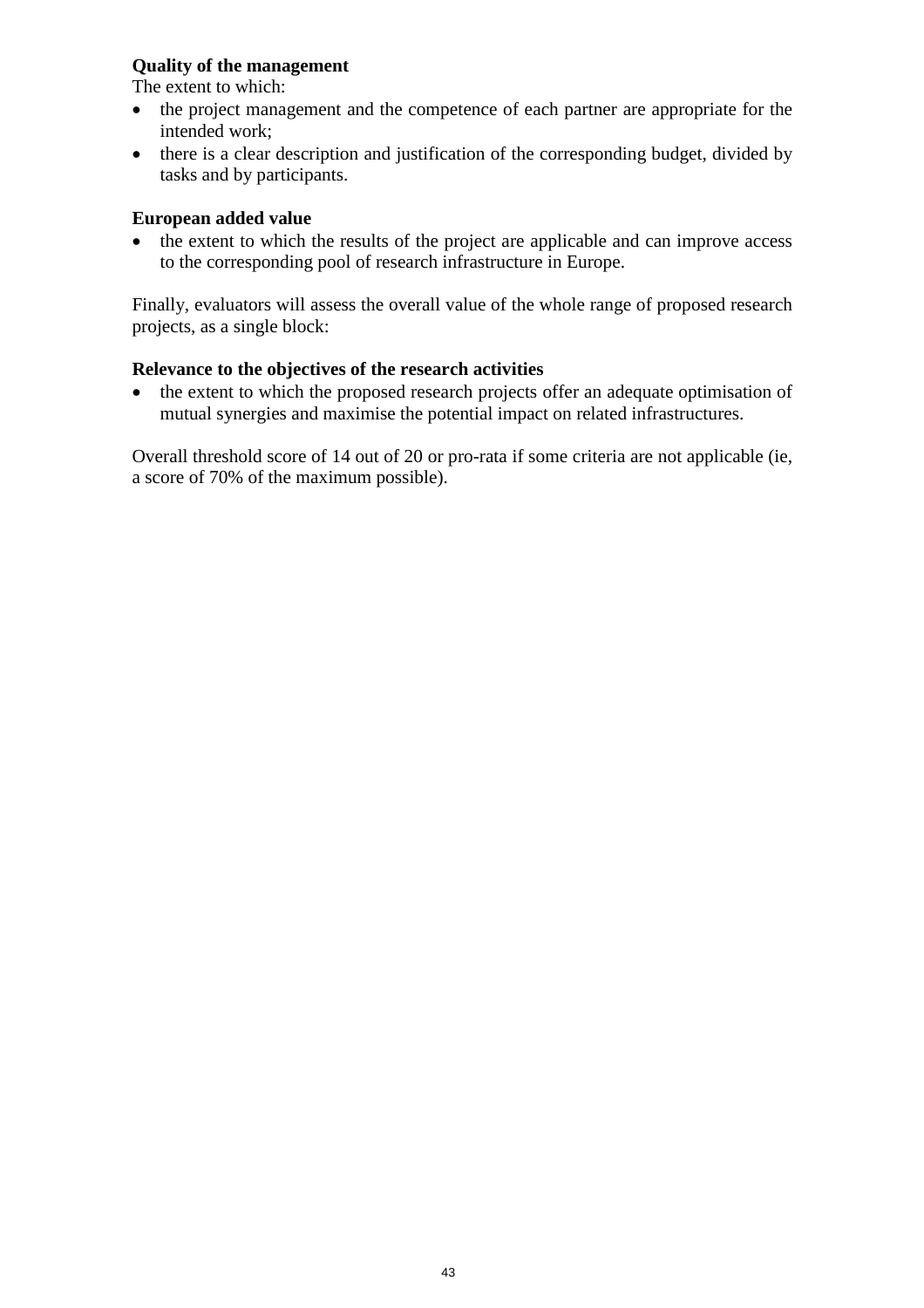**S&T excellence** (threshold score of 3 out of 5; weight 40%)

The extent to which:

- $\bullet$  the infrastructure is offering access to state-of-the-art facilities or services that are rare or unique in Europe;
- the services offered by the infrastructure and its research environment enable users to conduct high quality research (as measured also by past achievements).

**Quality of the management** (threshold score of 3 out of 5; weight 20%)

 $\bullet$  The extent to which the infrastructure can provide external users with adequate scientific, technical and logistic support.

**European added value** (threshold score of 3 out of 5; weight 40%)

The extent to which:

- $\bullet$  the infrastructure can attract potential users, in particular from countries other than the country where the operator of the infrastructure is established;
- the proposal represent good value for money in terms of amount of access, number of users from different countries and other expected impacts.

The evaluation of proposals, through the above criteria, for infrastructures involved in contracts for similar activities under earlier Framework Programmes will also take into account any ex-post evaluations conducted under those Programmes.

Overall weighted threshold score 3.5 out of 5 (ie, a score of 70% of the maximum possible)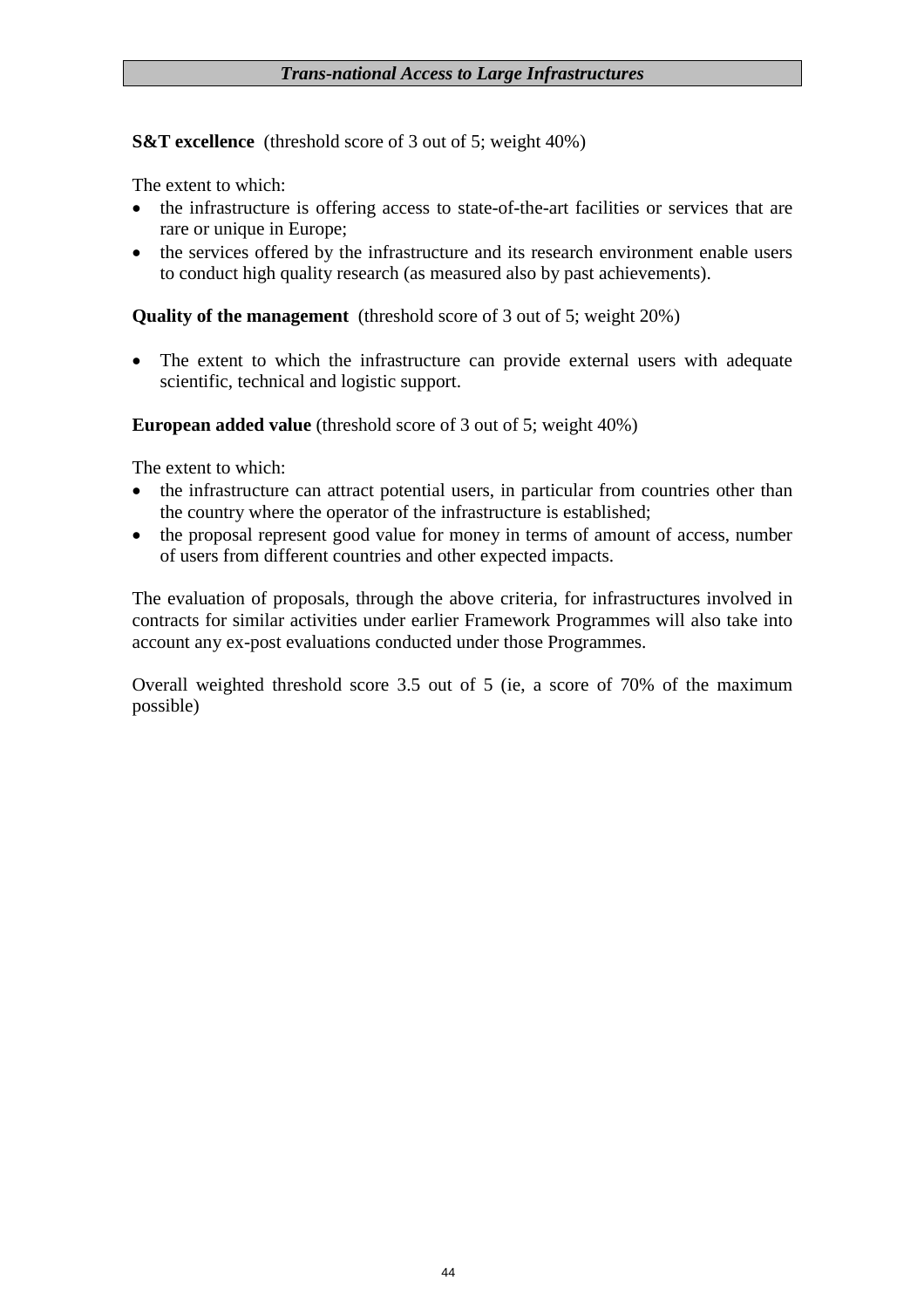# *Fellowships and Grants to Third Countries*

| Reference                                                                                                                                              | <b>Activity Specific Evaluation Criteria</b>                                                                                                                                                                                                                                                                                                                                                                       |                                                                                                                                                                                                                                                                     |  |  |
|--------------------------------------------------------------------------------------------------------------------------------------------------------|--------------------------------------------------------------------------------------------------------------------------------------------------------------------------------------------------------------------------------------------------------------------------------------------------------------------------------------------------------------------------------------------------------------------|---------------------------------------------------------------------------------------------------------------------------------------------------------------------------------------------------------------------------------------------------------------------|--|--|
| evaluation criteria                                                                                                                                    | <b>Intra-European Fellowships and Grants to</b><br><b>Third Countries</b>                                                                                                                                                                                                                                                                                                                                          | <b>European Re-integration Grants</b>                                                                                                                                                                                                                               |  |  |
| Criterion (a):<br>Scientific &                                                                                                                         | <b>Scientific Quality of the Project</b><br>(No threshold, weight 15%)                                                                                                                                                                                                                                                                                                                                             | <b>Scientific Quality of the Project</b><br>(No threshold, weight 15%)                                                                                                                                                                                              |  |  |
| technological<br>excellence and the<br>degree of innovation                                                                                            | - Scientific/technological quality of the project<br>- Is the scientific content of the project important<br>and relevant<br>- Originality/innovative aspects<br>- Assessment of the research method<br>- Assessment of the interdisciplinary and<br>multidisciplinary aspects of the proposal<br>- Does the proposal describe the state of the art<br>for the scientific area and the relevance of the<br>project | - Scientific/technological quality of the project<br>- Is the scientific content of the project important<br>and relevant<br>- Assessment of the research method<br>- Assessment of the originality and innovative<br>nature of the project or training area        |  |  |
|                                                                                                                                                        | <b>Quality of Research Training</b><br>(Threshold score 3 out of 5, weight 15%)                                                                                                                                                                                                                                                                                                                                    | <b>Quality of Research Training</b><br>(No threshold, weight 5%)                                                                                                                                                                                                    |  |  |
|                                                                                                                                                        | - Clarity and quality of the research training<br>objectives for the researchers<br>- Complementary training and skills offered                                                                                                                                                                                                                                                                                    | - Clarity and quality of the research training<br>objectives for the researchers                                                                                                                                                                                    |  |  |
| Criterion (b):<br>Ability to carry out                                                                                                                 | <b>Quality of Host</b><br>(No threshold, weight 15%)                                                                                                                                                                                                                                                                                                                                                               | <b>Quality of Host</b><br>(No threshold, weight 15%)                                                                                                                                                                                                                |  |  |
| successfully and to<br>ensure its efficient<br>management,<br>assessed in terms of<br>resources and<br>competencies and<br>incl. The<br>organisational | - Scientific expertise in the field<br>- Quality of the group/supervisors<br>- Expertise in training researchers in the field and<br>their capacity to provide mentoring/tutoring<br>- International collaborations<br>- Quality of infrastructure / facilities                                                                                                                                                    | - Scientific expertise in the field<br>- Quality of infrastructure / Facilities<br>- Expertise in training researchers in the field<br>and their capacity to provide<br>mentoring/tutoring;<br>- Quality of the group/supervisors<br>- International collaborations |  |  |
| modalities foreseen<br>by the participants                                                                                                             | <b>Quality of Researchers</b><br>(Threshold score 4 out of 5, weight 15%)                                                                                                                                                                                                                                                                                                                                          | <b>Quality of the Researchers</b><br>(No threshold, weight 20%)                                                                                                                                                                                                     |  |  |
|                                                                                                                                                        | - Research experience<br>- Research results<br>- Independent thinking and leadership qualities<br>- Potential for the development of the researchers<br>- Suitability of skills for the project proposed                                                                                                                                                                                                           | - Research experience<br>- Research results<br>- Independent thinking and leadership qualities<br>- Adequacy of skills for the project proposed<br>- Initial results from Marie Curie or Euratom<br>training fellowship                                             |  |  |
|                                                                                                                                                        | <b>Management and Feasibility</b><br>(No threshold, weight 5%)                                                                                                                                                                                                                                                                                                                                                     | <b>Management and Feasibility</b><br>(No threshold, weight 10%)                                                                                                                                                                                                     |  |  |
|                                                                                                                                                        | - Practical arrangements for the implementation<br>and management of the fellowship or the grant<br>- Feasibility and credibility of the project<br>- Methodological approach to the project and<br>work plan                                                                                                                                                                                                      | - Practical arrangements for the implementation<br>and management of the fellowship<br>- Feasibility and credibility of the project<br>- Methodological approach to the project and<br>work plan                                                                    |  |  |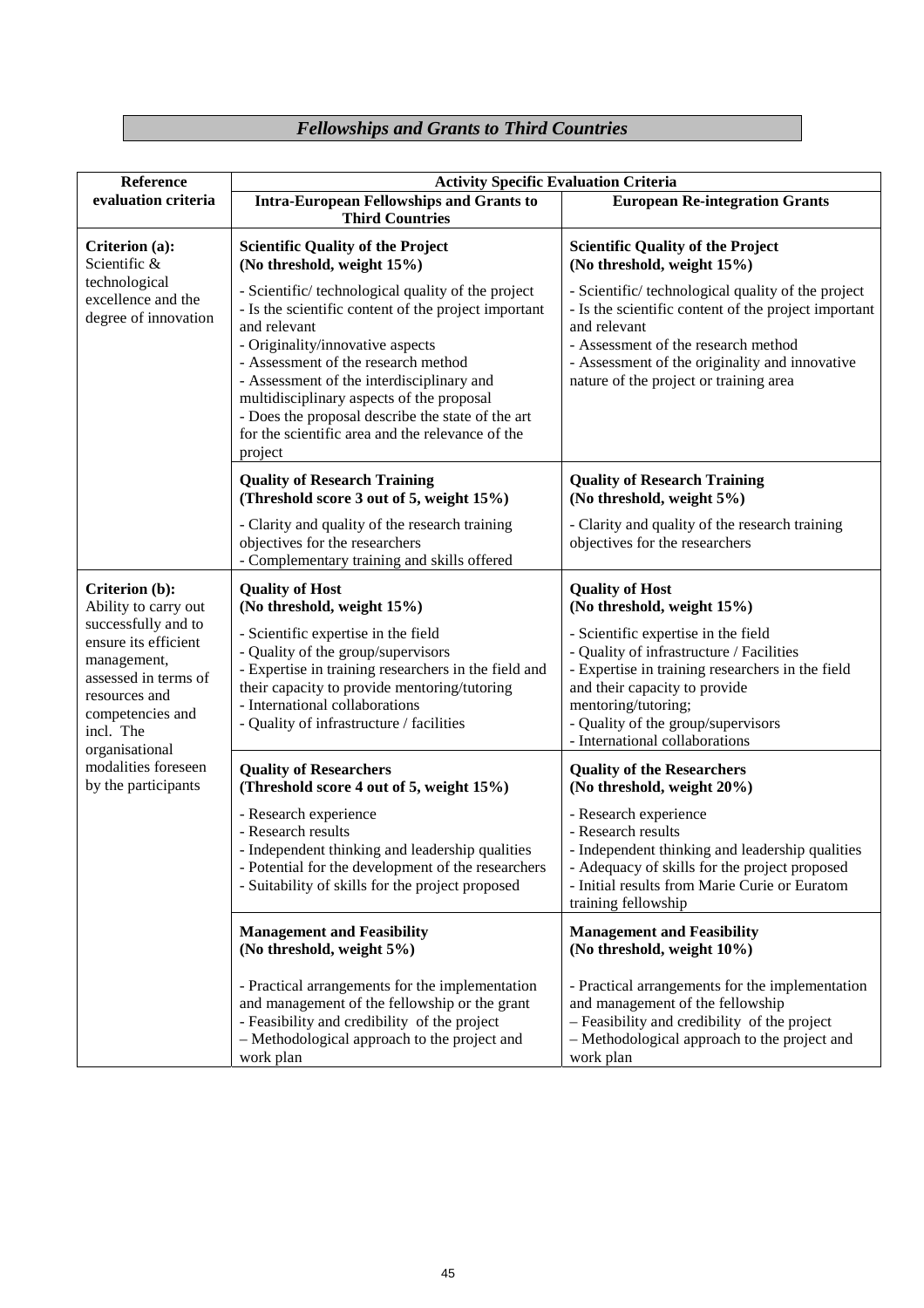| Criterion (c):<br>Relevance to the<br>objectives of the | Relevance to the objectives of the Scheme /<br><b>Activity</b><br>(No threshold, weight 25%)                                                                                                                                                                                                                                                 | Relevance to the objectives of the Scheme /<br><b>Activity</b><br>(Threshold score of 3 out of 5, weight 15%)                                                                                                                                                                                                                                                                                                                       |
|---------------------------------------------------------|----------------------------------------------------------------------------------------------------------------------------------------------------------------------------------------------------------------------------------------------------------------------------------------------------------------------------------------------|-------------------------------------------------------------------------------------------------------------------------------------------------------------------------------------------------------------------------------------------------------------------------------------------------------------------------------------------------------------------------------------------------------------------------------------|
| specific programme                                      | - Benefit to the researchers from the period of<br>advanced training/mobility<br>- Match between project and researchers' profile<br>- Likeliness for the researchers to pursue the line<br>of research after end of fellowship or grant<br>- Capacity of the fellowship or grant to enhance<br>EU scientific excellence (where appropriate) | - Benefit to the career of the researchers from<br>the training/period of re-integration<br>- Match between project and researchers' profile<br>- Potential for professional integration and long-<br>term job stability for the researchers<br>- Supplementary added value by host through<br>own contribution offered in terms of additional<br>support for integration of the researcher<br>- Capacity to attract future funding |
| Criterion (d):                                          | <b>Added Value to the Community</b><br>(No threshold, weight 10%)                                                                                                                                                                                                                                                                            | <b>Added Value to the Community<sup>19</sup></b><br>(No threshold, weight 20%)                                                                                                                                                                                                                                                                                                                                                      |
| EU added value,<br>critical mass of                     | - Extent to which the proposed fellowship                                                                                                                                                                                                                                                                                                    | - Extent to which the proposed fellowship                                                                                                                                                                                                                                                                                                                                                                                           |
| resources and                                           | contributes towards the objectives of the                                                                                                                                                                                                                                                                                                    | contributes towards the objectives of the                                                                                                                                                                                                                                                                                                                                                                                           |
| contribution to                                         | European Research Area                                                                                                                                                                                                                                                                                                                       | European Research Area                                                                                                                                                                                                                                                                                                                                                                                                              |
| Community policies                                      | - Benefit of mobility through the transfer of                                                                                                                                                                                                                                                                                                | - Contribution to European research excellence                                                                                                                                                                                                                                                                                                                                                                                      |
| (incl. Criteria for                                     | knowledge and improved collaborations through                                                                                                                                                                                                                                                                                                | and European competitiveness                                                                                                                                                                                                                                                                                                                                                                                                        |
| NOE, IP and RI)                                         | the mobile researchers;                                                                                                                                                                                                                                                                                                                      |                                                                                                                                                                                                                                                                                                                                                                                                                                     |
|                                                         | - Contribution to research excellence and                                                                                                                                                                                                                                                                                                    |                                                                                                                                                                                                                                                                                                                                                                                                                                     |
|                                                         | European competitiveness                                                                                                                                                                                                                                                                                                                     |                                                                                                                                                                                                                                                                                                                                                                                                                                     |
| Criterion (e):                                          | - Potential for improving the gender balance in                                                                                                                                                                                                                                                                                              |                                                                                                                                                                                                                                                                                                                                                                                                                                     |
| Quality of the plan                                     | the scientific/training area                                                                                                                                                                                                                                                                                                                 |                                                                                                                                                                                                                                                                                                                                                                                                                                     |
| for using or                                            |                                                                                                                                                                                                                                                                                                                                              |                                                                                                                                                                                                                                                                                                                                                                                                                                     |
| disseminating the                                       |                                                                                                                                                                                                                                                                                                                                              |                                                                                                                                                                                                                                                                                                                                                                                                                                     |
| knowledge, potential                                    |                                                                                                                                                                                                                                                                                                                                              |                                                                                                                                                                                                                                                                                                                                                                                                                                     |
| for promoting                                           |                                                                                                                                                                                                                                                                                                                                              |                                                                                                                                                                                                                                                                                                                                                                                                                                     |
| innovation, and clear                                   |                                                                                                                                                                                                                                                                                                                                              |                                                                                                                                                                                                                                                                                                                                                                                                                                     |
| plans for the                                           |                                                                                                                                                                                                                                                                                                                                              |                                                                                                                                                                                                                                                                                                                                                                                                                                     |
| management of                                           |                                                                                                                                                                                                                                                                                                                                              |                                                                                                                                                                                                                                                                                                                                                                                                                                     |
| intellectual property                                   |                                                                                                                                                                                                                                                                                                                                              |                                                                                                                                                                                                                                                                                                                                                                                                                                     |

Overall weighted threshold score of 3.5 out of 5 (ie, a score of 70% of the maximum possible)

l

<sup>&</sup>lt;sup>19</sup> Researchers applying for a European Re-integration fellowship will be awarded the maximum mark for Added Value to the Community if returning to the country of their nationality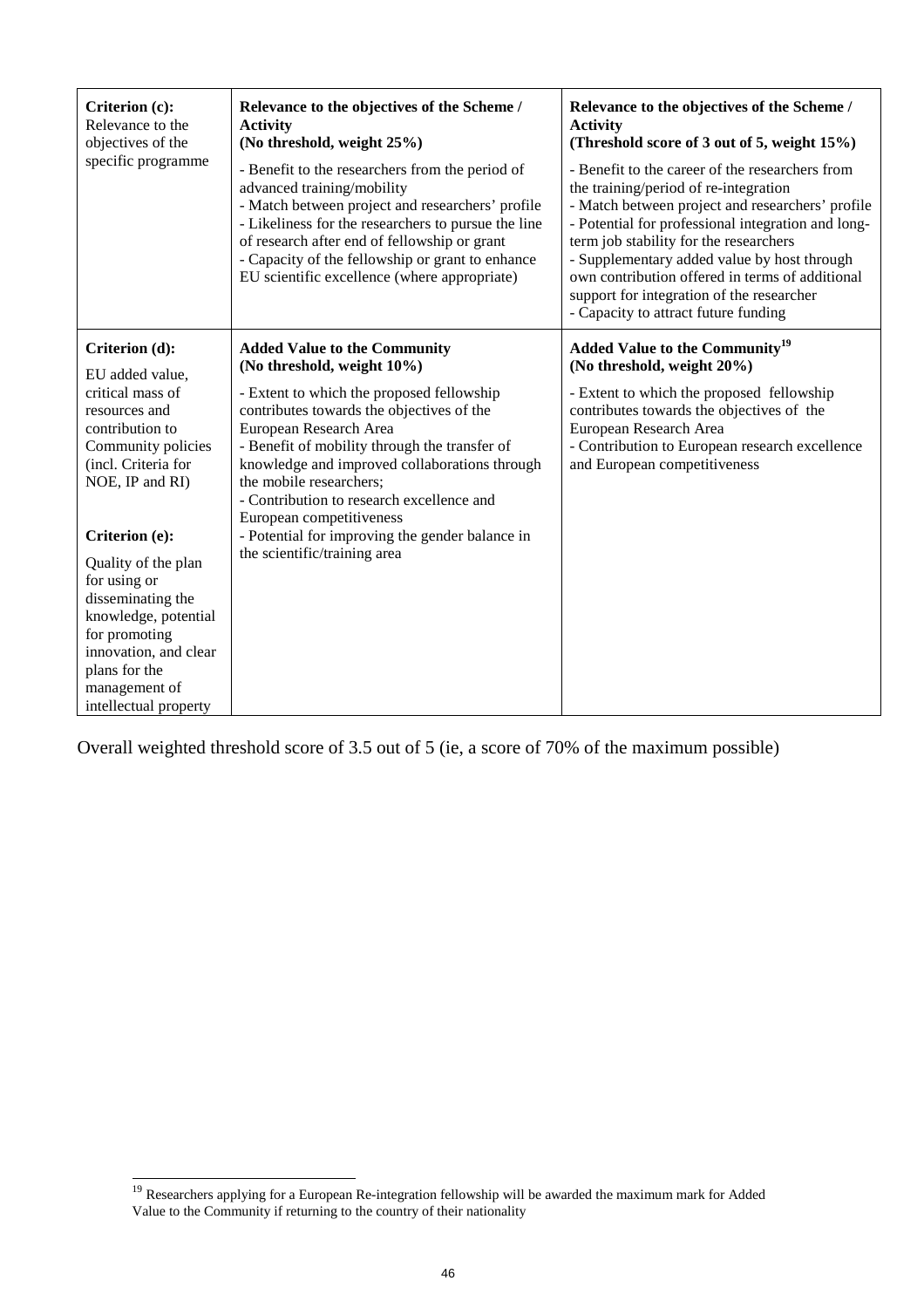#### *The ethical review of proposals*

In accordance with Article 3 of the Framework Programme and Article 10 of the Rules for Participation, the evaluation procedure includes a check of any ethical issues raised by proposals. A specific ethical review of proposals involving sensitive ethical issues may take place after the evaluation and before any selection decision by the Commission. For this purpose, an ethical review (ER) panel may be convened.

The ER panel assesses the following elements:

- The awareness of the proposers of the ethical aspects of the research they propose
- Whether the researchers respect the ethical requirements of the  $6<sup>th</sup>$  Framework Programme
- Whether the proposers have taken into account the legislation, regulations and/or guidelines in place in the country(ies) where the research takes place
- Whether the relevant international conventions and declarations are taken into  $account<sup>20</sup>$
- -Whether the relevant Community Directives are taken into account.
- - Whether the proposer is seeking the approval/favourable opinion of relevant local ethics committees

For research involving human beings, the ER panel assesses in particular:

- The information which is given to the participants (healthy volunteers, tissue donors, patients, etc)
- Measures taken to protect participants' personal data (including genetic data) and privacy
- Recruitment criteria and means by which the recruitment is to be conducted
- Level of care offered to participants

For research involving isolated or banked human embryonic stem cells in culture and foetal tissues and cells, the ER panel assesses in particular:

- - Whether the proposers have taken into account the legislation, regulations and/or codes of conduct in place in the country(ies) where the research using human embryonic stem cells in culture will take place. The procedures for obtaining informed consent
- -The source of the human embryonic and foetal tissues/cells
- -Measures taken to protect personal data (including genetic data) and privacy
- -The nature of financial inducements, if any

For research involving animals, the ER panel assesses in particular:

 $20\,$ 20 Charter of Fundamental Rights of the European Union, signed in Nice, 7 December 2000 Convention on Human rights and Biomedicine – Oviedo, 4.04. 1997 - Council of Europe and the Additional protocol on the prohibition of Cloning of human beings (1998) Universal declaration on the Human genome and human rights - Unesco - 11 November 1997 Declaration of Helsinki (in its latest version) - World Medical Association Convention on the Rights of the Child – United Nations - 20 November 1989 Amsterdam protocol on an animal protection and welfare